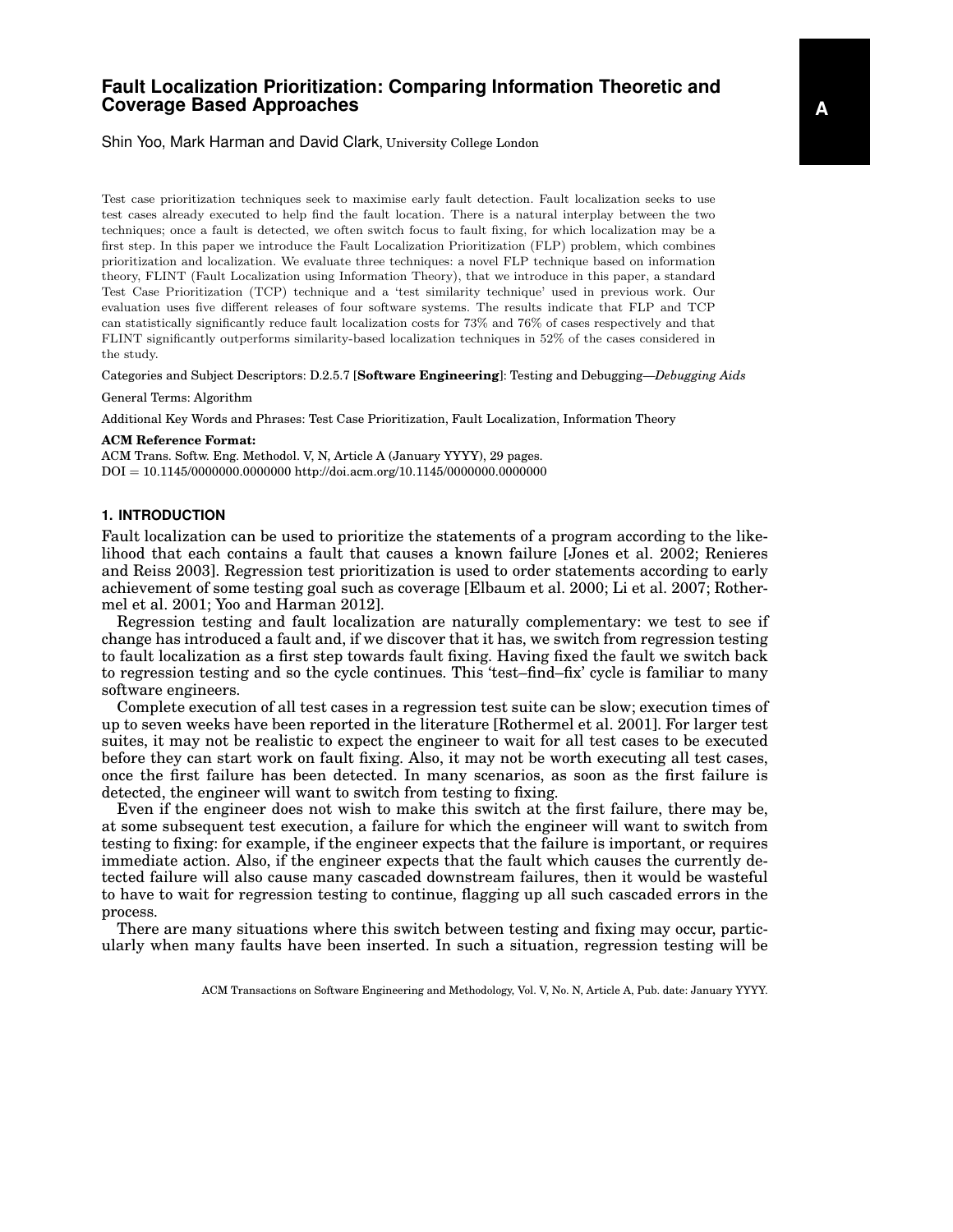most likely an iterative process: executing test cases until the first fault is found and then switching to fixing this first fault. Once the first fault is fixed, the engineer will switch back to regression testing until the next fault is found.

Of course, whenever the engineer switches from testing to fixing, the prioritization algorithm that provides automated support must also switch from test case prioritization for fault revelation to test case prioritization for fault localization. Since the two goals are different, the order in which the remaining test cases should be executed may also be different.

One approach would be to switch immediately to fault localization, using the set of test cases executed up to the point at which the failure was observed. In some situations, this may be all that is required. However, there may be too few test cases for effective fault localization, particularly if the first failure is observed early in the process. In this situation testing will need to continue for a while to provide a sufficiently large pool of test cases for effective localization. This raises the question that lies at the heart of this paper:

"Having found a fault, what is the best order in which to rank the remaining test cases to maximize early localization of the fault?"

We call this problem the 'Fault Localization Prioritization' (FLP) problem. Existing approaches to fault localization need to be adapted to prioritize, not just statements (according to their suspiciousness), but also to prioritize the test cases according to how well they contribute to early elevation of faulty statement suspiciousness.

We believe that FLP, like many other testing problems, is a naturally information theoretic problem. That is, we seek to choose the next test case to be executed to be the test case that gives the most information about where the fault might lie. Therefore, we also introduce a novel information theoretic approach called FLINT: Fault Localization using INformation Theory. FLINT uses Shannon's Information Theory [Shannon 1948] to define an entropy reduction measure for test cases, such that the next test case in an ordering is the one that maximally reduces fault locality entropy. This makes Shannon's mathematical theory of information a natural choice; one that we formalize, implement and evaluate in this paper.

For the FLP problem, we order statements of the program according to their suspiciousness, as is common with other work on fault localization. However, we also order test cases according to their ability to increase the early identification of the suspiciousness of the faulty statement. In our experiments, we chose to use the widely studied Tarantula suspiciousness metric [Jones et al. 2002; Jones and Harrold 2005]. However, the choice of suspiciousness measurement is a parameter to any FLP problem, so one can easily incorporate metrics from other fault localization work [Cleve and Zeller 2005; Liblit et al. 2005; Renieres and Reiss 2003].

We evaluate our FLINT approach to FLP against three other alternatives. We use a random ordering as a baseline to see whether any of our orderings has any value compared to an arbitrary ordering. We also use two 'more intelligent' alternatives against which to compare our FLINT approach.

The first of these more intelligent approaches is to simply continue to order test cases according to their coverage, as would be done by the continuation of the TCP approach. It ought to make sense to continue to try to cover more of the code, particularly should little coverage have been achieved when the engineer switches from testing to fixing. Surely this would help with localization? This observation motives a comparison of 'standard TCP' with FLINT.

The second alternative against which we compare is based on the similarity between tests [Artzi et al. 2010]. The intuition behind this approach is that similar tests that have different pass/fail outcomes help to improve the effectiveness of fault localization, as the similarity would maximize the chance that the fault is correlated with the relatively small difference between tests. This suggests that we might consider prioritizing the remaining test cases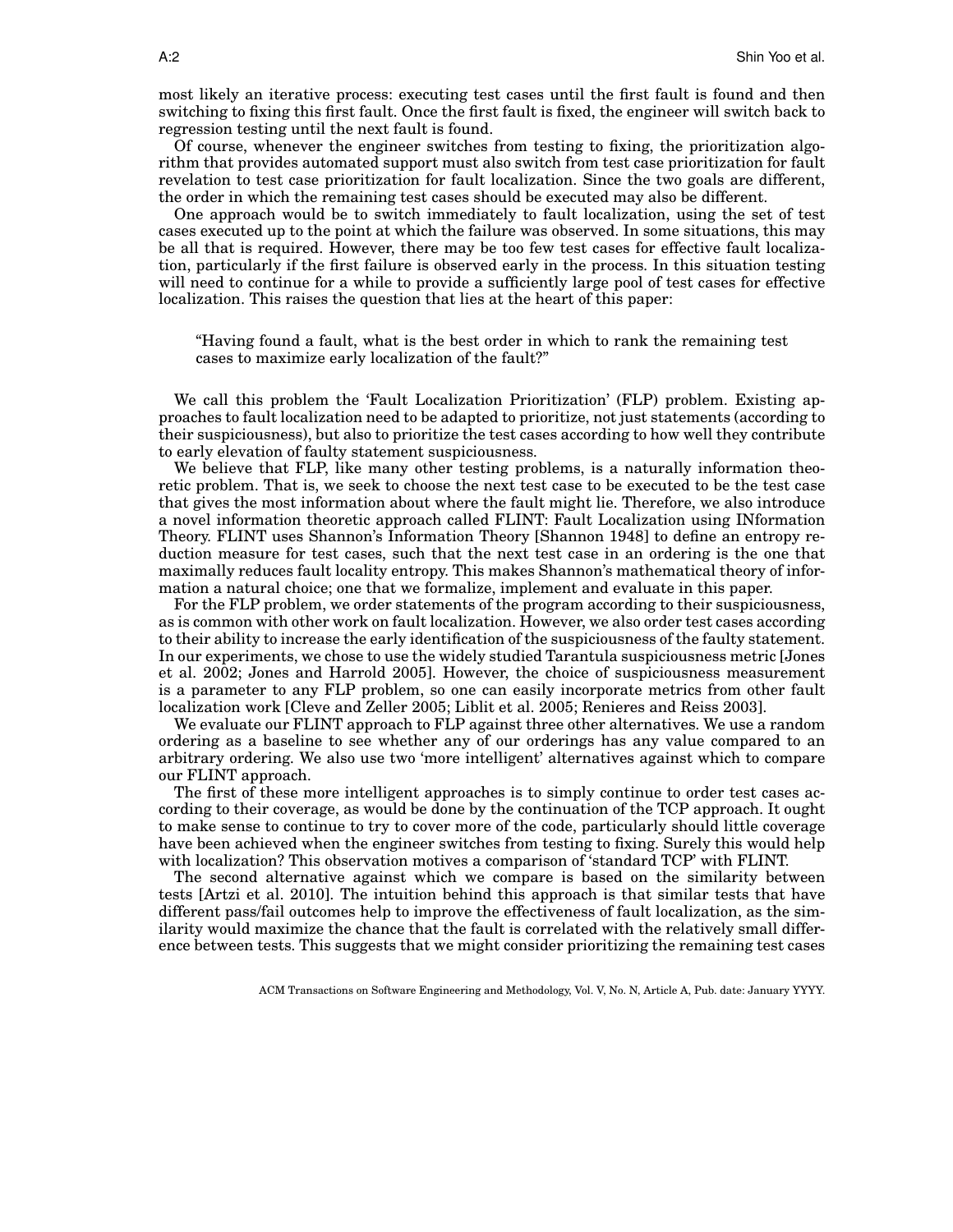according to their similarity to the test case that revealed the fault. We call this the 'similarity ordering'.

We report the results of a set of empirical studies of the three techniques' suitability for FLP on five different releases of four software systems for which test suites and fault information are available. We start by evaluating the effect of FLP on the suspiciousness of the faulty statement. In order to qualify as a suitable method for FLP, a technique must order test cases so that the faulty statement will attain higher suspiciousness early in the prioritization.

Raising suspiciousness is only a necessary, but not a sufficient property for an FLP method to be useful. There is an interaction between the suspiciousness metric and the FLP technique and so the degree to which early suspiciousness elevation ensures efficient fault localization also needs to be studied empirically. It could be that the faulty statement has an early elevation of suspiciousness, as desired, but the effect is masked by co-lateral early suspiciousness elevation of fault-free statements. This can be assessed through an empirical study of the traditional fault localization cost of the induced prioritizations of statements according to suspiciousness. In our empirical study we report results for the elevation of suspiciousness and the traditional fault localization cost.

Reducing cost (for test cases with known coverage) is also insufficient, on its own, for FLP to be useful. In order to be useful a candidate FLP technique must reduce traditional fault localization cost, but it also needs to cope with an 'information impoverished environment'. That is, for those test cases already executed at the point we switch from testing to fixing, we shall have reliable coverage. However, for those that remain to be executed, we shall have to make do with coverage information available from the previous version of the software.

This information is only partly accurate, because changes to the previous version of the software that create the current version may also change test case coverage results recorded for the previous version. We therefore evaluate the performance of the two prioritization approaches for the 'test–find–fix' cycle in which coverage information is only available about the previous release. We also explore the correlation between good performance of the FLP techniques on the previous release of the software with their performance at the next release.

We may summarize the primary contributions of the paper as follows:

- (1) The paper introduces a problem that we term the 'Fault Localization Prioritization (FLP) problem', which we believe captures the 'test–find–fix' cycle that many engineers adopt in practice.
- (2) The paper introduces FLINT, an information theoretic approach to FLP. Shannon entropy provides a quantitative theoretical foundation on which to build a new approach to fault localization in which both statements and test cases are prioritized. Statements are ordered by suspiciousness, while test cases are ordered by the degree to which they reduce the entropy inherent in fault localization.
- (3) The paper presents the results of an empirical study that demonstrates that both our FLP approaches outperform arbitrary ordering, making them sensible FLP candidate techniques. Our study also reveals that information theoretic ordering outperforms the two more intelligent orderings: coverage-based TCP and similarity ordering.
- (4) The paper presents results from a further empirical study that provides evidence to support the claim that information theoretic ordering copes well with imperfect, partial and noisy information. This makes the approach applicable after code changes have degraded existing test coverage information. Traditional test case prioritization based on coverage also performs well in this information impoverished environment, though less well than FLINT.
- (5) The paper presents empirical evidence to support the claim that the engineer can use past performance as a guide to determine which FLP technique to use.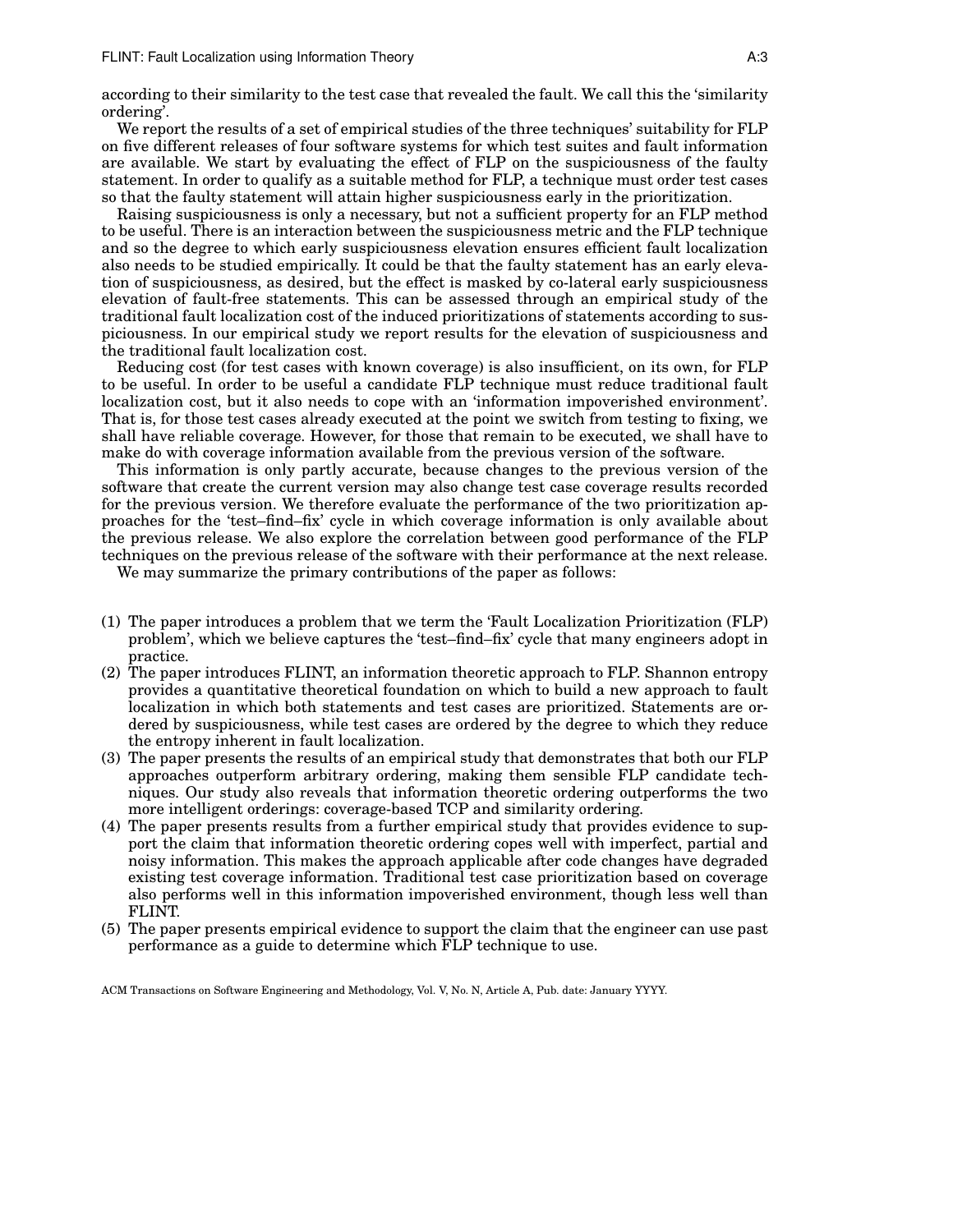The rest of the paper is organized as follows: Section 2 explains the underlying concepts of the suspiciousness metric and test case prioritization as well as presenting a motivating example for FLINT. Section 3 presents the theoretical foundation for the FLINT approach and sets out the research questions. Section 4 describes the algorithms for FLINT. Section 5 discusses the experimental setup of the empirical study, the results of which are analyzed in Section 6. Section 7 discusses threats to validity. Section 8 presents related work and Section 9 concludes.

# **2. BACKGROUND**

#### **2.1. Test Case Prioritization**

Test case prioritization concerns the ordering of test cases for early maximization of some desirable properties, such as the rate of fault detection [Yoo and Harman 2012]. It seeks to find the optimal permutation of the sequence of test cases with respect to a property. It does not involve selection of the test cases, and assumes that the set of test cases may be executed in the order of the permutation it produces, but that testing may be terminated at some arbitrary point during the testing process. More formally, the prioritization problem is defined as follows:

# DEFINITION 1. *The Test Case Prioritization Problem*

*Given: a test suite, T, the set of all permutations of T, PT, and a function from PT to real numbers,*  $f: PT \rightarrow \mathbb{R}$ .

**Problem:** to find  $T' \in PT$  such that  $(\forall T'')(T'' \in PT)(T'' \neq T')[f(T') \geq f(T'')].$ 

The ideal choice of the priority function,  $f$ , would be one that would result in an ordering of tests with the maximum rate of fault detection. Since this information is unavailable before the testing is finished, various surrogates including code coverage [Elbaum et al. 2000; Rothermel et al. 2001], test execution history [Kim and Porter 2002] and expert knowledge [Tonella et al. 2006; Yoo et al. 2009] have been studied.

## **2.2. Fault Localization Metrics**

Fault location techniques aim to reduce the cost of debugging by automating the process of searching for the location of the fault in the program. A widely studied approach to fault localization is to assign to each structural element in the program a *suspiciousness* value that corresponds to the relative likelihood of the element containing the fault [Liblit et al. 2005; Jones and Harrold 2005; Abreu et al. 2007]. For example, the Tarantula suspiciousness metric [Jones and Harrold 2005] for a statement  $s$  in a program is calculated as follows:

$$
\text{Tarantula metric } \tau(s) = \frac{\frac{fail(s)}{totalfail}}{\frac{pass(s)}{totalpass} + \frac{fail(s)}{totalfail}} \tag{1}
$$

In Equation 1,  $fail(s)$  and  $pass(s)$  represent the number of times the statement s was executed by failing and passing tests, respectively, whereas  $total fail$  and  $totalpass$  represent the number of failing and passing tests.

The highest possible value for  $\tau$  is 1 and the lowest is 0. If a statement s is executed by all tests, at least one of which fails, it gets assigned  $\tau = 0.5$ . A statement s' gets assigned  $\tau = 1$ if and only if all failing tests and none of the passing tests executes s'. However, it is possible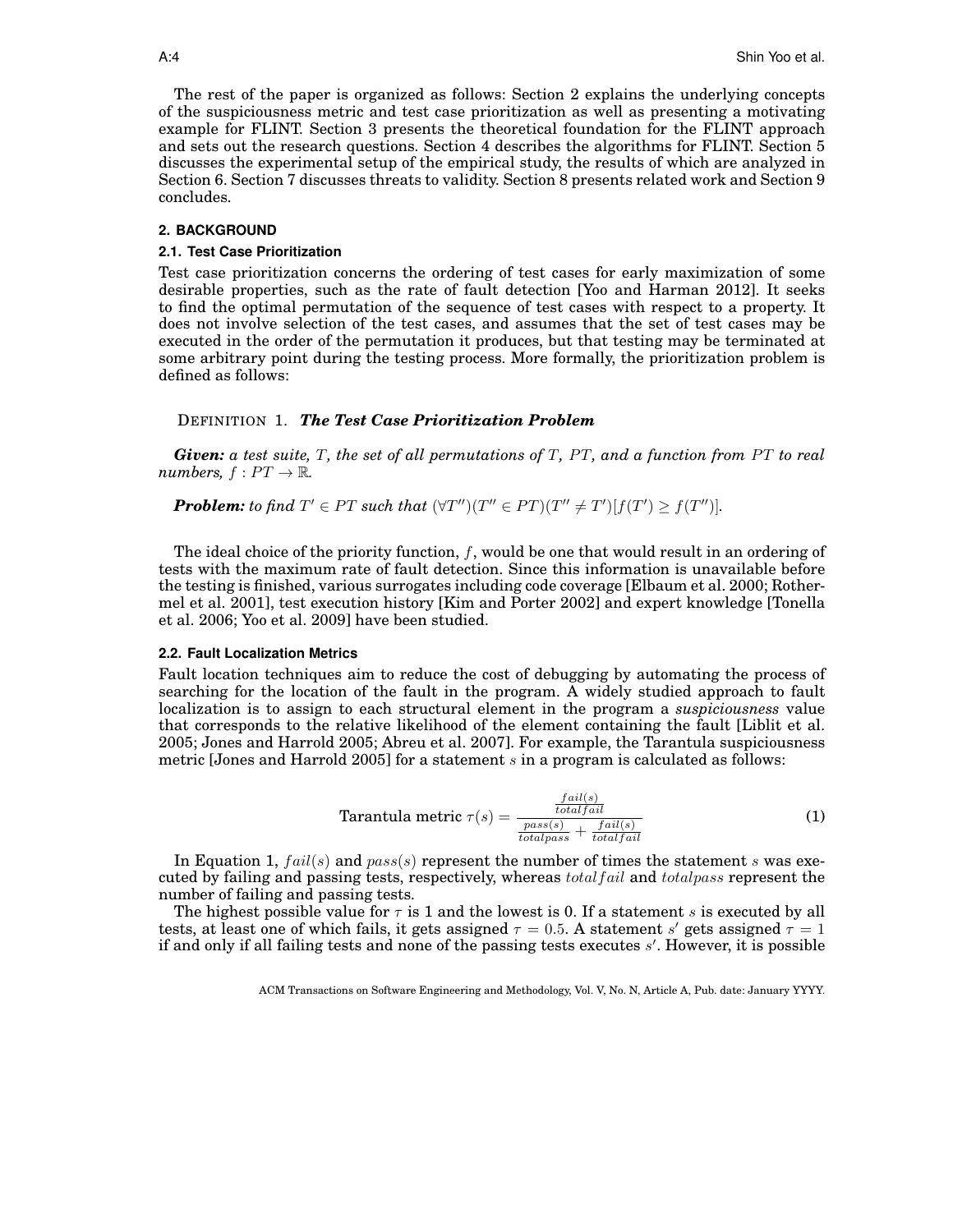that some statements other than the faulty statement get a higher  $\tau$  value than s'. Suppose that s' causes a failure only for certain input values, whereas an error handling routine  $s''$  is executed whenever s' fails: s'' will get assigned  $\tau = 1$ , whereas s' might get assigned  $\tau$  less than 1 depending on the test input.

Table I. Motivating Example: coverage-based prioritization would execute  $t_3$  after the first failure  $(t_2)$ , resulting in sub-optimal suspiciousness metric values. However, if  $t_4$  is executed after the first failure, the faulty  $s_7$  will get assigned the optimal suspiciousness value.

| Structural     | Test  | Test  | Test  | Tarantula                     | Test  | Tarantula       |
|----------------|-------|-------|-------|-------------------------------|-------|-----------------|
| Elements       | $t_1$ | $t_2$ | $t_3$ | $\operatorname{Metric}(\tau)$ | $t_4$ | Metric $(\tau)$ |
| $s_1$          |       |       |       | 0.00                          |       | 0.00            |
| s <sub>2</sub> |       |       |       | 0.00                          |       | 0.00            |
| $s_3$          |       |       |       | 0.00                          |       | 0.00            |
| $s_4$          |       |       |       | 0.00                          |       | 0.00            |
| $s_5$          |       |       |       | 0.00                          |       | 0.00            |
| $s_6$          |       |       |       | 1.00                          |       | 1.00            |
| $s_7$ (faulty) |       |       |       | 0.67                          |       | 1.00            |
| $s_8$          |       |       |       | 1.00                          |       | 1.00            |
| s <sub>9</sub> |       |       |       | 0.67                          |       | 0.50            |
| Result         | р     | F     | р     |                               | F     |                 |

## **2.3. Prioritizing for Fault Localization**

Existing work on fault localization treated the calculation of suspiciousness metrics as a *post hoc* procedure. That is, fault localization was attempted only after the entire test suite was executed. However, this contradicts the assumptions behind test case prioritization, i.e. that there may not be enough time to execute the entire test suite.

Suppose that the tester encounters a failing test while executing a test suite prioritized for maximum fault detection capability. We argue that, after the initial failure, different tests contribute different amounts of information regarding the location of the faulty structural element. It follows that, after the initial failure, the tester should choose a test that would provide the most information as the next test case whenever possible, followed by other tests in the order of a decreasing amount of information provided.

Consider the motivating example in Table I. Test  $t_1$  to  $t_4$  is prioritized based on the structural coverage following the *additional* approach with resets [Elbaum et al. 2000]. The dots (•) show the coverage relation: for example, structural element  $s_1$  is covered by test  $t_1$  and  $t_3$ . The prioritized test suite detects the first fault with  $t_2$ , which covers the faulty element  $s_7$ . Suppose that there is only time to execute one additional test: the next two columns show what the final suspiciousness metric would look like if  $t_3$  or  $t_4$  is chosen to be executed. According to the coverage-based prioritization, the next test is  $t_3$  and the faulty element will get assigned the suspiciousness of 0.67. However, this is misleading as  $s_6$  and  $s_8$  are assigned with higher suspiciousness values. On the other hand, if  $t_4$  is executed, the faulty element is assigned the suspiciousness of 1.0 along with other elements, which would be a more precise result. This shows that the choice of the next test case can affect the accuracy of the suspiciousness metric if the testing is terminated at an arbitrary point.

In reality, it is impossible to predict whether a test would pass or fail. Therefore, it is also impossible to make the ideal choice for fault location. However, it is possible to formulate a probabilistic approximation that can be used as a surrogate, much in the same way as test case prioritization techniques use structural coverage as a surrogate for the measure of fault detection capability. We turn to Information Theory for this probabilistic approximation.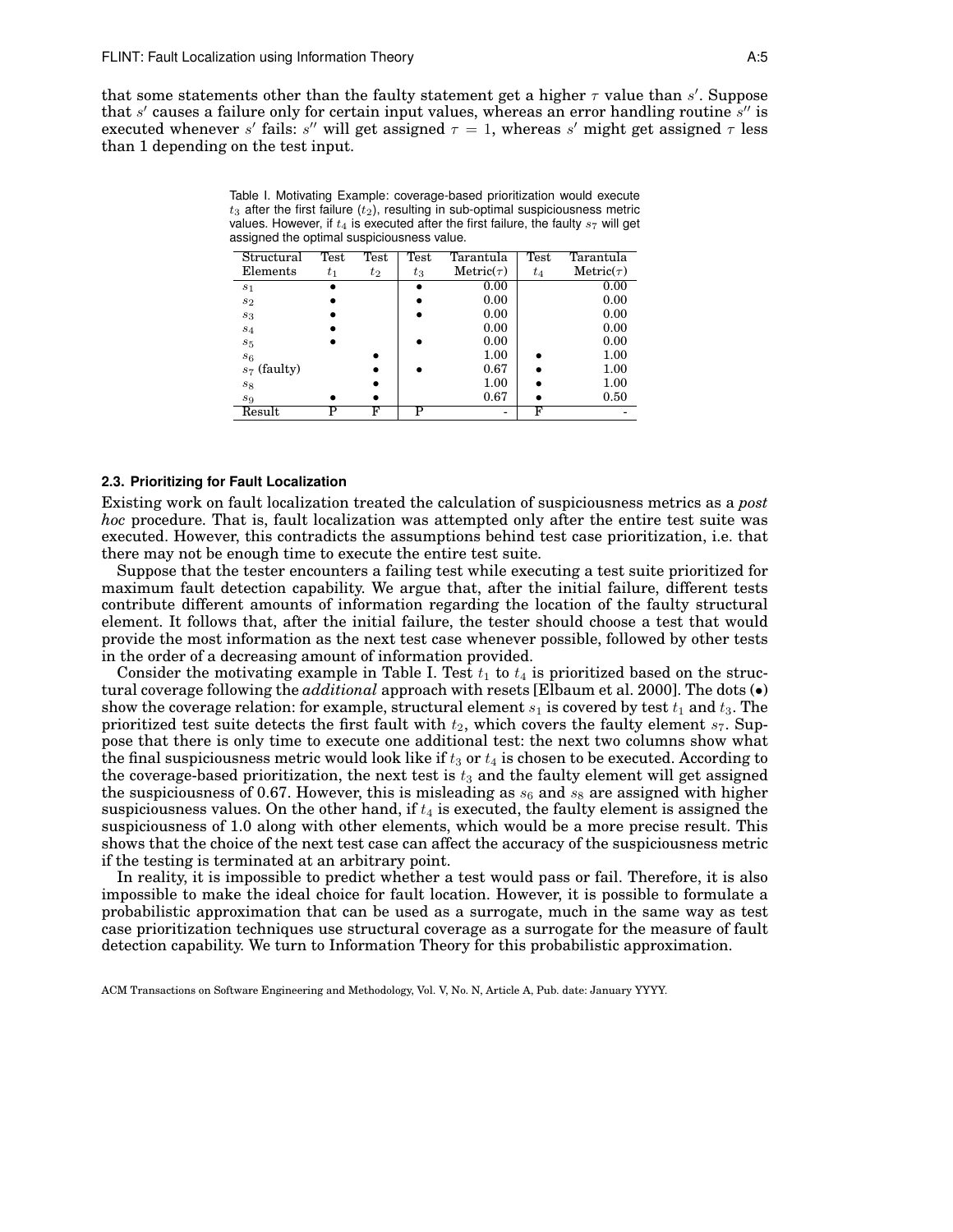#### **3. FAULT LOCALITY & ENTROPY**

This section presents the formulation of fault localization as an entropy reduction process and outlines the research questions.

## **3.1. Problem Formulation**

*3.1.1. Assumptions & Basic Notations.* Let  $S = \{s_1, \ldots, s_m\}$  be the set of structural elements in the System Under Test (SUT); let  $T = \{t_1, \ldots, t_n\}$  be the test suite with n tests. A single element in S contains the fault. Let  $C: T \rightarrow 2^S$  be the mapping from tests to executed structural elements, i.e.:

# $C(t) = \{s \in S | t \text{ covers } s \text{ when executed}\}$

Finally, let  $F(t)$  be a boolean statement that says test t has failed. Similarly, let  $B(s)$  be a boolean statement that says structural element s contains a fault and P be the mapping from events to probabilities. We will make the following assumptions for our approximation:

- (1) The results from all tests in T are deterministic, i.e.  $\forall t \in T : F(t) \vee \neg F(t)$ .
- (2) The suspiciousness metric is *competent* and does reflect the likelihood of faultiness, i.e.  $\mathbf{P}(B(s)) \sim \tau(s)$ .
- (3) The mapping between tests and structural elements,  $C$ , is known (we relax this assumption in Section 6.2).

The first assumption underpins most existing work for software testing. The second assumption states that the suspiciousness metric we use will work as expected, i.e. higher suspiciousness of  $s_i \in S$  means a higher chance of  $s_i$  being faulty. This assumption is supported by empirical evidence in the existing work [Jones and Harrold 2005; Abreu et al. 2007], the findings of which the paper replicates. It is important to acknowledge that our approach will only *amplify* the suspiciousness metric that is used for the parametric  $\tau$ : the better the suspiciousness metric is at localising faults, the better our approach will be at maximising early fault localization. Regarding the third assumption, the empirical study in the paper considers both the case when it holds and the case when it does not. The assumption about the knowledge of coverage information may not be realistic in certain cases. However, when the exact information C is not known, it is possible to approximate C with information from the testing of the previous version, similar to the way in which test case prioritization techniques use the coverage information from the previous version.

Now we describe the situation in which the ith test fails during testing. Without losing generality, let  $T_{i-1}$  be the set of the first  $i-1$  tests,  $\{t_1, \ldots, t_{i-1}\}$ , that have passed; let  $t_i$  be the first failing test. For the sake of brevity, let  $TP_i$  and  $TF_i$  be the total number of passing/failing tests, respectively, after executing the tests in  $T_i$ . Similarly, let  $CP_i(s_j)$  and  $CF_i(s_j)$  be the number of times  $s_i$  has been covered by passing/failing tests, respectively, after executing the tests in  $T_i$ .

*3.1.2. Entropy of Fault Locality.* Given a set of tests at least one of which fails, it is possible to calculate the suspiciousness of each statement based on the tests executed up to and including the first test that has failed. Given a set of tests  $T_i = T_{i-1} \cup \{t_i\}$ , let  $\tau(s|T_i)$  denote the suspiciousness of s calculated using the tests in  $T_i$ . Based on the Assumption 2, the approximated probability that statement  $s_j$  contains the fault, based on the information observed with  $T_i$ , is calculated as the normalized suspiciousness metric for  $s_i$ :

$$
\mathbf{P}_{T_i}(B(s_j)) = \frac{\tau(s_j|T_i)}{\sum_{j=1}^m \tau(s_j|T_i)}\tag{2}
$$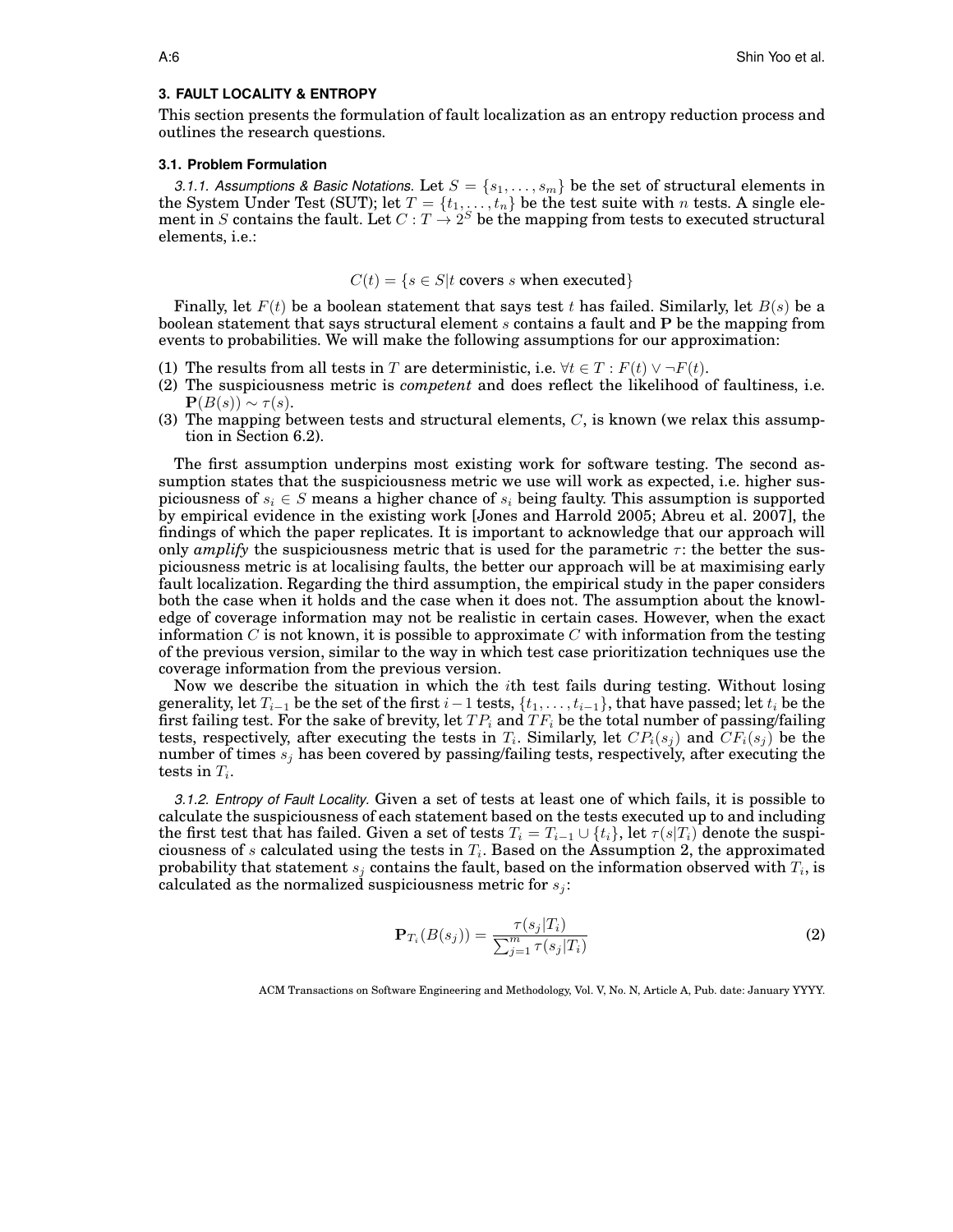The normalization is required to convert the set of suspiciousness metric values into a probability distribution. Using this, Shannon's entropy regarding the locality of the fault can now be defined as follows:

$$
\mathbf{H}_{T_i}(S) = -\sum_{j=1}^m \mathbf{P}_{T_i}(B(s_j)) \cdot \log \mathbf{P}_{T_i}(B(s_j))
$$
\n(3)

Ideally, fault localization is complete when we add sufficient tests so as to arrive at some  $T_N$  with  ${\bf H}_{T_N}=0$ : the probability  ${\bf P}(B(s'))$  will be  $1$  for the faulty statement  $s'$  and  $0$  for the remaining statements. Our aim is to minimize  $\mathbf{H}_{T_N}$  as much as possible. This means not only increasing the suspiciousness of the faulty statement, but also decreasing the suspiciousness of the non-faulty statements.

When locating a fault that can be detected deterministically (Assumption 1), it should be noted that the entropy of fault locality, calculated following Equation 3, is identical for the same set of tests, i.e.  $T = T' \rightarrow H_T(S) = H_{T'}(S)$ . That is, the same set of tests yields the same amount of information regarding the locality of the fault. The aim of FLINT is not, and cannot be, to increase the amount of information; rather, it is to order tests so that the maximum information is extracted as early as possible. It follows that the next test to execute,  $t_{i+1}$ , should be the one that yields the smallest  $H_{T_{i+1}}(S)$ .

*3.1.3. Entropy Lookahead.* To estimate  $\mathbf{H}_{T_{i+1}}(S)$  on the basis of what we know so far,  ${\bf P}_{T_{i+1}}(B(s_i))$  needs to be approximated. Since it is not possible to predict whether  $t_{i+1}$  will pass or fail, we use conditional probability to express both cases, based on the law of total probability, as follows:

$$
\mathbf{P}_{T_{i+1}}(B(s_j)) = \mathbf{P}_{T_{i+1}}(B(s_j)|F(t_{i+1})) \cdot \alpha + \n\mathbf{P}_{T_{i+1}}(B(s_j)|\neg F(t_{i+1})) \cdot (1-\alpha)
$$
\n(4)

where  $\alpha$  is the probability of  $t_{i+1}$  failing. The conditional probabilities  $P_{T_{i+1}}(B(s_j)|F(t_{i+1}))$ and  $P_{T_{i+1}}(B(s_i)) - F(t_{i+1})$  can be calculated using the Tarantula metric and Equation 2: we simply consider two separate cases  $(t_{i+1}$  passes or fails) and calculate the lookahead suspiciousness metric accordingly.

The remaining term,  $\alpha$ , is the probability that the  $(i + 1)$ th test fails, i.e.,  $P_{T_{i+1}}(F(t_{i+1}))$ . Instead of using an arbitrarily fixed value, we use the observed feedback from the execution of tests in  $T_i$  as follows:

$$
\alpha = \mathbf{P}_{T_{i+1}}(F(t_{i+1})) \approx \frac{TF_i}{TP_i + TF_i} \tag{5}
$$

$$
1 - \alpha = \mathbf{P}_{T_{i+1}}(\neg F(t_{i+1})) \approx \frac{TP_i}{TP_i + TF_i}
$$
\n
$$
(6)
$$

Using the lookahead suspiciousness, Equations 5 and 6, it is possible to estimate Equation 4, i.e. the lookahead probability of each statement containing the fault. Once normalized, the lookahead probability distribution enables the calculation of the lookahead entropy that is expected from the execution of each candidate test case for  $t_{i+1}$ . For faster fault localization after the detection of the first failing test, the tester should select the next test case that is expected to yield the lowest entropy by the approximation.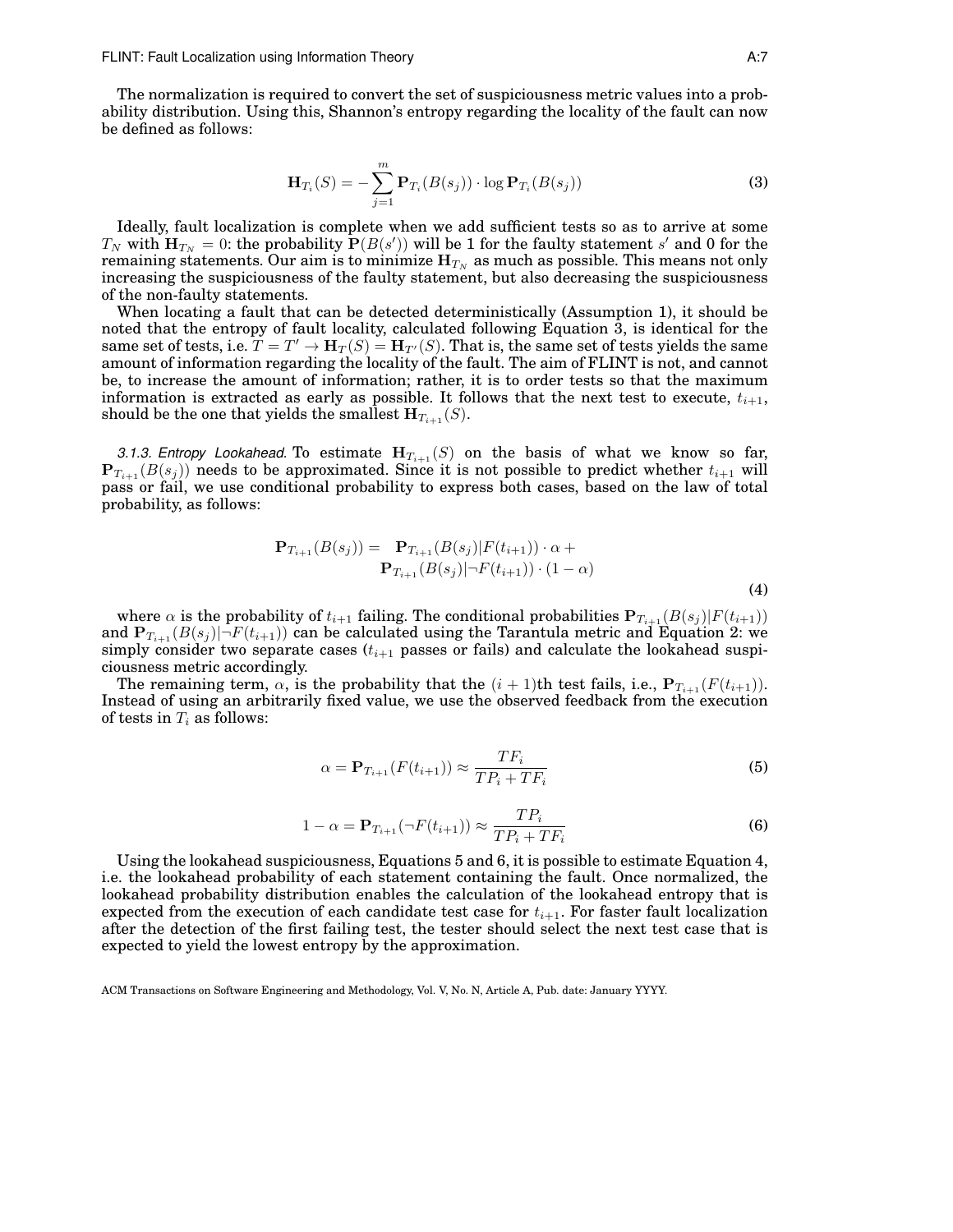It is important to note that, while we evaluate FLINT with the Tarantula metric in the paper, the entropy lookahead described in this Section is independent of the suspiciousness metric. The better the fault localization metric is, the more effective FLINT becomes.

| Structural     | $\operatorname{\mathrm{Test}}$ | $\operatorname{\mathrm{Test}}$ | $\operatorname{\mathrm{Test}}$ |                  | $\tau$      | Lookahead   | Test      |                  | $\tau$      | Lookahead   |
|----------------|--------------------------------|--------------------------------|--------------------------------|------------------|-------------|-------------|-----------|------------------|-------------|-------------|
| Elements       | $t_1$                          | $t_2$                          | $t_3$                          | if $\neg F(t_3)$ | if $F(t_3)$ | $P(B(s_i))$ | $t_4$     | if $\neg F(t_4)$ | if $F(t_4)$ | $P(B(s_j))$ |
| s <sub>1</sub> | $\bullet$                      |                                | $\bullet$                      | 0.00             | 0.33        | 0.04        |           | 0.00             | 0.00        | 0.00        |
| s <sub>2</sub> |                                |                                | ٠                              | 0.00             | 0.33        | 0.04        |           | 0.00             | 0.00        | 0.00        |
| $s_3$          |                                |                                | $\bullet$                      | 0.00             | 0.33        | 0.04        |           | 0.00             | 0.00        | 0.00        |
| $s_4$          |                                |                                |                                | 0.00             | 0.00        | 0.00        |           | 0.00             | 0.00        | 0.00        |
| $s_5$          |                                |                                | ٠                              | 0.00             | 0.33        | 0.19        |           | 0.00             | 0.00        | 0.13        |
| s <sub>6</sub> |                                |                                |                                | 1.00             | 1.00        | 0.21        |           | 0.67             | 1.00        | 0.28        |
| $s_7$ (faulty) |                                | ٠                              | ٠                              | 0.67             | 1.00        | 0.26        | $\bullet$ | 0.67             | 1.00        | 0.28        |
| $s_{8}$        |                                | ٠                              |                                | 1.00             | 1.00        | 0.21        | ٠         | 0.67             | 1.00        | 0.24        |
| $s_9$          | ٠                              | ٠                              |                                | 0.67             | 0.33        | 0.54        |           | 0.50             | 0.50        | 0.57        |
| Result         | P                              | F                              |                                | P                | F           | $H = 0.87$  |           | P                | F           | $H = 0.71$  |

Table II. Working Example: calculation of lookahead entropy with the test example shown in Section 2.2

#### **3.2. A Working Example**

Let us revisit the example test scenario in Section 2.2. The first failure is detected by  $t_2$ , after which the tester has to determine the next test to execute between  $t_3$  and  $t_4$ . Table II explains the detailed steps of entropy lookahead. Column 4 and 8 show the coverage information of  $t_3$  and  $t_4$  respectively. With the coverage information and specific assumptions about the test results, it is possible to calculate the lookahead Tarantula metric. For example, assuming  $t_3$ passes, the lookahead Tarantula metric value for  $s_9$  is:

$$
\tau(s_9) = \frac{\frac{fail(s_9)}{totalfail}}{\frac{pass(s_9)}{totalpass} + \frac{fail(s_9)}{totalfail}} = \frac{\frac{1}{1}}{\frac{1}{2} + \frac{1}{1}} = \frac{2}{3}
$$

Column 5 and 6 contain Tarantula metric values while assuming  $t_3$  passes (i.e.  $\neg F(t_3)$ ) and fails (i.e.  $F(t_3)$ ) respectively. Similarly, column 9 and 10 contain Tarantula metric values while assuming  $t_4$  passes and fails. Normalizing these values results in a probability distribution of  $P(B(s)|\neg F(t))$  and  $P(B(s)|F(t))$ .

After executing  $t_1$  and  $t_2$ , we approximate the probability of the next test failing to be 0.5, since  $\frac{TF}{TP+TF} = \frac{1}{1+1}$ . Now we use Equation 4 to combine pass and fail cases. For example, with  $t_3$ , the lookahead probability pf  $s_9$  containing the fault is calculated as follows:

$$
\mathbf{P}(B(s_9)) = \mathbf{P}(B(s_9)|\neg F(t_f)) \cdot \mathbf{P}(\neg F(t_f)) + \mathbf{P}(B(s_9)|F(t_f)) \cdot \mathbf{P}(F(t_f))
$$
  
= 0.67 \* 0.5 + 0.33 \* 0.5 = 0.54 (7)

Finally, combining the lookahead probability distribution with Equation 3, we can calculate the lookahead entropy for  $t_3$  and  $t_4$ , which are 0.87 and 0.71 respectively. Since  $t_4$  produces a lower lookahead entropy value, FLINT will advise the tester to execute  $t_4$  before  $t_3$ .

#### **3.3. Multiple Faults**

Section 3.1 assumed that we are locating a single fault. Ideally, if the suspiciousness metric that is plugged into the fault locality entropy can deal with multiple faults, FLINT will be able to cope with localizing multiple faults. For this, the ideal suspiciousness metric would have to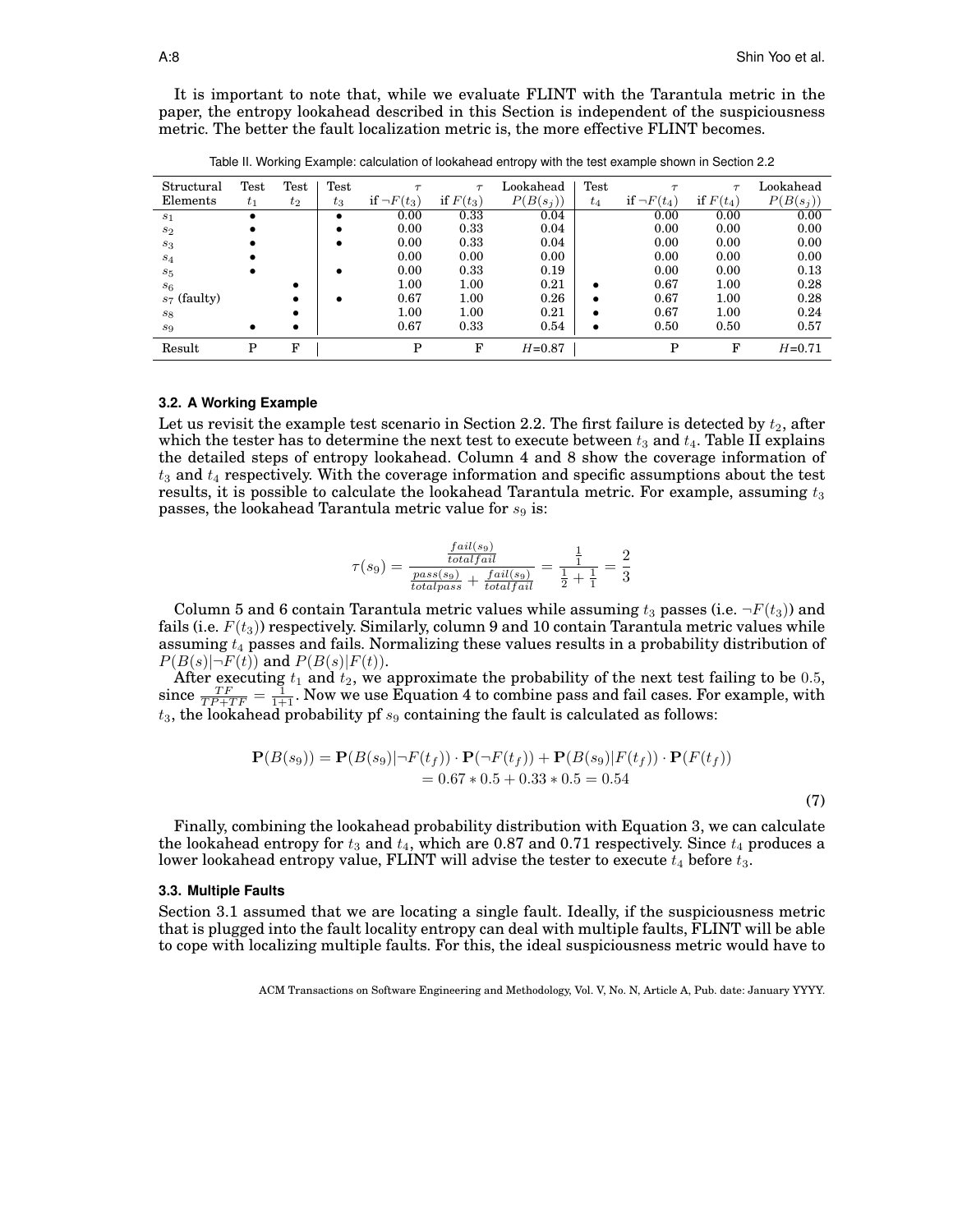produce high values for all the structural elements that contain the fault and low values for everything else. In reality, the structure of the program, coupled with the locations of multiple faults, is likely to confound fault localization metrics.

However, it is not unrealistic to expect the tester to benefit from FLINT even when there exist multiple faults. For certain classes of programs and faults, we conjecture that the tester would be able to connect different failures to corresponding faults. If the tester can act as a *filter* of failure information, it is possible to utilize FLINT to target multiple faults one by one.

#### **3.4. Research Questions**

The first set of empirical studies concerns the case when  $C$ , i.e. the coverage information for each test, is known. This corresponds to the use case in which the tester wants to use FLINT for *posteriori* debugging, i.e. seeking guidance for debugging by ranking tests after executing all the tests in the order of the amount of information they reveal regarding the locality of the fault. We will refer to this study as the "Precision" study because it utilizes the precise coverage information.

**RQ1. Suspiciousness:** Does FLINT increase the suspiciousness of the faulty statement during testing? If so, by how much?

**RQ2. Expense:** If FLINT successfully increases the suspiciousness of the faulty statement, does this result in a reduction in Expense metric, i.e. the percentage of statements to be inspected before the tester encounters the faulty statement?

**RQ1** is answered by observing the suspiciousness metric of the faulty statement during the execution of the test suite in two different orders: coverage-based prioritization and entropybased prioritization. **RQ2** is answered by analyzing the percentage of the number of statements that the tester has to investigate, following the suspiciousness ranking, until the faulty statement is encountered.

The second set of empirical studies considers the case when the coverage relation between tests and statements is not known and, therefore, has to be replaced by the coverage information from the previous version. This corresponds to the use case when the tester wants to use FLINT for the actual execution of tests, not posteriori debugging. We will refer to this study as the "Robustness" study because it investigates how robust FLINT is when coverage information is not precise.

**RQ3. Robustness:** Does the use of coverage information from the previous version affect the effectiveness of FLINT? If so, by how much?

**RQ4. Correlation:** Is there any correlation between the results obtained using outdated and current coverage information?

**RQ3** is answered by observing the suspiciousness and Expense metric while applying FLINT with coverage information from previous versions. **RQ4** is answered by analyzing the statistical correlation between results obtained using outdated coverage (i.e. using coverage from version  $n-1$  to prioritize version n) and current coverage (i.e. using coverage from version n to prioritize version n) for the same subject and the same fault. If there is a positive correlation, the tester can decide whether to use  $FLINT$  in version n based on the performance of FLINT measured using the coverage and faults information from version  $n-1$ .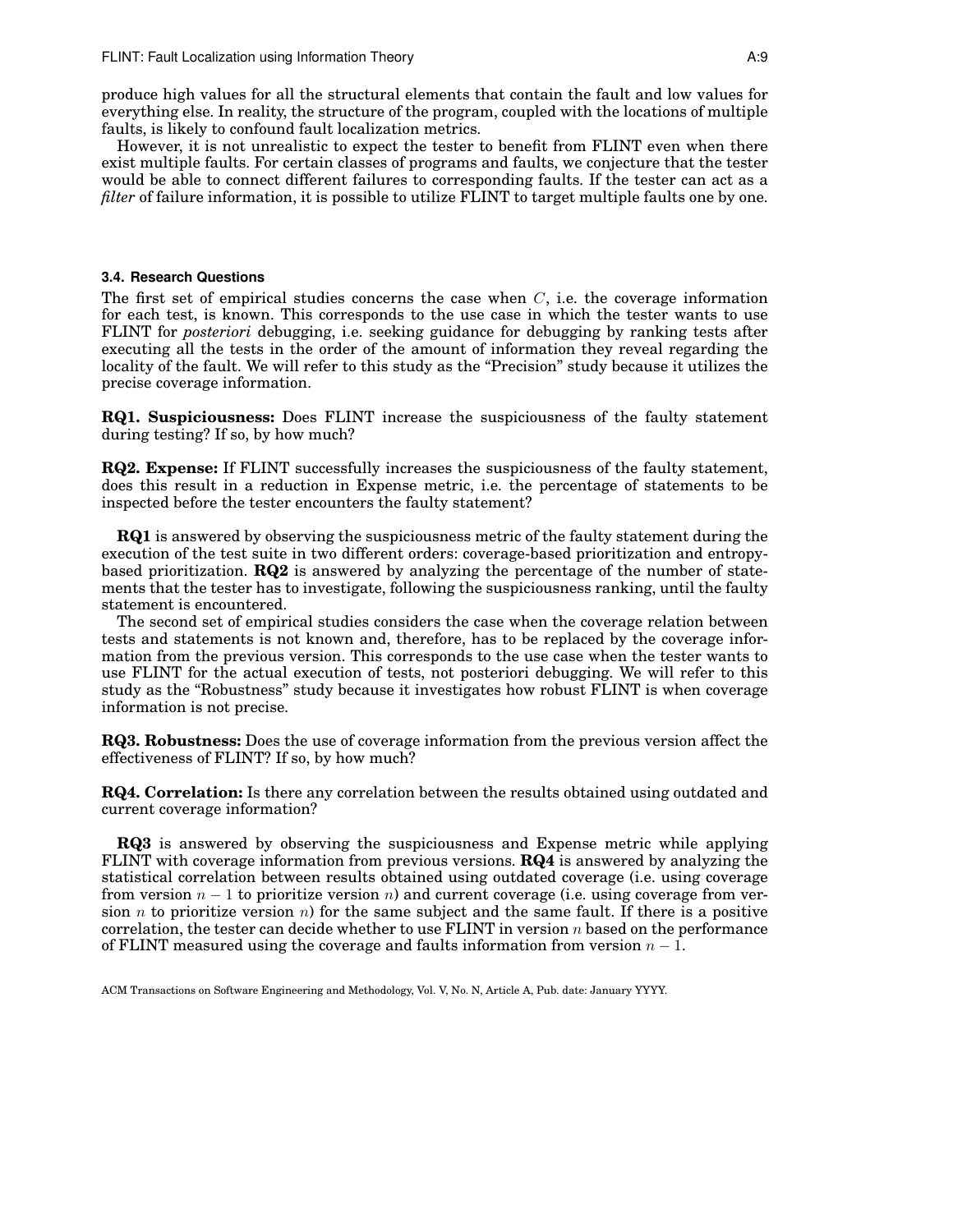**Algorithm 1:** Entropy Lookahead  $EL(t)$ **Input:** A candidate test, t **Output:** Lookahead entropy, H (1) **foreach**  $s_j \in S$ (2)  $c_p \leftarrow CP_i(s_j)$ <br>
(3) if  $s_i \in C(t)$  t **if**  $s_j \in C(t)$  **then**  $c_p \leftarrow c_p + 1$ (4)  $\tau_{p,j} \leftarrow \text{TARANTULA}(TP_i + 1, TF_i, c_p, CF_i(s_j))$ (5)  $c_f \leftarrow CF_i(s_j)$ <br>(6) if  $s_i \in C(t)$  tl (6) **if**  $s_j \in C(t)$  **then**  $c_f \leftarrow c_f + 1$ <br>(7)  $\tau_{f,j} \leftarrow \text{TRANSTULA}(TP_i, TF_i + 1)$  $\tau_{f,j} \leftarrow \text{TARANTULA}(TP_i, TF_i + 1, CP_i(s_j), c_f)$ (8)  $P \leftarrow \{p_j = 0 | 1 \leq j \leq m\}$ (9)  $P_{sum} \leftarrow 0$ (10) **foreach**  $s_j \in S$ (11)  $p_j \leftarrow \frac{{\tau {F_i}}}{{T P_i + T F_i}} \cdot \frac{{\tau {f,j}}}{\sum_{j=1}^m {\tau {f,j}}} + \frac{{T P_i}}{{T P_i + T F_i}} \cdot \frac{{\tau {p,j}}}{\sum_{j=1}^m {\tau {p,j}}}$ (12)  $P_{sum} \leftarrow P_{sum} + p_j$ (13)  $H \leftarrow \sum_{p_j \in P}^{\infty} -\frac{p_j}{P_{sum}} \cdot \log \frac{p_j}{P_{sum}}$ (14) **return** H **Algorithm 2:** FLINT  $FLINT(T)$ (1)  $G \leftarrow \{\}$ (2) **while**  $|G| < |T|$ (3)  $t \leftarrow \text{NEXTTCPORDER}(index)$ (4) Execute t and update  $TP_i, TF_i, CP_i$ and  $CF_i$ (5)  $G \leftarrow G \cup \{t\}$ (6) **if** t fails **then break**  $(T)$   $R \leftarrow T - G$ (8) **while**  $|R| > 0$ (9) Pick  $t \in R$  s.t.  $\forall (t' \in R)(t' \neq t)(\mathbf{EL}(t) \leq t)$  $EL(t')$ (10) Execute t and update  $TP_i, TF_i, CP_i$ and  $CF_i$ (11)  $R \leftarrow R - \{t\}$ 

# **4. ALGORITHMS**

## **4.1. Entropy Lookahead Algorithm**

To keep the pseudo-code concise, let us assume that the counter functions described in Section 3.1,  $TP, TF, CP_i, CF_i : S \rightarrow \mathbb{N}$ , as well as the coverage relation, C, remain available throughout Algorithm 1 and 2. The variable  $i$  denotes, whenever present, that the algorithm is seeking to find the  $i$ -th test to execute.

Algorithm 1 presents the lookahead algorithm for entropy. The loop in Line (1) calculates the lookahead suspiciousness for each statement,  $s_j$ : Lines from (2) to (4) calculate  $\tau_{p,j}$ , i.e. the lookahead suspiciousness of  $s_j$  for the case when that test t executes  $s_j$  (i.e.  $s_j \in C(t)$ ) and passes (hence the increase of  $c_p$ , pass counter, by 1). Similarly, Lines from (5) to (7) calculate  $\tau_{f,j}$  for the case when test t executes  $s_j$  (i.e.  $s_j \in C(t)$ ) and passes (hence the increase of  $c_f$ , failure counter, by 1). Both cases use Equation 1 to calculate the lookahead suspiciousness values. Line (11) combines passing and failing lookahead cases using the conditional probability defined in Equation 4 in Section 3.1.3, while Line (12) calculates the sum of all probabilities. Line (13) calculates the lookahead entropy using the result from Line (12) to normalize the probability distribution.

#### **4.2. FLINT Algorithm**

Algorithm 2 illustrates the top-level algorithm for FLINT. We assume the test suite  $T$  is already prioritized using the *additional* TCP approach [Elbaum et al. 2000]: NEXTTCPORDER() is an iterator over the prioritized test suite. The loop in Line (2) follows the TCP ordering until the first failure is encountered. Once the failure is detected, it is possible to calculate the lookahead entropy following Algorithm 1. The loop in Line  $(8)$  chooses the next test t such that the lookahead entropy of  $t$  is lower than any other choice. FLINT repeats this until all tests are prioritized.

The computational complexity of the FLINT algorithm depends on the number of tests in the test suite and the number of statements in SUT. For a test suite with n tests, Algorithm 1, the entropy lookahead, requires  $O(n)$ . For a SUT with m statements, Algorithm 2 needs to invoke  $EL(t)$  m times. Therefore, the overall computational complexity of FLINT is  $O(mn)$ .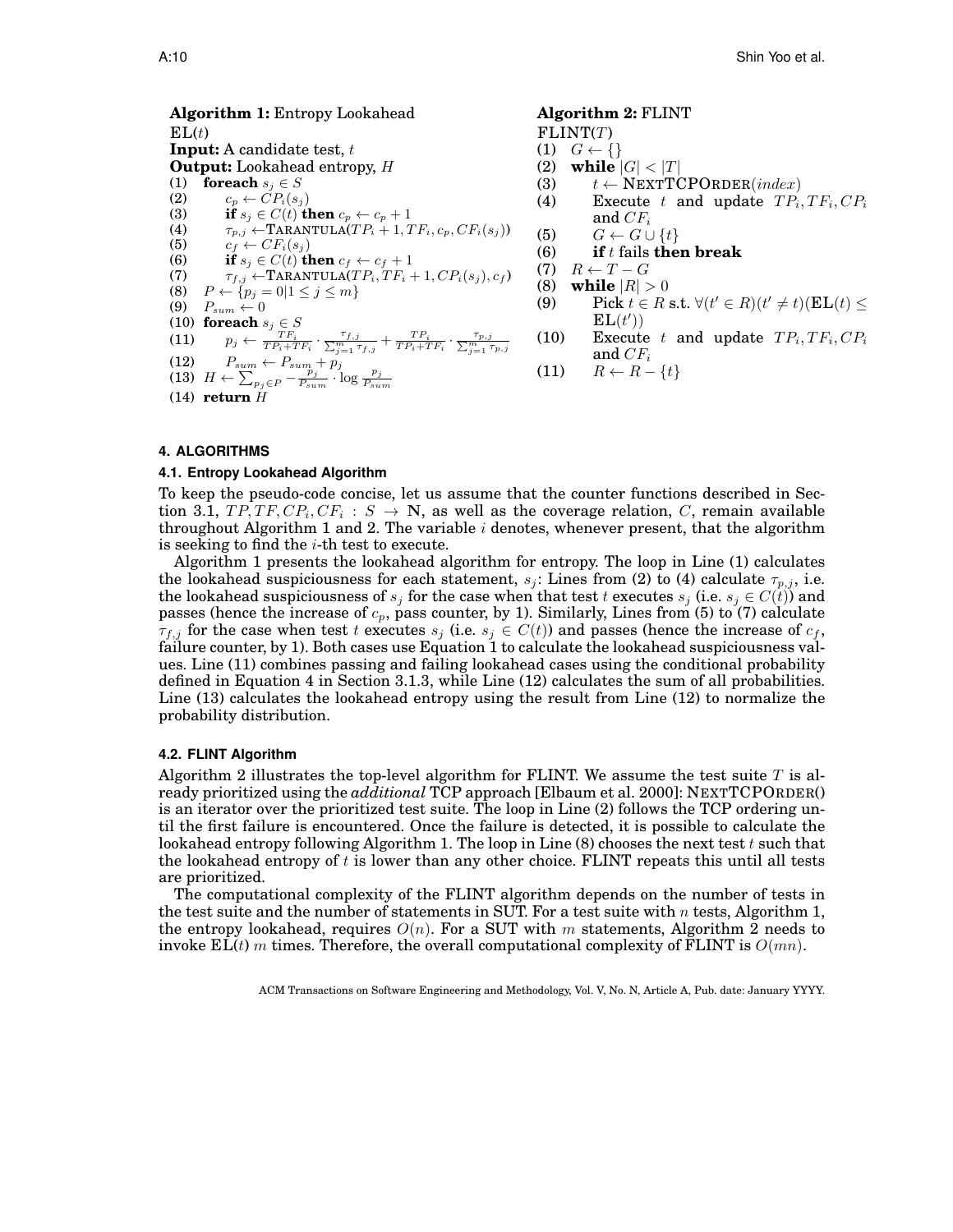#### **5. EXPERIMENTAL SETUP**

#### **5.1. Subjects**

Table III lists the subject programs studied in the paper. All four Unix utility programs are obtained from Software Infrastructure Repository (SIR) [Do et al. 2005] along with their test suites: flex is a lexical analyzer, grep is a text-search utility, gzip is a compression utility and sed is a stream text editor. We consider five consecutive versions for each program. Table IV presents the quantity of changes, measured in terms of the numbers of insertions and deletions in the source code, between consecutive versions. This was measured using the standard diff tool, with options to ignore white space and blank lines and to minimize the number of changes.

Since SIR only contains the fault matrices, statement coverage information was collected using the widely used GNU profiler, gcov. The number of executable lines in Table III is produced by gcov version 4.3.2 running on Linux version 2.6.27. Both the coverage-based test case prioritization and FLINT have been performed using only the executable lines.

For each subject program, we selected a test suite that can be applied across all five versions. This is to ensure that, when FLINT is being applied to version  $n$  of the program, there exists matching coverage data for each test from version  $n - 1$ . However, test suites for versions 4 and 5 of sed were completely re-written from those for the previous versions and, therefore, could not be used as part of the robustness study.

Table III. Subject Programs from SIR

| Subject | # of Tests | Lines of Code | Executable Lines |
|---------|------------|---------------|------------------|
| flex    | 567        | 12,407-14,244 | 3,393-3,965      |
| grep    | 199        | 12,653-13,363 | 3,078-3,314      |
| gzip    | 214        | 6,576 - 7,996 | 1,705-1,993      |
| sed     | 360        | 8,082-11,990  | 1,923-2,172      |

Table IV. Insertions/Deletions in Source Code between Versions

| Subject | $V1 \rightarrow V2$ | $V2 \rightarrow V3$ | $V3 \rightarrow V4$ | $V4 \rightarrow V5$ |
|---------|---------------------|---------------------|---------------------|---------------------|
| flex    | 3.758/1.891         | 881/834             | 204/121             | 234/248             |
| grep    | 1.196/621           | 2.376/2.232         | 2,310/2,324         | 9/76                |
| gzip    | 820/196             | 196/140             | 2581/2517           | 1139/467            |
| sed     | 7,321/3,406         | 7.603/9.543         | 47/92               | 4.004/7.343         |

# **5.2. Faults & Versions**

SIR provides a total of 219 (both real and seeded) faults across the five versions of the four subject programs [Do et al. 2005]. Out of 219 faults, 35 were excluded because these faults were unreachable in the compiled binary for the experimental environment. Out of the remaining 184 faults, another 92 were excluded because they were not detected by any test from the chosen test suites. The paper thus considers the remaining 92 faults, which are listed in Table V.

Table V. Number of studied faults

| Subject     | V1 | $_{\rm V2}$ | V3     | V4 | V5 |
|-------------|----|-------------|--------|----|----|
| flex        | 15 | 14          |        | 9  | 2  |
| grep        | 2  |             | 5      | 3  | 0  |
| gzip<br>sed | 0  | 3<br>5      | 0<br>հ | 3  | 5  |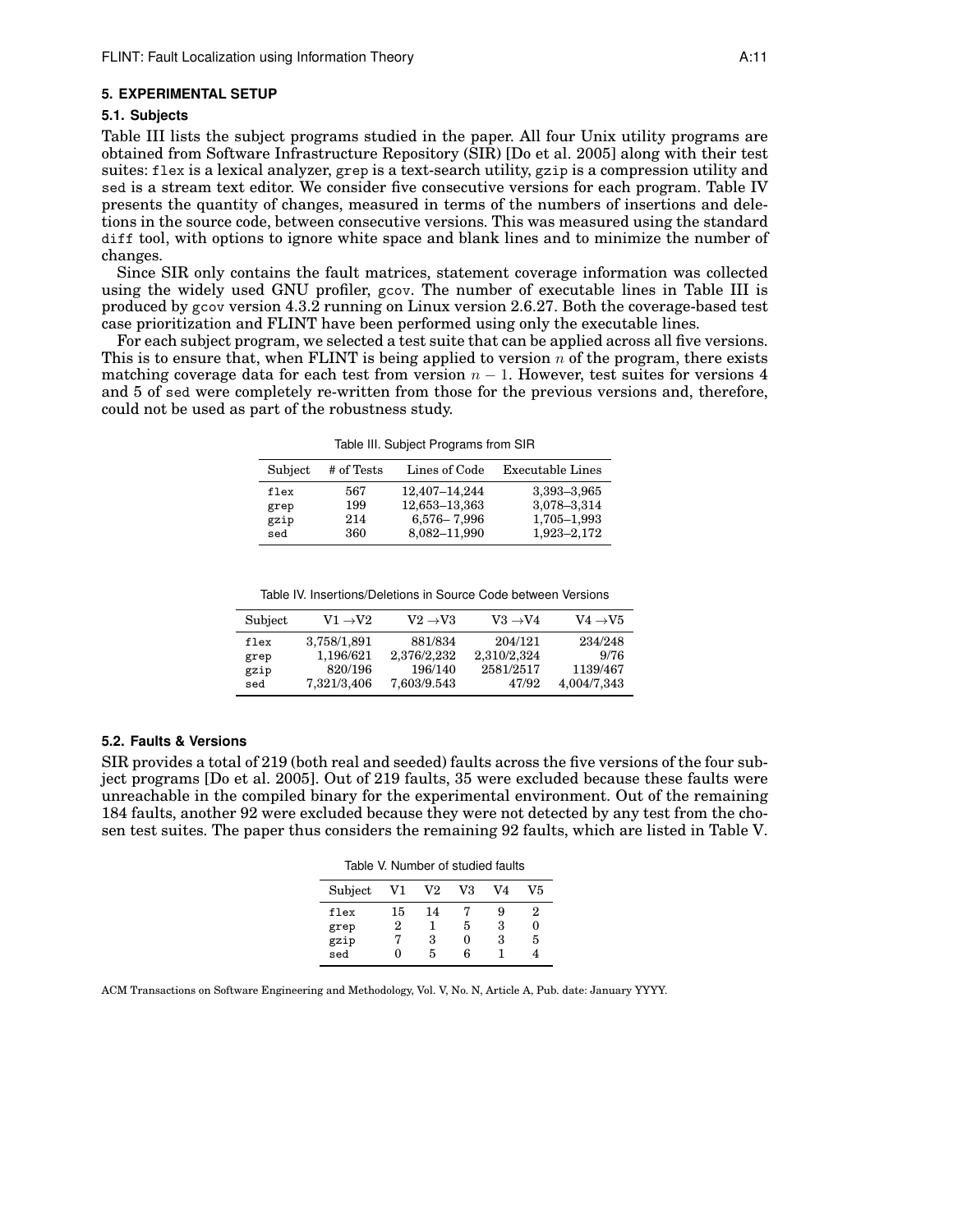The robustness study uses versions from 2 to 5 of subject programs, because it requires coverage information from the previous version. Therefore, the robustness study considers only 63 faults.

#### **5.3. Evaluation**

We compare both the FLINT approach and traditional Test Case Prioritization (TCP, hereafter) with random orderings of tests to assess the effectiveness of each for early fault localization. For each pair of subject programs and available faults, we have evaluated 30 random orderings and measured the average effort required for fault localization.

The precision study utilizes both TCP and FLINT using the coverage information of the current version, whereas the robustness study depends on the coverage information from the previous version.

The research question **RQ2** concerns a widely-studied metric that measures the effectiveness of fault localization, *Expense* [Renieres and Reiss 2003], which is defined as follows:

*Express* = 
$$
\frac{\text{rank of faulty statement}}{\text{\# of executable statements}} \cdot 100
$$

The numerator is the rank of the faulty statement when sorted according to the suspiciousness metric: the rank assigned to tied statements are equal to the sum of the number of the tied statements and the number of statements ranked before them [Yu et al. 2008; Renieres and Reiss 2003]. The Expense metric represents the percentage of the source code the tester must investigate before the faulty statement will be encountered. Intuitively, higher suspiciousness for the faulty statement should result in a lower Expense metric. However, for the reasons discussed in Section 2.2, the suspiciousness metric and the Expense metric may not always agree with each other.

The Tarantula metric was originally developed as a visualization for fault localization and contained two components: *hue* and *brightness* [Jones et al. 2001]. We use the hue component as suspiciousness metric following other work [Abreu et al. 2007; Yu et al. 2008], reserving brightness as a mean of discriminating when hue gives a tied suspiciousness of two or more statements<sup>1</sup>.

We execute the test suite following Random ordering, TCP ordering and FLINT ordering. The TCP ordering is obtained using the *additional* approach with resets [Elbaum et al. 2000]. After executing each test for each ordering, we calculate the suspiciousness of the faulty statement and the corresponding Expense metric, thus providing a time-series of both metrics for each ordering.

The improvement in suspiciousness is observed by measuring the increment in suspiciousness achieved by FLINT and TCP over Random; the improvement in Expense is observed by measuring the reduction in Expense achieved by FLINT and TCP over Random ordering. Finally, we compare the Expense reduction of FLINT and TCP to each other. We report the comparison of mean values and the results of the statistical hypothesis tests.

By definition, FLINT, TCP and Random all produce the same suspiciousness metric value for all statements and, therefore, the same Expense value after the entire test suite has been executed. However, our interest lies in the case when the testing is terminated at an arbitrary point in time. Since there is no set point at which we can announce the fault *has been localized*, it is not possible to calculate the specific number of tests required to localize a fault. Rather, the aim of prioritizing tests for fault localization is to ensure the cost of fault localization is as low as possible even if the testing is terminated prematurely. To measure the benefit of FLP techniques, we calculate the mean suspiciousness and the mean Expense reduction

 $^1\mathrm{This}$  use of brightness as a tie-breaker was suggested by one of the anonymous referees.

ACM Transactions on Software Engineering and Methodology, Vol. V, No. N, Article A, Pub. date: January YYYY.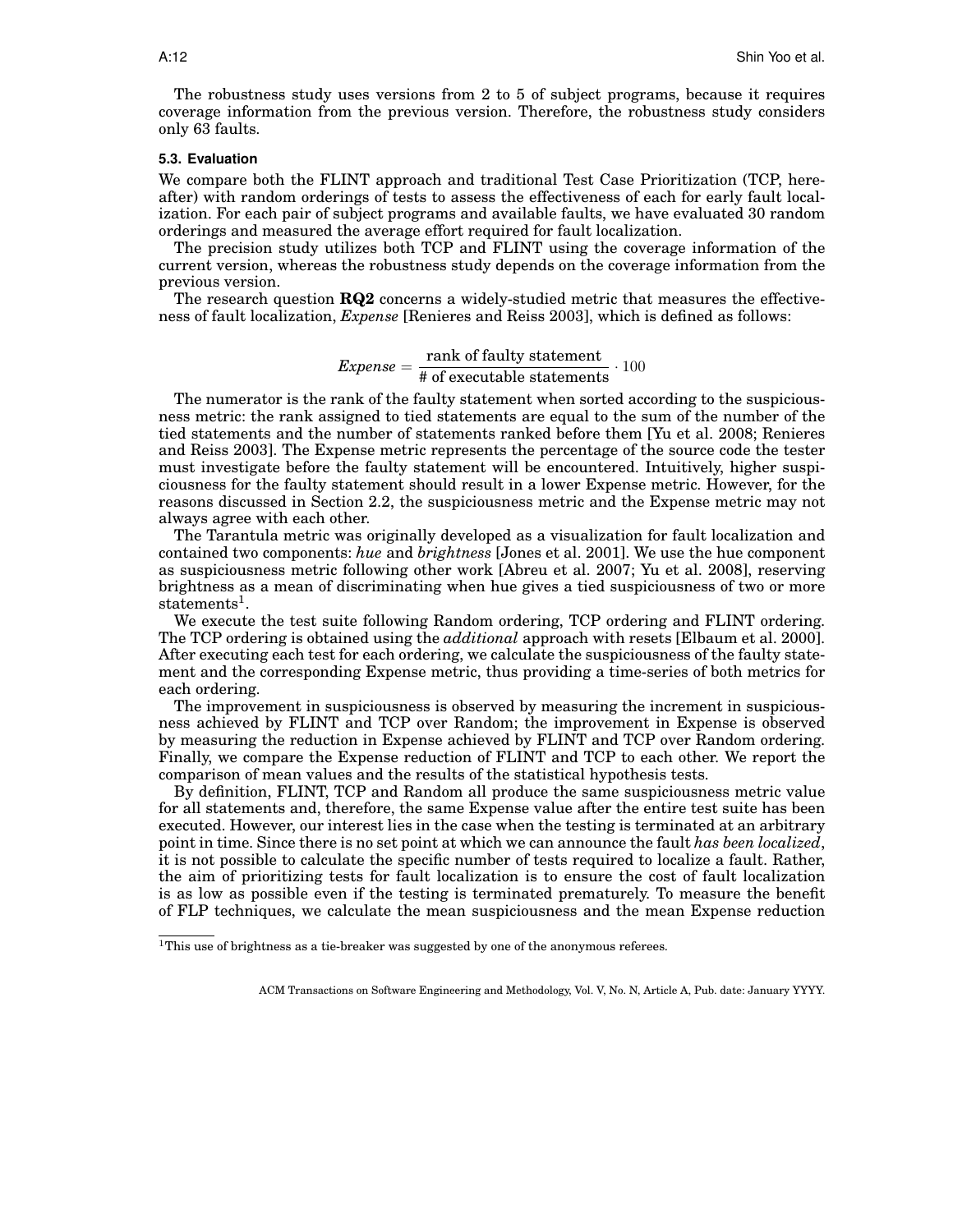| Subject | Ver.           | $\bar{\tau}_R$ | $\bar{\tau}_T$ | $\bar{\tau}_F$ | $\Delta E_{TR}$ | $\Delta \bar{E_{FR}}$ | $\Delta \bar{E_{FT}}$ |
|---------|----------------|----------------|----------------|----------------|-----------------|-----------------------|-----------------------|
| flex    | 1              | 0.80           | 0.81           | 0.83           | 0.64            | 1.53                  | 0.90                  |
| flex    | 2              | 0.79           | 0.88           | 0.88           | 5.08            | 7.29                  | 2.22                  |
| flex    | 3              | 0.77           | 0.86           | 0.86           | 5.53            | 5.79                  | 0.26                  |
| flex    | 4              | 0.87           | 0.87           | 0.90           | $-1.24$         | 0.74                  | 1.99                  |
| flex    | 5              | 0.96           | 0.94           | 0.95           | $-6.99$         | $-1.46$               | 5.53                  |
| grep    | 1              | 0.88           | 0.90           | 0.95           | 1.04            | 1.18                  | 0.14                  |
| grep    | 2              | 0.67           | 0.66           | 0.83           | 1.91            | 4.88                  | 2.98                  |
| grep    | 3              | 0.65           | 0.76           | 0.83           | 6.81            | 10.64                 | 3.83                  |
| grep    | 4              | 0.93           | 0.87           | 0.84           | $-1.07$         | $-2.33$               | $-1.26$               |
| gzip    | 1              | 0.71           | 0.85           | 0.86           | 11.90           | 11.56                 | $-0.35$               |
| gzip    | 2              | 0.73           | 0.75           | 0.72           | 0.27            | 0.75                  | 0.48                  |
| gzip    | 4              | 0.65           | 0.98           | 0.97           | 32.42           | 32.30                 | $-0.12$               |
| gzip    | 5              | 0.69           | 0.89           | 0.91           | 15.97           | 14.90                 | $-1.06$               |
| sed     | $\overline{2}$ | 0.75           | 0.78           | 0.76           | 0.37            | 1.33                  | 0.96                  |
| sed     | 3              | 0.89           | 0.96           | 0.97           | 6.81            | 6.67                  | $-0.14$               |
| sed     | 4              | 0.59           | 0.94           | 0.94           | 35.28           | 35.28                 | 0.00                  |
| sed     | 5              | 0.91           | 0.95           | 0.95           | 3.57            | 3.42                  | $-0.15$               |

Table VI. Summary of results from Precision Study

from *n* observations made after executing 1, 2,  $\dots n$  tests. The mean values represent the suspiciousness and the Expense reduction that can be *expected* by the tester if the testing is terminated at an arbitrary point. We also apply statistical hypothesis test to the set of  $n$ observations and categorize the results into the following:

- **Positive with Significance (**PS**)**: the technique shows statistically significant improvement over the random ordering.
- **Positive with No significance (**PN**)**: the mean value of the metric does show improvement, but without statistical significance.
- **Equal(**EQ**)**: the technique performs as well as the random ordering.
- **Negative with No significance (**NN**)**: the mean value of the metric does show degeneration, but without statistical significance.
- **Negative with Significance (**NS**)**: the technique shows statistically significant degeneration compared to the random ordering.

Category EQ is possible when, for example, the faulty statement is detected by the first test and its suspiciousness remains 1.0 throughout the testing, regardless of the ordering of tests: any ordering produced by TCP or FLINT will always result in the same suspiciousness values.

## **6. RESULTS**

#### **6.1. Precision Study**

Table VI contains the results from the precision study as well as the statistical analysis. The statistical details for each individual fault can be found in Table XII in the Appendix. Columns  $\bar{\tau}_R$ ,  $\bar{\tau}_T$  and  $\bar{\tau}_F$  contain the mean suspiciousness of the faulty statement, over the entire test suite, by Random, TCP and FLINT respectively. Columns  $\Delta \tilde{E}_{TR}$  and  $\Delta \tilde{E}_{FR}$  contain the mean reductions in the Expense metric achieved by TCP and FLINT over Random respectively.  $\Delta\bar{E}_{FT}$  is the mean reduction in the Expense metric achieved by FLINT over TCP.

For FLINT to produce more effective fault localization, it should provide the tester with higher suspiciousness and lower Expense metric for the faulty statement. This is analyzed using the Mann-Whitney 'U' test. The Mann-Whitney 'U' test is a non-parametric statistical hypothesis test, i.e. it allows the comparison of two samples with unknown distributions. Columns  $H_1, H_2$  and  $H_3$  contain the result classifications of the Mann-Whitney 'U' test for the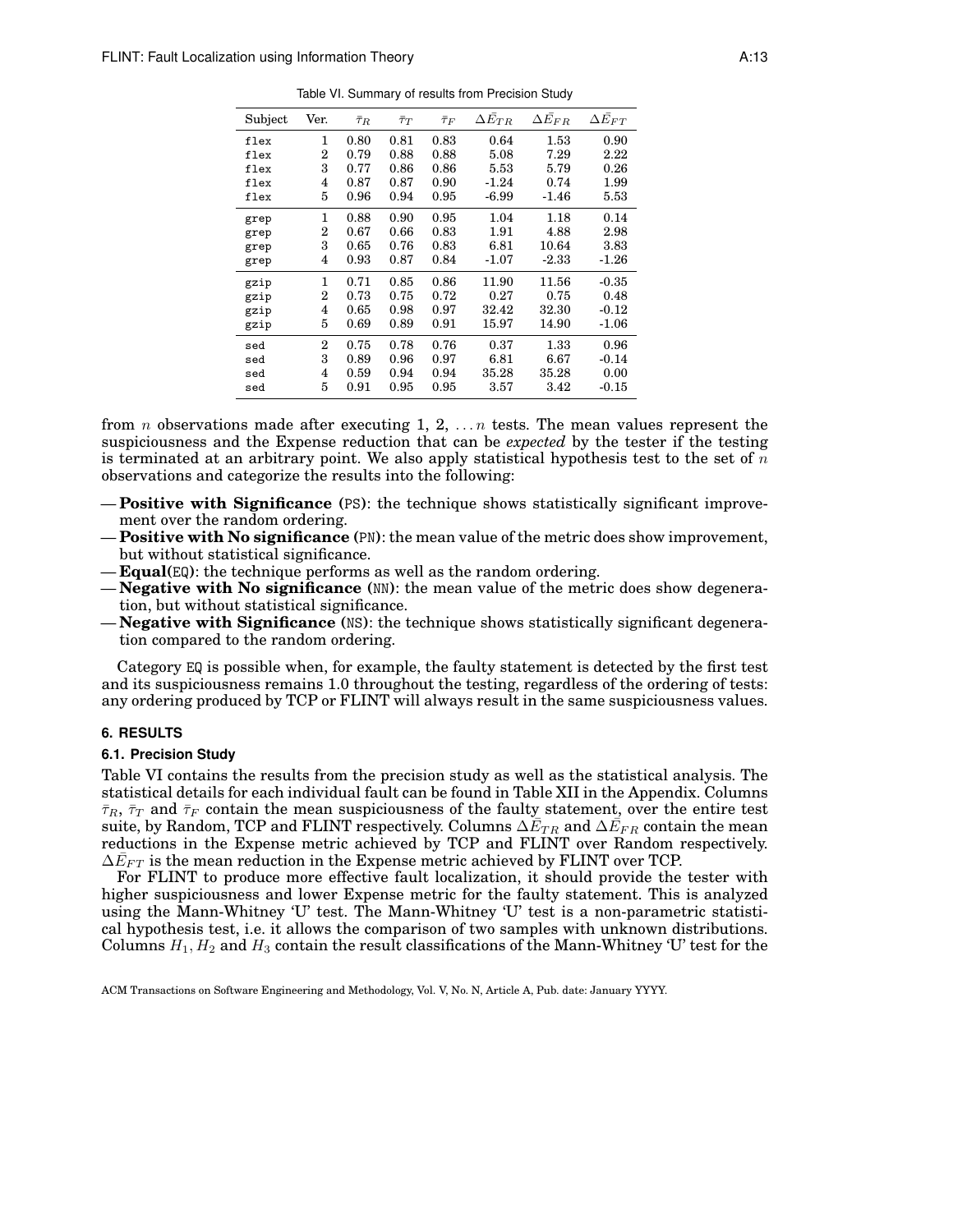

Fig. 1. Plots of suspiciousness and Expense reduction from the precision study. Figure 1(a) represents the cases when the FLINT approach produces higher suspiciousness and lower Expense. Figure 1(b) and 1(c) represent the cases when the reduction in entropy achieved by FLINT results in reduced Expense, even though the suspiciousness value of the faulty statement is largely equal to that of TCP (Figure 1(b)) or even lower (Figure 1(c)). However, in Figure 1(d), the suspiciousness metric is not in alignment with Expense: the increased suspiciousness metric resulted in higher Expense.

Expense metric. The null hypothesis for all three hypothesis tests is that there is no difference in the mean values between the compared approaches. For  $H_1$ , the alternative hypothesis is that TCP produces a lower mean Expense than Random does  $(E_T < E_R)$ ; for  $H_2$ , the alternative hypothesis is that FLINT produces a lower mean Expense than Random does ( $\bar{E}_F < \bar{E}_R$ ). Similarly, for  $H_{3}$ , the alternative hypothesis is that FLINT produces a lower mean Expense than TCP does  $(\tilde{E}_F<\bar{E}_T).$  The confidence level is 95%<sup>2</sup>.

<sup>&</sup>lt;sup>2</sup>Given a test suite with  $n$  tests, our 'sample' for Mann-Whitney 'U' test is  $n$  comparisons of Expense between two permutations of the test suite. If we limit our scope to a pair of permutations, our 'sample' is in fact the entire population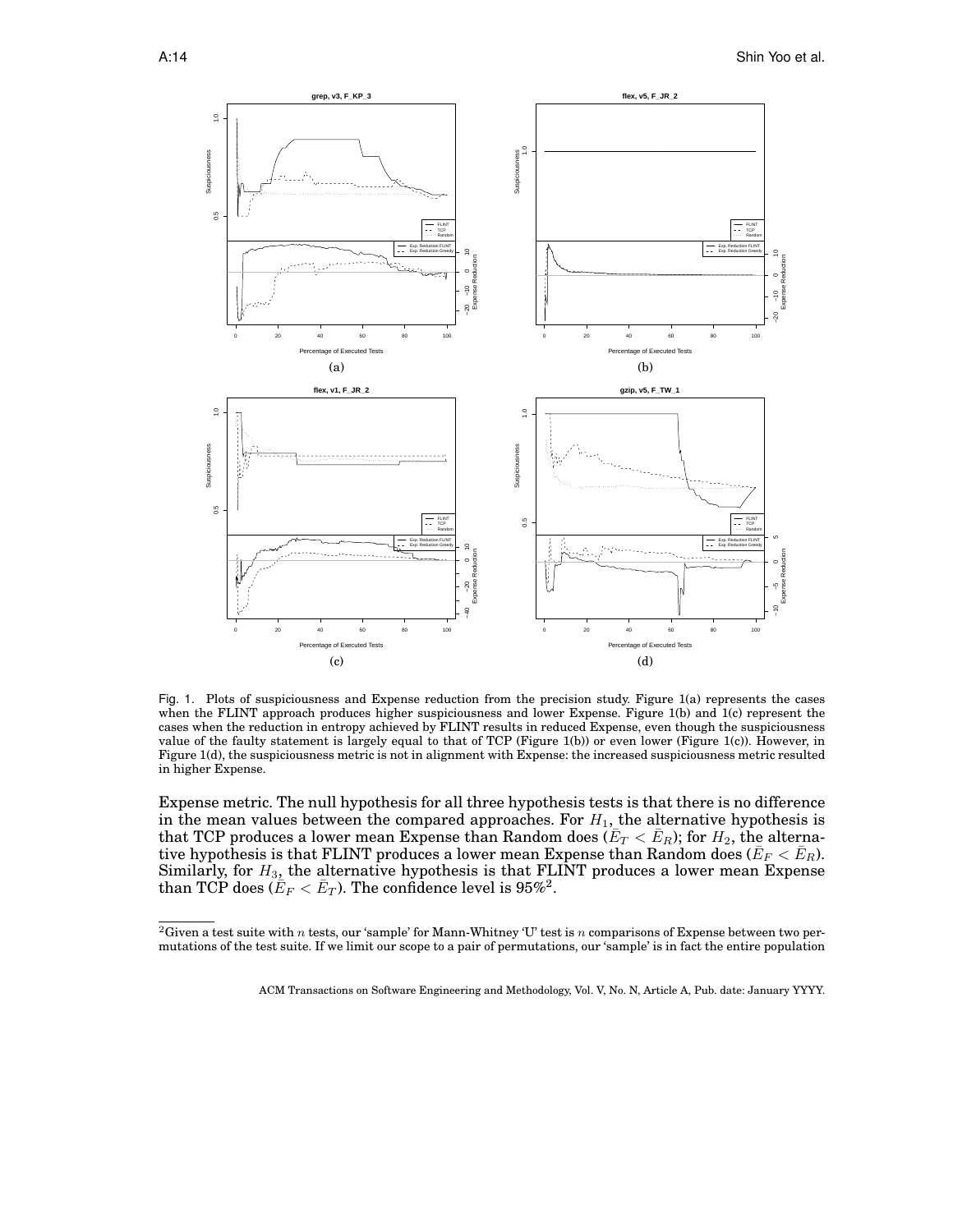Table VII contains the classification of the statistical hypothesis testing for the precision study. Both TCP and FLINT produce a lower mean Expense metric for more than 70% of the faults. However, Random also produces a lower mean Expense metric than both approaches for more than 25%. Considering the existing evidence that test case prioritization is effective for early fault *detection*, the results suggest that prioritization of test cases for early fault localization may be an entirely different task from prioritization for early fault detection.

The results for  $H_3$  in Table VII also suggest that FLINT performs equally well or better than TCP for about 54% of the studied faults. Considering that each fault is unique not only in its own characteristics but also in its interaction with the structure of the SUT and the test suite, assessing the risk of applying FLINT to faults for which TCP does better may not be obvious. However, the robustness study in Section 6.2 provides a potential way forward in deciding whether or not to apply FLINT or TCP.

Figure 1 provides a more detailed explanation with exemplar cases. The upper panes of each of its 4 subfigures show how the suspiciousness metric for the faulty statement changes during the execution of tests, following the orders from Random, TCP and FLINT. The lower panes show the reductions in Expense ( $\Delta E_{TR}$  and  $\Delta E_{FR}$ ).

Figure 1(a) shows a case when both TCP and FLINT produce mean Expense values that belong to a PS category. FLINT produces higher suspiciousness than the other two approaches during most of the duration of the testing, which results in reductions in Expense.

Figure 1(b) and 1(c) represent two interesting cases. Reduction in Expense is achieved despite the fact that the suspiciousness metric for the faulty statement from FLINT either remains identical to that of TCP at 1.0 (Figure 1(b)), or even becomes lower (Figure 1(c)). These results are achieved because choosing a test that produces the lowest entropy may not only increase the suspiciousness of the faulty statement but also lower the suspiciousness of the non-faulty statements (Section 3.1.2).

However, the results also show that an increment of the suspiciousness metric may not always result in a reduction in Expense, as discussed in Section 2.2 and Section 5.3. In Figure  $1(d)$ , although FLINT achieves a higher suspiciousness metric for the fault F<sub>-TW-1</sub> for version 5 of gzip than other approaches, it fails to make reductions in Expense. This provides evidence that a higher suspiciousness value for the faulty statement may not always result in a lower Expense for locating it.

Table VII. Hypothesis Test for Precision Study

| Hypothesis       | PS     | PN       | E0       | ΝN       | NS     |
|------------------|--------|----------|----------|----------|--------|
| $H_1: E_T < E_R$ | 72.83% | $0.00\%$ | $0.00\%$ | $0.00\%$ | 27.17% |
| $H_2: E_F < E_R$ | 76.09% | $1.09\%$ | $0.00\%$ | 1.09%    | 21.74% |
| $H_3: E_F < E_T$ | 40.22% | $4.35\%$ | 9.78%    | 3.26%    | 42.39% |

To answer **RQ1**, Table VI and XII provide evidence that FLINT achieves a higher suspiciousness for the faulty statement during the execution of the test suite for many of the studied faults. More importantly, the increased suspiciousness leads to reductions in Expense in many cases, which provides the answer to **RQ2**: FLINT reduces the Expense metric with statistical significance for 76% of the studied faults when compared to Random ordering. The cases presented in Figure 1 show that the reduction in Expense is possible, even when increasing the suspiciousness of the faulty statement is not possible.

<sup>(</sup>i.e., all possible comparisons between two permutations), which would eliminate the necessity of statistical testing. However, our comparison is, in a way, still a sample from all possible permutations, which is the reason why we still rely on the statistical test.

ACM Transactions on Software Engineering and Methodology, Vol. V, No. N, Article A, Pub. date: January YYYY.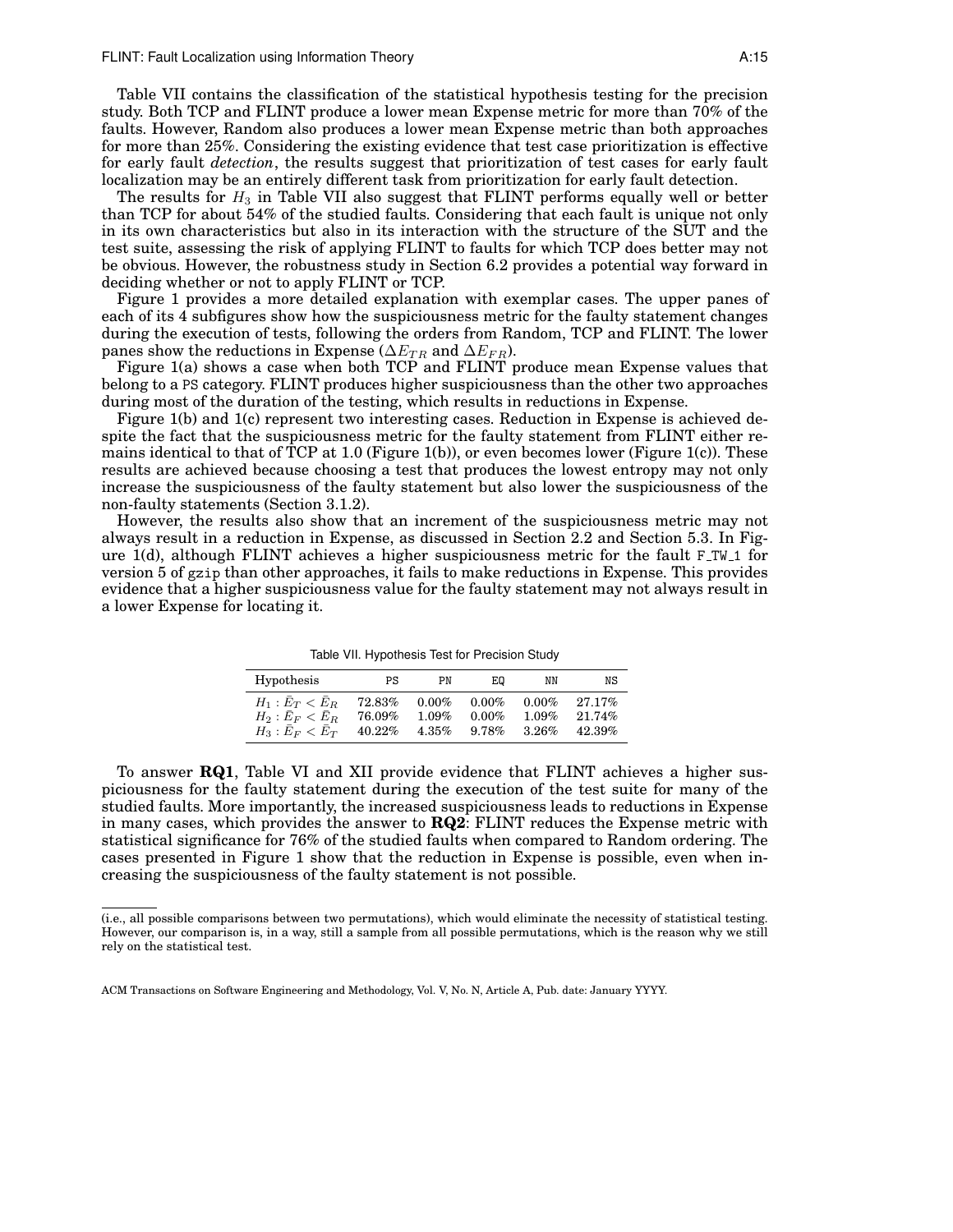| Subject | Ver.           | $\bar{\tau_R}$ | $\bar{\tau_T}$ | $\bar{\tau_F}$ | $\Delta \bar{E}_{TR}$ | $\Delta \bar{E_{FR}}$ | $\Delta E_{FT}$ |
|---------|----------------|----------------|----------------|----------------|-----------------------|-----------------------|-----------------|
| flex    | $\overline{2}$ | 0.79           | 0.87           | 0.88           | 4.79                  | 5.95                  | 1.16            |
| flex    | 3              | 0.77           | 0.86           | 0.86           | 5.53                  | 5.79                  | 0.26            |
| flex    | 4              | 0.87           | 0.87           | 0.90           | $-1.24$               | 0.93                  | 2.18            |
| flex    | 5              | 0.96           | 0.94           | 0.95           | $-6.99$               | $-1.48$               | 5.51            |
| grep    | 2              | 0.67           | 0.66           | 0.83           | $-3.35$               | 4.90                  | 8.25            |
| grep    | 3              | 0.65           | 0.76           | 0.83           | 6.69                  | 11.09                 | 4.41            |
| grep    | 4              | 0.93           | 0.93           | 0.90           | 1.88                  | 0.62                  | $-1.25$         |
| gzip    | $\overline{2}$ | 0.73           | 0.76           | 0.70           | 0.81                  | 1.08                  | 0.27            |
| gzip    | 4              | 0.65           | 0.98           | 0.97           | 32.43                 | 32.31                 | $-0.12$         |
| gzip    | 5              | 0.69           | 0.89           | 0.86           | 16.32                 | 15.58                 | $-0.75$         |
| sed     | $\overline{2}$ | 0.75           | 0.78           | 0.77           | 0.27                  | 0.78                  | 0.52            |
| sed     | 3              | 0.89           | 0.96           | 0.97           | 6.83                  | 7.09                  | 0.26            |
|         |                |                |                |                |                       |                       |                 |

Table VIII. Summary of results from Robustness Study

#### **6.2. Robustness Study**

Table VIII contains the results from the robustness study as well as the statistical analysis. The statistical details for each individual fault can be found in Table XIII in the Appendix. The results of the statistical hypothesis tests are summarized in Table IX. Both TCP and FLINT produce lower mean Expense than Random for about 70% of the studied faults.

Figure 2 presents the representative outcome of the robustness study. Figure 2(a) and 2(b) contain the plots for the same faults depicted in Figure 1(a) and 1(b). It shows that the changes in suspiciousness of the faulty statement retain similar patterns when FLINT is applied using coverage information from the previous version rather than the current version. The results shown in these two plots remain positive, as they did for the precision study.

Similarly, Figure 2(c) and Figure 2(d) show cases that correspond to Figure 1(c) and Figure 1(d). Even when FLINT depends on coverage information from the previous version, it is possible either to reduce Expense metric without producing higher suspiciousness (Figure  $1(c)$  or to increase suspiciousness without necessarily reducing Expense (Figure 1(d)).

To answer **RQ3**, comparing the results of the robustness study (Table XIII and IX, Figure 2) to those of the precision study indicates that the use of previous coverage information does not affect the performance of FLINT in any significant way. The trends and patterns observed in the precision study manifest themselves again in the robustness study. Both TCP and FLINT achieved statistically significant Expense reductions for about 70% of the studied faults.

To answer **RQ4**, we compare the reductions in Expense obtained using the coverage from current versions with those obtained using the coverage from the previous versions, for each of 63 faults from versions 2 to 5 of the four subject programs. The impact of outdated coverage information is analyzed by testing Pearson's correlation between the Expense reduction obtained with precise and outdated information. If the use of outdated coverage information has no impact, there will be a perfect Pearson's correlation with  $\rho = 1.0$ . A strong positive correlation will indicate that coverage information from the previous version can be used without damaging the performance of fault localization techniques.

Figure 3 shows the correlation observed in the  $\Delta E_{TR}$ ,  $\Delta E_{FR}$ , and  $\Delta E_{FT}$  values for the 63 faults studied for the robustness study. The x-axis denotes the reductions in Expense obtained for each fault using the precise (i.e. current) coverage information. The y-axis denotes the reductions in Expense for the same fault using the outdated (i.e. previous) coverage information. All three plots show strong positive correlations with statistical significance. This provides an answer to **RQ4**: the impact of outdated coverage information on the performance of fault localization techniques is not significant. In particular, Figure 3(c) provides supporting evidence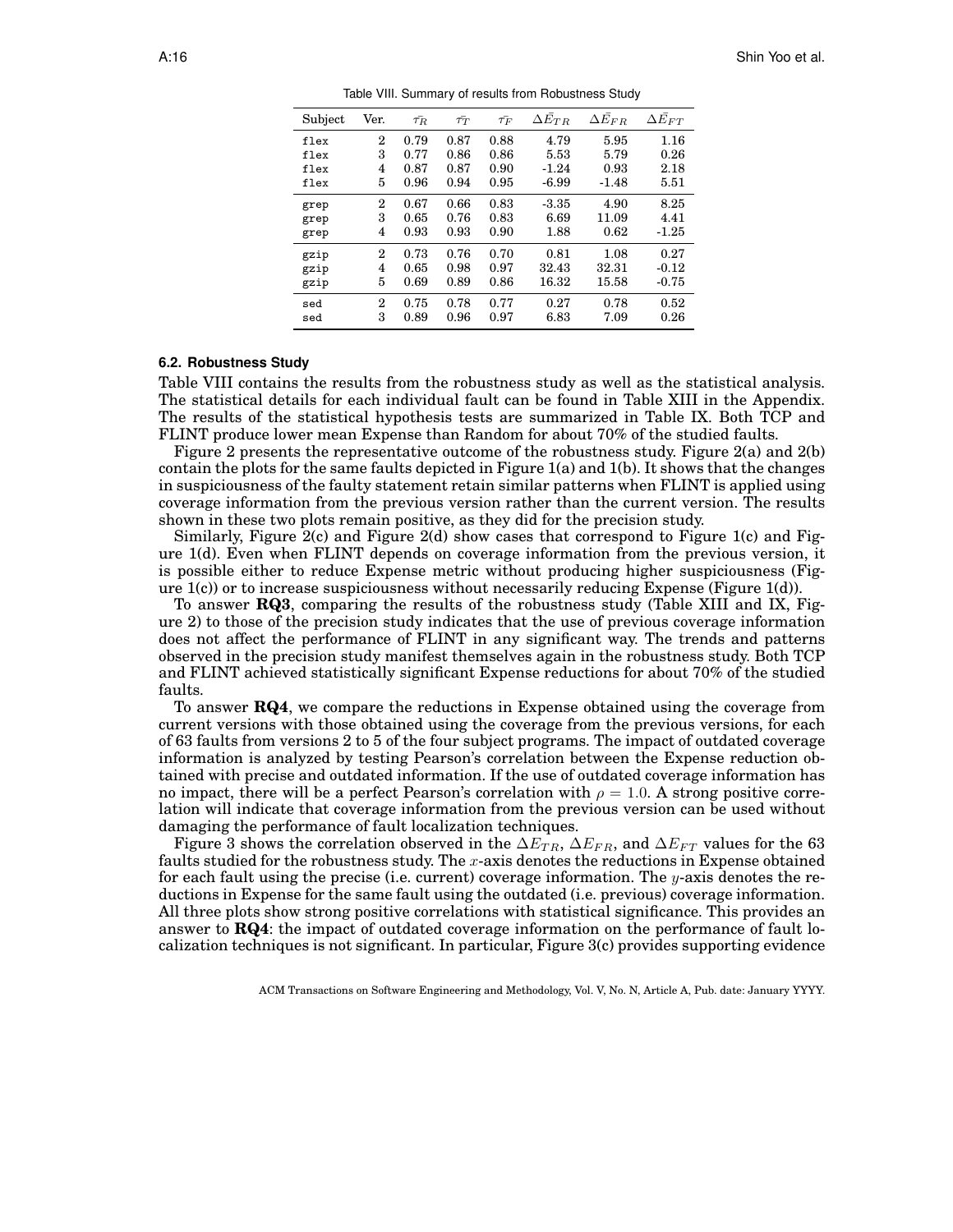

Fig. 2. Plots of suspiciousness and Expense reduction from the robustness study. Figures 2(a) and 2(b) correspond to Figures 1(a) and 1(b) respectively: FLINT achieves improved suspiciousness and reduced Expense for these faults, despite the use of outdated coverage information from the previous version. Figure 2(c) shows another case where FLINT achieves a reduction in Expense even though its suspiciousness is lower than that of Random, similar to Figure 1(c). Figure 2(d) shows a negative case when increased suspiciousness does not lead to a reduction in Expense.

that developers can decide which fault localisation technique to use, based on how well each technique performs for localising known faults from the previous version.

| Table IX. Hypothesis Test for Robustness Study |  |  |  |
|------------------------------------------------|--|--|--|
|------------------------------------------------|--|--|--|

| <b>Hypothesis</b>                       | PS               | PN                | ΕQ                   | ΝN                | NS               |
|-----------------------------------------|------------------|-------------------|----------------------|-------------------|------------------|
| $H_1: E_T < E_R$<br>$H_2$ : $E_F < E_R$ | 69.84%<br>69.84% | $0.00\%$<br>3.17% | $0.00\%$<br>$0.00\%$ | $0.00\%$<br>1.59% | 30.16%<br>25.40% |
| $H_3$ : $E_F < E_T$                     | 44.44%           | $4.76\%$          | 9.52%                | $0.00\%$          | 41.27%           |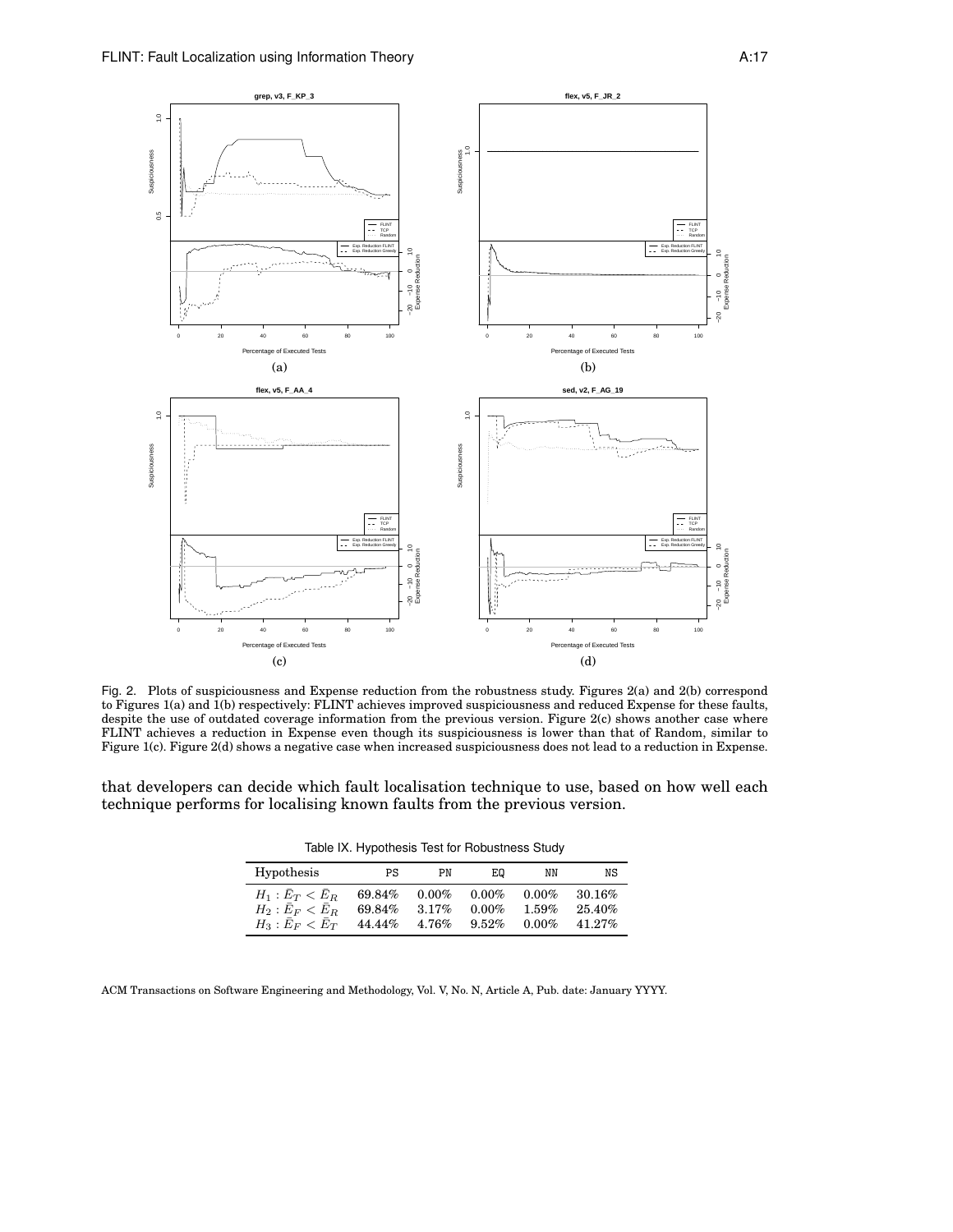

Fig. 3. Correlation plots that show the impact of using coverage information from previous versions. Each data point corresponds to the reductions in Expense with previous and current coverage with respect to localizing a specific fault. The closer to 1.0 the correlation coefficient is, the smaller the impact of using coverage information from previous versions will be. The p–values for the Pearson's correlation test for all three cases are less than  $10^{-10}$ .

## **6.3. Comparison to Similarity Sorting**

One potential approach to prioritizing test cases for faster fault localization would be to sort the test cases according to the similarity to the first test that has detected the fault [Artzi et al. 2010], hoping that similar tests would also fail and contribute to higher suspiciousness value for the real faulty statement<sup>3</sup>. To compare FLINT to this approach, we have implemented the similarity sorting approach. To measure the similarity between test cases, we adopted Hamming distance between the binary execution traces of test cases. For a program with  $n$ statements, the execution trace of a test is a binary string of length  $n$ : the *i*-th digit is 1 if the i-th statement was executed by the test, 0 if not. Binary execution trace has been used to effectively capture the similarity between test cases for regression testing techniques [Leon and Podgurski 2003; Yoo et al. 2009].

Algorithm 3 illustrates the pseudo-code of the similarity sorting approach. The algorithm is similar to FLINT described in Algorithm 2 except Line (7) and (11). In Line (7), the similarity sorting algorithm records the first failing test case,  $t_f$ . In Line (11), the algorithm chooses the test case with minimum Hamming distance to  $t_f$  as the next test to execute: function  $HD(t_1, t_2)$  denotes the calculation of Hamming distance between the execution trace of test  $t_1$ and  $t_2$ .

 $^3{\rm This}$  'similarity' approach was suggested to us by one of the anonymous referees.

ACM Transactions on Software Engineering and Methodology, Vol. V, No. N, Article A, Pub. date: January YYYY.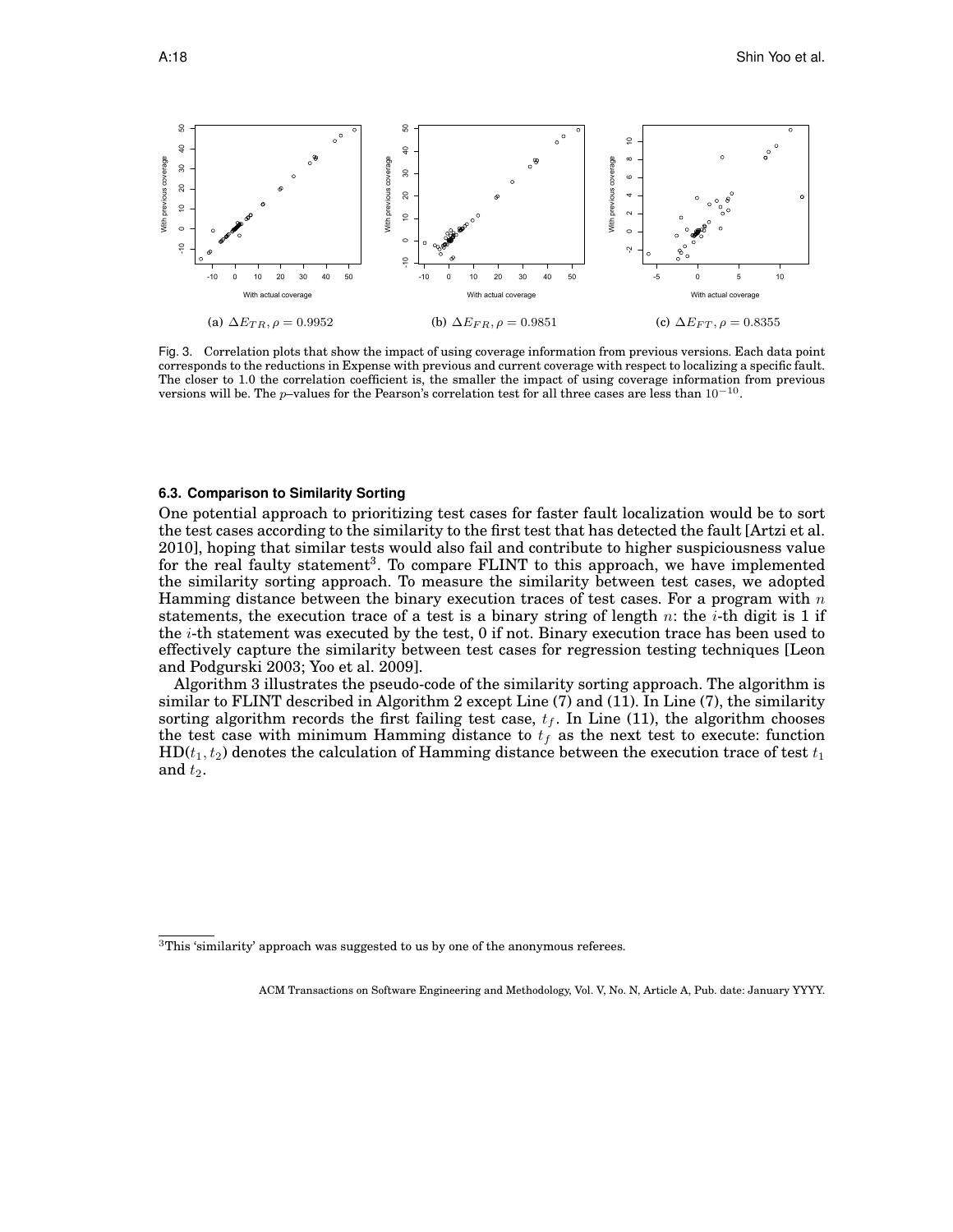SIMILARITYSORT(T) (1)  $G \leftarrow \{\}$ (2) **while**  $|G| < |T|$ (3)  $t \leftarrow \text{NEXTTCPORDER}(index)$ (4) Execute t and update  $TP_i, TF_i, CP_i$  and  $CF_i$ (5)  $G \leftarrow G \cup \{t\}$ (6) **if** t fails (7)  $t_f \leftarrow t$ <br>(8) **break** (8) **break** (9)  $R \leftarrow T - G$ (10) **while**  $|R| > 0$ (11) Pick  $t \in R$  s.t.  $\forall (t' \in R)(t' \neq t)(HD(t, t_f) \le HD(t', t_f))$ (12) Execute  $t$  and update  $TP_i, TF_i, CP_i$  and  $CF_i$ (13)  $R \leftarrow R - \{t\}$ 

Table X presents the result of comparison between FLINT and the similarity sorting approach. Detailed results for each individual fault can be found in Table XIV in the Appendix. Both techniques are evaluated against the random baseline results:  $\Delta \bar{E}_{FR}$  denotes the reduction of Expense produced by FLINT over the random, whereas  $\Delta \bar{E}_{SR}$  denotes the reduction of Expense brought in by the similarity sorting approach over the random. Columns  $H$  contains the results of Mann-Whitney 'U' test in the manner described in Section 5.3. The null hypothesis is that there is no difference in mean Expense reduction between two approaches. The alternative hypothesis is that FLINT produces smaller Expense values than the similarity sorting approach.

Table X. Results of comparison to similarity sorting approach

| Subject | Ver.           | $\bar{\tau_R}$ | $\bar{\tau_F}$ | $\bar{\tau_S}$ | $\Delta E_{FR}$ | $\Delta \bar{E}_{SR}$ | $\Delta E_{FS}$ |
|---------|----------------|----------------|----------------|----------------|-----------------|-----------------------|-----------------|
| flex    | 1              | 0.80           | 0.83           | 0.86           | 1.53            | 1.51                  | 0.03            |
| flex    | 2              | 0.79           | 0.88           | 0.81           | 7.29            | 5.11                  | 2.18            |
| flex    | 3              | 0.77           | 0.86           | 0.86           | 5.79            | 4.39                  | 1.40            |
| flex    | 4              | 0.87           | 0.90           | 0.86           | 0.74            | $-2.68$               | 3.42            |
| flex    | 5              | 0.96           | 0.95           | 0.76           | $-1.46$         | $-23.09$              | 21.63           |
| grep    | 1              | 0.88           | 0.95           | 0.88           | 1.18            | $-3.75$               | 4.94            |
| grep    | 2              | 0.67           | 0.83           | 0.55           | 4.88            | $-0.89$               | 5.78            |
| grep    | 3              | 0.65           | 0.83           | 0.63           | 10.64           | 1.65                  | 8.99            |
| grep    | 4              | 0.93           | 0.84           | 0.83           | $-2.33$         | $-1.99$               | $-0.34$         |
| gzip    | 1              | 0.71           | 0.86           | 0.86           | 11.56           | 11.58                 | $-0.02$         |
| gzip    | 2              | 0.73           | 0.72           | 0.69           | 0.75            | 0.17                  | 0.57            |
| gzip    | 4              | 0.65           | 0.97           | 0.97           | 32.30           | 32.33                 | $-0.03$         |
| gzip    | 5              | 0.69           | 0.91           | 0.84           | 14.90           | 13.54                 | 1.37            |
| sed     | $\overline{2}$ | 0.75           | 0.76           | 0.68           | 1.33            | $-3.20$               | 4.53            |
| sed     | 3              | 0.89           | 0.97           | 0.95           | 6.67            | 7.11                  | $-0.44$         |
| sed     | 4              | 0.59           | 0.94           | 0.94           | 35.28           | 35.28                 | 0.00            |
| sed     | 5              | 0.91           | 0.95           | 0.94           | 3.42            | 3.82                  | $-0.40$         |

Overall, it can be seen that the similarity sorting approach fails to achieve reductions in expense for many faults. Table X and XIV show that FLINT produces lower Expense, with statistical significance, than the similarity sorting approach for over 50% of the studied faults. It may appear surprising that the similarity sorting approach fails to consistently outperform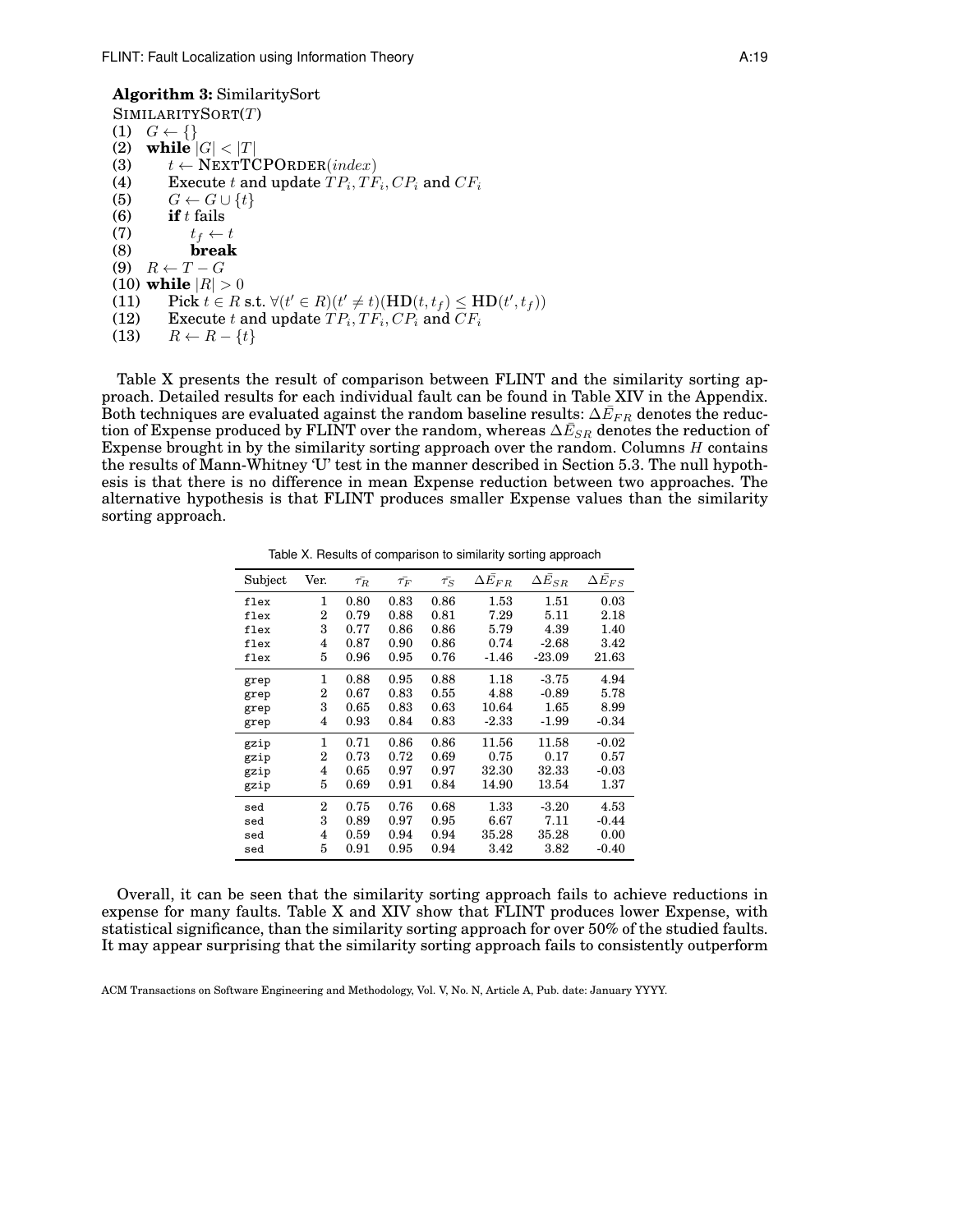Table XI. Hypothesis Test for Similarity Sorting Study

| Hypothesis     | PS                 | PN | E۵        | NN        | NS        |
|----------------|--------------------|----|-----------|-----------|-----------|
| $H: E_F < E_S$ | $52.17\%$ $3.26\%$ |    | $10.87\%$ | $10.87\%$ | $22.83\%$ |

the random prioritization. We conjecture that this is due to the discrepancies between the actual semantic similarity between tests and that between execution traces measured in Hamming distance. Depending on the location and the nature of a fault, sorting tests according to Hamming distance to the failing one may or may not prioritise reproduction of the fault (i.e. the next sorted test does execute the faulty statement but does not fail, therefore hindering the fault localization process). When the sorting does not contribute to the fault reproduction, the approach may fail to outperform the random prioritization.

## **7. THREATS TO VALIDITY**

There are a few threats to validity regarding the generalization of the results presented in this paper. First, FLINT was evaluated using only Tarantula metric as the basis of probability distribution. Using other fault localization metrics may lead to different results. However, the overall approach of FLINT should apply, regardless of the choice of the fault localization metric, as long as the assumptions stated in Section 3.1.1 are met. Second, different faults or subject programs may affect the performance of FLINT. We have tried to include various types of faults across multiple versions of subject programs, but only additional study can further reduce this threat. Similarly, the degrees of change between consecutive versions can vary widely: changes that are significantly different from those we studied may result in different levels of effectiveness when FLINT is used with coverage information from the previous version. Finally, certain classes of faults may not satisfy the assumptions stated in Section 3.1.1. For example, concurrency faults or any failure that is caused in a nondeterministic manner can affect the performance of FLINT adversely. While it is beyond the scope of this paper, we conjecture that the entropy model of fault locality would have to be extended with probabilistic model in order for it to cater for nondeterministic factors.

#### **8. RELATED WORK**

Test case prioritization is a regression testing technique that aims to maximize the rate of fault detection when the testing is terminated at an arbitrary point [Yoo and Harman 2012]. Since the fault information is not known, test case prioritization techniques often rely on surrogates, for which structural coverage is widely used [Rothermel et al. 2001; Elbaum et al. 2000; Li et al. 2007]. Other prioritization criteria such as execution history [Kim and Porter 2002], execution profile [Leon and Podgurski 2003] and expert knowledge [Tonella et al. 2006; Yoo et al. 2009] have also been studied. However, test case prioritization techniques do not separately consider the case when a fault is actually detected during the execution of the prioritized test suite. This paper is the first to consider the effectiveness of fault localization under the impact of time constraints.

Fault localization is a debugging technique that aims to aid the tester to locate a detected fault [Renieres and Reiss 2003]. Existing work focuses on coverage-based metrics, program spectra analysis or the Program Dependence Graph (PDG) to locate faults [Renieres and Reiss 2003; Cleve and Zeller 2005; Liblit et al. 2005; Jones and Harrold 2005; Abreu et al. 2007]. Recent work uses a probabilistic causal inference model for better fault localization [Baah et al. 2010] or fuzzy set logic to improve the relationship between tests and fault locality [Hao et al. 2008]. There is existing work that investigates how fault localization is affected by test suite reduction [Yu et al. 2008] or test case prioritization [Jiang et al. 2009].

There are existing techniques for prioritizing tests for fault localization. Gonzalez-Sanchez et al. prioritized test cases for fault localization by minimizing the fault locality entropy sim-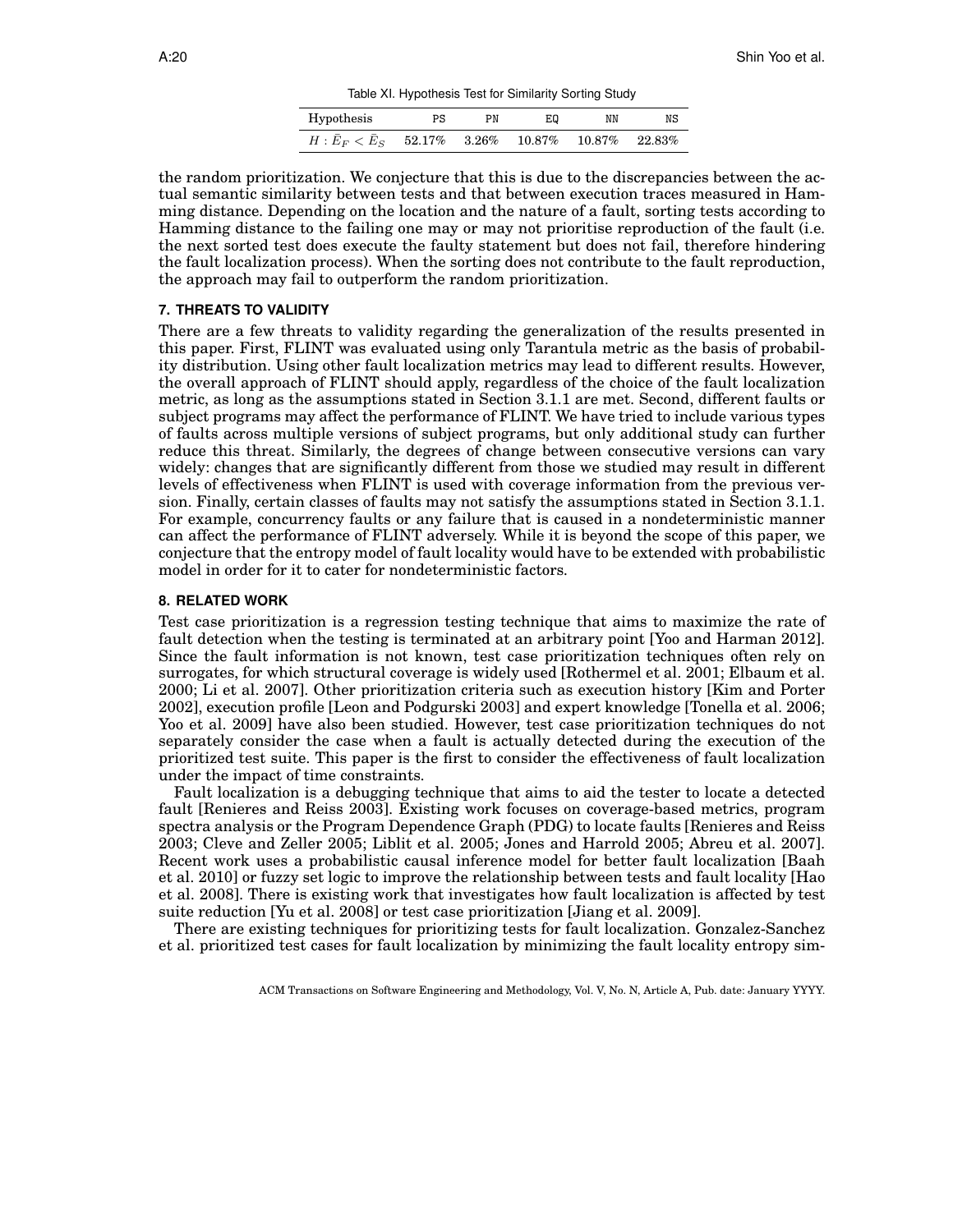ilarly to FLINT [Gonzalez-Sanchez et al. 2011]. The technique from Gonzalez-Sanchez uses Bayesian theory to calculate suspiciousness and prioritize the entire test suite for fault localization only. FLINT can use any existing fault localization metric to calculate the entropy and takes over from normal test case prioritization technique only after the first failing test is executed, thereby preserving both fault detection and localization capability. Artzi et al. proposed that fault localization can be aided by generating and executing tests that have similar execution paths to that of the failing one [Artzi et al. 2010]. The intuition is that similar tests with passing and failing results would maximize the chance that the fault is correlated with the small difference between them.

Information Theory [Cover and Thomas 1991], now an extensive branch of probability theory with many applications, was famously founded by Claude Shannon in a single paper [Shannon 1948]. It has been applied in many research areas related to computer science including machine learning, analysis of algorithms, and data mining. Applications to software engineering and particularly to programming languages, have been less common. Software metrics [Allen and Khoshgoftaar 1999] and software evolution [Arbuckle 2011] are both areas which have seen contributions but the most active area at the present time is program analysis for quantifying information flow.

Questions about quantified information flow (QIF) arise naturally in the theory of dependence, particularly in the theory of security, in order to measure the strength of dependence (e.g. for potential covert channels). It is not surprising that one of the the earliest applications of Shannon information to programming languages was in Denning's 1982 book on cryptography and data security [Denning 1982] where it appears in an informal discussion of how to analyze program constructs in terms of information flow, along with an attempt to define flow quantity. Although it subsequently became fashionable to use information theory in discussions of security properties for software systems, the first automatable analysis for QIF did not appear until 2002 [Clark et al. 2002]. This latter work was extended to a Turing complete language [Clark et al. 2007] and to a process language [Boreale et al. 2010]. In the last five years, a vibrant community of researchers into QIF has developed. However, all the applications to date have been concerned with flow security.

Our paper introduces a novel application of Shannon entropy to the analysis of programs and has potential for extension to a theoretical framework for a probabilistic approach to testing. It is not QIF based but it adopts a similar approach to Clarkson et alia's Bayesianinfluenced paper on quantifying information flow [Clarkson et al. 2009]. The paper describes a security attack in which a series of experiments successively update the attacker's belief about the probability distribution on the space of secrets with the aim of refining that probability distribution to the one in which the actual secret input to the program has probability 1 while all others have probability 0.

## **9. CONCLUSION & FUTURE WORK**

This paper presents the first use of Information Theory for fault localization. We build an entropy model for the locality of the fault. The probability distribution of the locality of the fault is approximated using an existing fault localization metric. The proposed technique, FLINT, aims to improve the effectiveness of fault localization by trying to reduce the Shannon entropy of the locality of the fault. While the paper uses the Tarantula metric, any fault localization metric can be plugged into FLINT.

We evaluate FLINT by evaluating its effectiveness for a novel problem: Fault Localization Prioritization (FLP). Once a test suite, prioritized for early fault detection, detects a fault, we switch to the FLINT approach to maximize the chance of early fault localization, even if testing is terminated prematurely. Empirical evaluation of FLINT shows that it is possible to

ACM Transactions on Software Engineering and Methodology, Vol. V, No. N, Article A, Pub. date: January YYYY.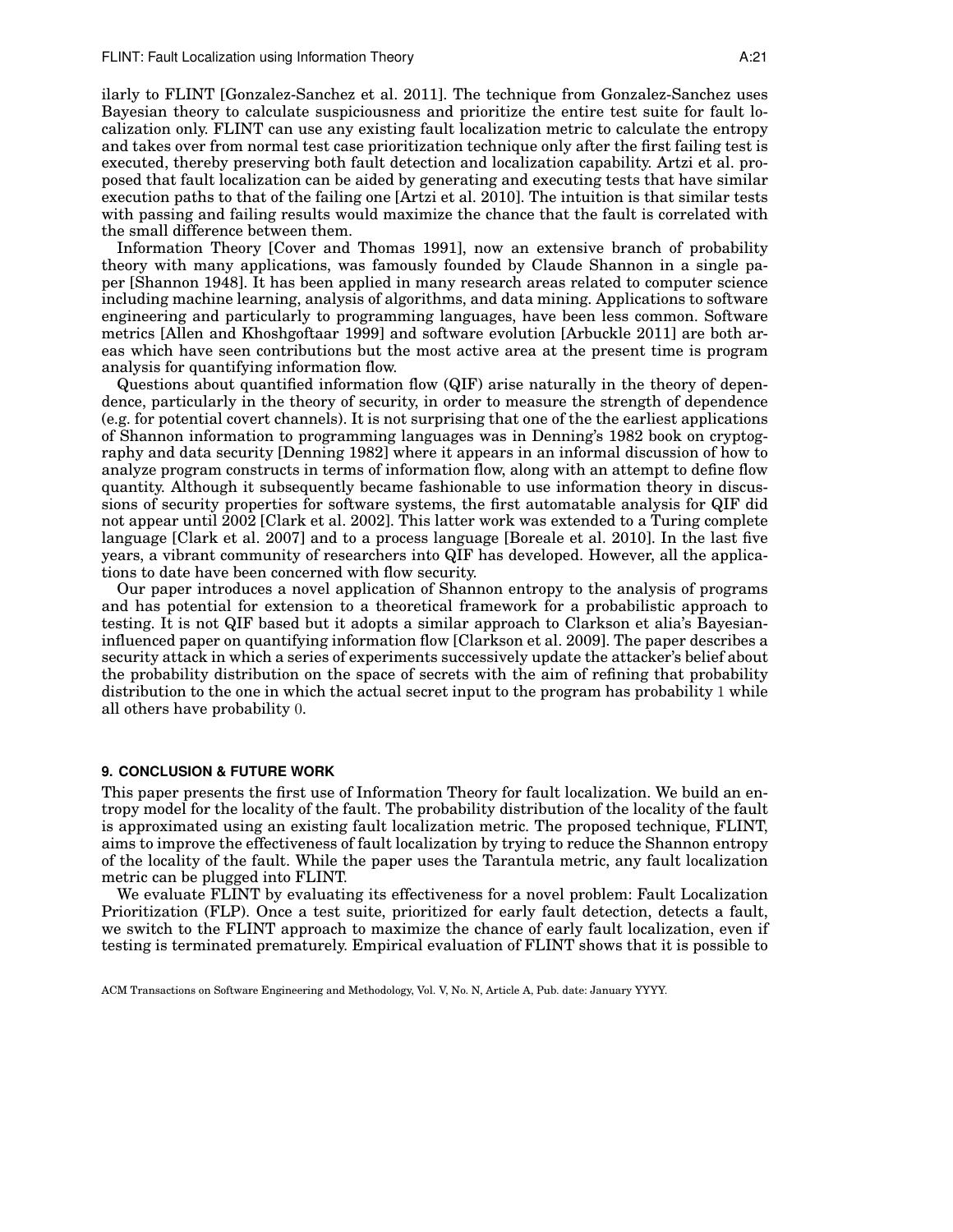increase the suspiciousness metric and reduce the fault localization cost for more than 70% of the studied faults.

Future work will include the use of more advanced fault localization analysis for the lookahead method, with an emphasis on reducing the discrepancy between the suspiciousness and the Expense metric.

#### **REFERENCES**

- ABREU, R., ZOETEWEIJ, P., AND VAN GEMUND, A. J. C. 2007. On the accuracy of spectrum-based fault localization. In *Proceedings of the Testing: Academic and Industrial Conference Practice and Research Techniques - MUTATION*. IEEE Computer Society, 89–98.
- ALLEN, E. B. AND KHOSHGOFTAAR, T. M. 1999. Measuring coupling and cohesion: An information-theory approach. In *IEEE METRICS*.
- ARBUCKLE, T. 2011. Studying software evolution using artefacts' shared information content. *Science of Computer Programming 76,* 12, 1078–1097.
- ARTZI, S., DOLBY, J., TIP, F., AND PISTOIA, M. 2010. Directed test generation for effective fault localization. In *Proceedings of the 19th international symposium on Software testing and analysis*. ISSTA '10. ACM, New York, NY, USA, 49–60.
- BAAH, G. K., PODGURSKI, A., AND HARROLD, M. J. 2010. Causal inference for statistical fault localization. In *Proceedings of the 19th International Symposium on Software Testing and Analysis (ISSTA 2010)*. ACM Press, 73–84.
- BOREALE, M., CLARK, D., AND GORLA, D. 2010. A semiring-based trace semantics for processes with applications to information leakage analysis. In *Theoretical Computer Science*, C. Calude and V. Sassone, Eds. IFIP Advances in Information and Communication Technology Series, vol. 323. Springer Boston, 340–354.
- CLARK, D., HUNT, S., AND MALACARIA, P. 2002. Quantitative analysis of the leakage of confidential data. *Electronic Notes in Theoretical Computer Science 59,* 3, 1–14.
- CLARK, D., HUNT, S., AND MALACARIA, P. 2007. A static analysis for quantifying information flow in a simple imperative language. *Journal of Computer Security 15,* 3, 321 – 372.
- CLARKSON, M. R., MYERS, A. C., AND SCHNEIDER, F. B. 2009. Quantifying information flow with beliefs. *Journal of Computer Security 17,* 5, 655–701.
- CLEVE, H. AND ZELLER, A. 2005. Locating causes of program failures. In *Proceedings of the 27th international conference on Software engineering*. ICSE '05. ACM, New York, NY, USA, 342–351.
- COVER, T. M. AND THOMAS, J. A. 1991. *Elements of Information Theory*. Wiley Interscience.
- DENNING, D. E. R. 1982. *Cryptography and Data Security*. Addison-Wesley.
- DO, H., ELBAUM, S. G., AND ROTHERMEL, G. 2005. Supporting controlled experimentation with testing techniques: An infrastructure and its potential impact. *Empirical Software Engineering 10,* 4, 405–435.
- ELBAUM, S. G., MALISHEVSKY, A. G., AND ROTHERMEL, G. 2000. Prioritizing test cases for regression testing. In *Proceedings of International Symposium on Software Testing and Analysis (ISSTA 2000)*. ACM Press, 102–112.
- GONZALEZ-SANCHEZ, A., PIEL, É., ABREU, R., GROSS, H.-G., AND VAN GEMUND, A. J. C. 2011. Prioritizing tests for software fault diagnosis. *Software: Practice and Experience 41,* 10, 1105–1129.
- HAO, D., ZHANG, L., PAN, Y., MEI, H., AND SUN, J. 2008. On similarity-awareness in testing-based fault localization. *Automated Software Engineering 15*, 207–249.
- JIANG, B., ZHANG, Z., TSE, T. H., AND CHEN, T. Y. 2009. How well do test case prioritization techniques support statistical fault localization. In *Proceedings of the 33rd Annual International Computer Software and Applications Conference (COMPSAC 2009)*. IEEE Computer Society Press, 99–106.
- JONES, J. A. AND HARROLD, M. J. 2005. Empirical evaluation of the tarantula automatic fault-localization technique. In *Proceedings of the 20th International Conference on Automated Software Engineering (ASE2005)*. ACM Press, 273–282.
- JONES, J. A., HARROLD, M. J., AND STASKO, J. 2002. Visualization of test information to assist fault localization. In *Proceedings of the 24th International Conference on Software Engineering*. ACM, New York, NY, USA, 467–477.
- JONES, J. A., HARROLD, M. J., AND STASKO, J. T. 2001. Visualization for fault localization. In *Proceedings of ICSE Workshop on Software Visualization*. 71–75.
- KIM, J.-M. AND PORTER, A. 2002. A history-based test prioritization technique for regression testing in resource constrained environments. In *Proceedings of the 24th International Conference on Software Engineering*. ACM Press, 119–129.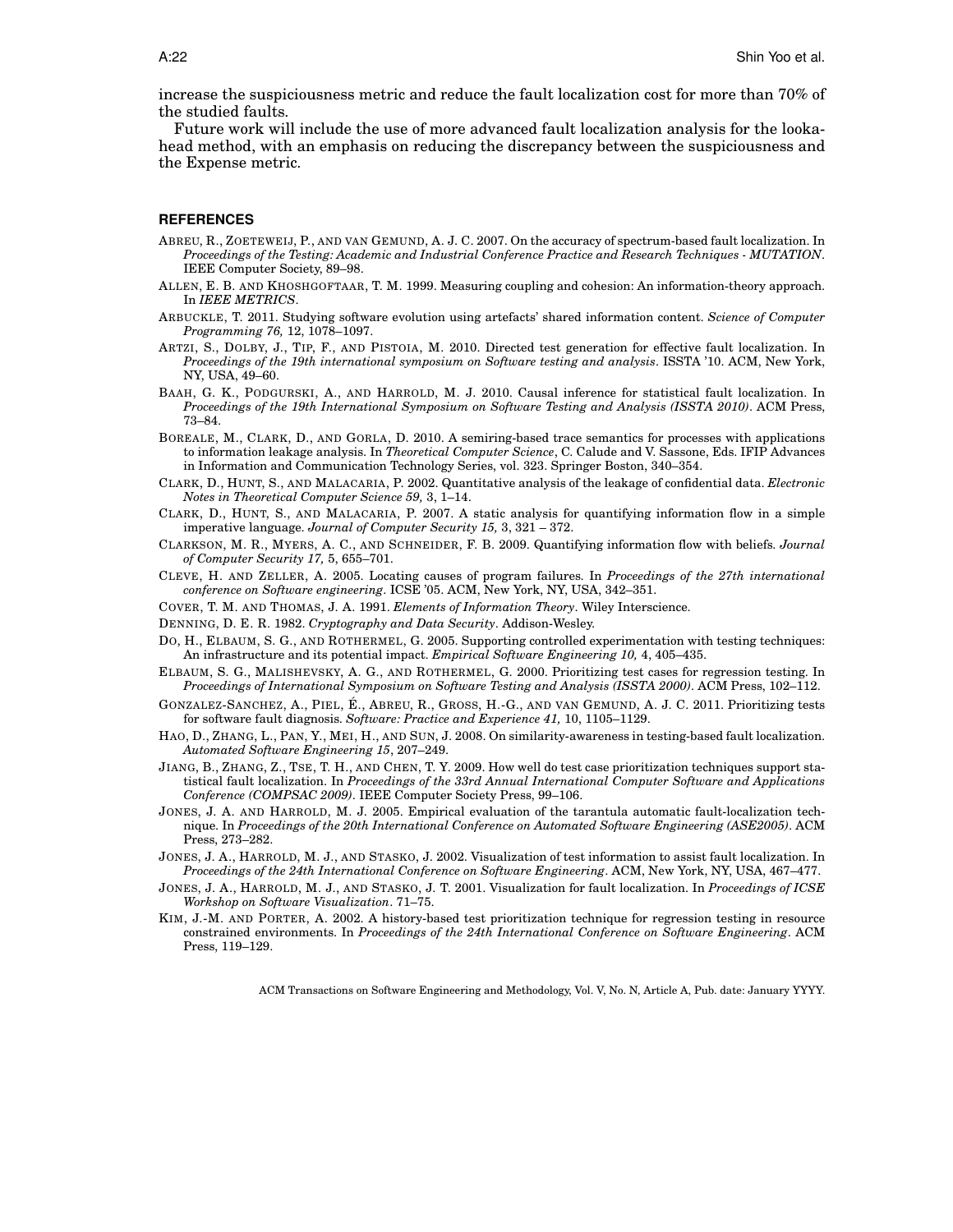- LEON, D. AND PODGURSKI, A. 2003. A comparison of coverage-based and distribution-based techniques for filtering and prioritizing test cases. In *Proceedings of the IEEE International Symposium on Software Reliability Engineering (ISSRE 2003)*. IEEE Computer Society Press, 442–456.
- LI, Z., HARMAN, M., AND HIERONS, R. M. 2007. Search Algorithms for Regression Test Case Prioritization. *IEEE Transactions on Software Engineering 33,* 4, 225–237.
- LIBLIT, B., NAIK, M., ZHENG, A. X., AIKEN, A., AND JORDAN, M. I. 2005. Scalable statistical bug isolation. In *Proceedings of the 2005 ACM SIGPLAN Conference on Programming Language Design and Implementation*. PLDI '05. ACM, New York, NY, USA, 15–26.
- RENIERES, M. AND REISS, S. 2003. Fault localization with nearest neighbor queries. In *Proceedings of the 18th International Conference on Automated Software Engineering*. 30 – 39.
- ROTHERMEL, G., UNTCH, R. J., AND CHU, C. 2001. Prioritizing test cases for regression testing. *IEEE Transactions on Software Engineering 27,* 10, 929–948.
- SHANNON, C. E. 1948. A mathematical theory of communication. *Bell System Technical Journal 27*, 379–423 and 623–656.
- TONELLA, P., AVESANI, P., AND SUSI, A. 2006. Using the case-based ranking methodology for test case prioritization. In *Proceedings of the 22nd International Conference on Software Maintenance (ICSM 2006)*. IEEE Computer Society, 123–133.
- YOO, S. AND HARMAN, M. 2012. Regression testing minimisation, selection and prioritisation: A survey. *Software Testing, Verification, and Reliability 22,* 2, 67–120.
- YOO, S., HARMAN, M., TONELLA, P., AND SUSI, A. 2009. Clustering test cases to achieve effective & scalable prioritisation incorporating expert knowledge. In *Proceedings of International Symposium on Software Testing and Analysis (ISSTA 2009)*. ACM Press, 201–211.
- YU, Y., JONES, J. A., AND HARROLD, M. J. 2008. An empirical study of the effects of test-suite reduction on fault localization. In *Proceedings of the International Conference on Software Engineering (ICSE 2008)*. ACM Press, 201–210.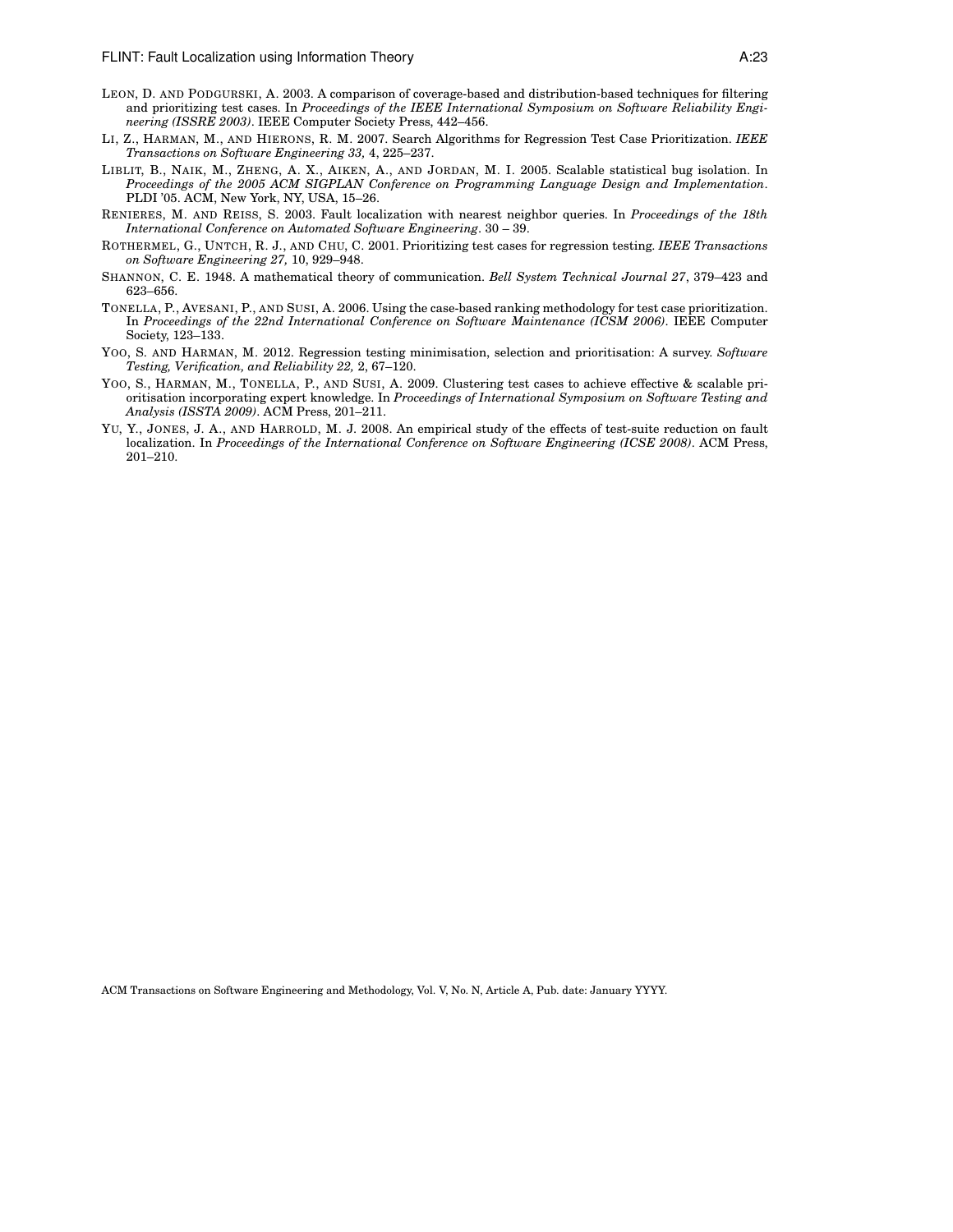# **Appendix**

Table XII: Detailed Statistical Analysis for Precision Study

| Subject         | Fault ID                 | $\bar{\tau_R}$ | $\bar{\tau_T}$ | $\bar{\tau_F}$ | $\Delta \bar{E}_{TR}$ | $H_1$         | $\Delta \bar{E}_{FR}$ | $H_2$         | $\Delta\bar{E}_{FT}$ | $H_3$                  |
|-----------------|--------------------------|----------------|----------------|----------------|-----------------------|---------------|-----------------------|---------------|----------------------|------------------------|
|                 | $F\_AA\_6$               | 0.48           | 0.53           | 0.55           | 2.78                  | $\mathbf{PS}$ | 1.88                  | $\mathbf{PS}$ | $-0.90$              | NS                     |
|                 | $F\_AA\_1$               | 0.76           | 0.78           | 0.76           | 0.89                  | $\mathbf{PS}$ | 9.46                  | $\mathbf{PS}$ | 8.57                 | $\mathbf{PS}$          |
|                 | $F\_AA_2$                | 0.99           | 1.00           | $1.00\,$       | 0.40                  | $_{\rm PS}$   | 0.11                  | $\mathbf{PS}$ | $-0.29$              | $_{\rm NS}$            |
|                 | $FAA-3$                  | 0.53           | 0.59           | 0.75           | 4.56                  | $_{\rm PS}$   | $-0.23$               | $_{\rm NS}$   | $-4.79$              | $_{\rm NS}$            |
|                 | $\text{F\_JR\_4}$        | $1.00\,$       | $1.00\,$       | $1.00\,$       | 0.04                  | $_{\rm NS}$   | $-1.89$               | $_{\rm NS}$   | $-1.93$              | $_{\rm NS}$            |
|                 | $F_JR_6$                 | $1.00\,$       | $1.00\,$       | $1.00\,$       | 0.05                  | $\mathbf{PS}$ | $-4.36$               | $_{\rm NS}$   | $-4.41$              | $_{\rm NS}$            |
|                 | $\text{F\_JR\_5}$        | $1.00\,$       | $1.00\,$       | $1.00\,$       | 0.62                  | $_{\rm PS}$   | $\rm 0.56$            | $_{\rm PS}$   | $-0.07$              | $_{\rm NS}$            |
| flex V1         | $F_JR_2$                 | 0.78           | 0.78           | 0.76           | $-0.46$               | $_{\rm PS}$   | 8.11                  | PS            | 8.57                 | $\mathbf{PS}$          |
|                 | $F_JR_3$                 | 1.00           | 1.00           | 1.00           | $2.55\,$              | $_{\rm PS}$   | $-1.12$               | $_{\rm PS}$   | $-3.67$              | $_{\rm NS}$            |
|                 | $F$ _HD_3                | $\rm 0.99$     | 1.00           | $1.00\,$       | 0.82                  | $_{\rm PS}$   | 0.53                  | $\mathbf{PS}$ | $-0.29$              | <b>NS</b>              |
|                 | $F$ _HD_1                | $0.51\,$       | 0.54           | $0.56\,$       | $-0.90$               | $_{\rm NS}$   | $3.26\,$              | $\mathbf{PS}$ | 4.16                 | $\mathop{\hbox{PS}}$   |
|                 | $F$ _HD_6                | $\rm 0.53$     | $0.51\,$       | $0.50\,$       | $-5.25$               | $_{\rm NS}$   | 4.19                  | $\mathbf{PS}$ | 9.44                 | $\mathop{\hbox{PS}}$   |
|                 | $F$ _HD_7                | $\rm 0.93$     | $\rm 0.95$     | 0.99           | 0.72                  | $_{\rm NS}$   | 0.52                  | $\mathbf{PS}$ | $-0.21$              | PS                     |
|                 | $F_$ <sub>-4</sub>       | $0.51\,$       | 0.53           | $0.56\,$       | $2.57\,$              | $_{\rm PS}$   | 3.41                  | $_{\rm PS}$   | 0.84                 | $\mathbf{PS}$          |
|                 | $F$ _HD_5                | $1.00\,$       | $1.00\,$       | $1.00\,$       | 0.12                  | $\mathbf{PS}$ | $-1.41$               | $\mathbf{PS}$ | $-1.53$              | PS                     |
|                 | $FAA-4$                  | 0.63           | 0.63           | 0.61           | 1.50                  | $\mathbf{PS}$ | $-0.54$               | $\mathbf{PS}$ | $-2.04$              | <b>NS</b>              |
|                 | $F\_AA\_5$               | $0.61\,$       | $0.61\,$       | 0.64           | $-2.84$               | $_{\rm NS}$   | $\rm 0.87$            | $\mathbf{PS}$ | $3.71\,$             | $\mathop{\mathrm{PS}}$ |
|                 | $F\_AA\_2$               | $0.46\,$       | $0.50\,$       | $0.50\,$       | $-6.46$               | $_{\rm NS}$   | $-2.32$               | $\rm NN$      | 4.14                 | $\mathop{\mathrm{PS}}$ |
|                 | $\text{F\_AA}\_\text{3}$ | $0.46\,$       | 0.99           | 0.99           | $52.50\,$             | PS            | $52.50\,$             | PS            | $0.00\,$             | EQ                     |
|                 | $F_JR_6$                 | 0.48           | 0.97           | 0.97           | 35.62                 | $\mathbf{PS}$ | 35.78                 | $\mathbf{PS}$ | $0.15\,$             | <b>PS</b>              |
|                 | $F$ _HD_8                | 0.96           | 0.96           | 0.99           | $-10.92$              | <b>NS</b>     | 1.78                  | $\mathbf{PS}$ | 12.70                | <b>PS</b>              |
| $f$ lex $V2$    | $\text{F\_JR\_5}$        | $1.00\,$       | 1.00           | $1.00\,$       | $0.10\,$              | $\mathbf{PS}$ | $-0.01$               | $_{\rm NS}$   | $-0.10$              | <b>NS</b>              |
|                 | $F_JR_2$                 | $\rm 0.97$     | $\rm 0.96$     | 0.99           | $-11.54$              | $_{\rm NS}$   | $1.16\,$              | $\mathbf{PS}$ | 12.70                | $\mathbf{PS}$          |
|                 | $F_JR_3$                 | $1.00\,$       | 0.99           | $1.00\,$       | $-6.02$               | $_{\rm NS}$   | $-3.25$               | $_{\rm NS}$   | 2.77                 | $_{\rm PS}$            |
|                 | $F_JR_1$                 | 1.00           | 1.00           | 1.00           | 0.09                  | $_{\rm PS}$   | $-0.01$               | $_{\rm NS}$   | $-0.10$              | $_{\rm NS}$            |
|                 | $F_$ HD_2                | 0.88           | 1.00           | $1.00\,$       | 12.38                 | $_{\rm PS}$   | 11.87                 | $\mathbf{PS}$ | $-0.51$              | <b>NS</b>              |
|                 | $F$ _HD_6                | $\rm 0.99$     | 1.00           | 1.00           | 0.36                  | $_{\rm PS}$   | $-5.64$               | $_{\rm NS}$   | $-6.00$              | $_{\rm NS}$            |
|                 | $F_{{\rm H}}D_{-}7$      | $\rm 0.95$     | 1.00           | $1.00\,$       | 4.92                  | $\mathbf{PS}$ | 4.92                  | $\mathbf{PS}$ | $-0.00$              | $\mathrm{NN}$          |
|                 | $\text{F\_HD\_4}$        | 0.69           | 0.69           | 0.71           | 1.39                  | $_{\rm PS}$   | 5.00                  | $\mathbf{PS}$ | $3.61\,$             | $\mathop{\mathrm{PS}}$ |
|                 | $\textbf{F\_AA\_4}$      | 0.49           | 0.50           | 0.50           | $-5.26$               | $_{\rm NS}$   | $-1.57$               | $_{\rm NS}$   | 3.69                 | $\mathbf{PS}$          |
|                 | $F\_AA_5$                | 0.99           | $1.00\,$       | $1.00\,$       | 0.55                  | $_{\rm PS}$   | $\rm 0.31$            | $\mathbf{PS}$ | $-0.24$              | $_{\rm NS}$            |
|                 | $F\_AA\_3$               | $\rm 0.34$     | 0.53           | $\rm 0.54$     | 1.80                  | $_{\rm PS}$   | $1.54\,$              | $_{\rm PS}$   | $-0.26$              | $_{\rm NS}$            |
| ${\tt flex~V3}$ | $F_JR_5$                 | $0.80\,$       | 1.00           | 1.00           | 19.67                 | $\mathbf{PS}$ | 19.21                 | $\mathbf{PS}$ | $-0.46$              | $_{\rm NS}$            |
|                 | $F_JR_2$                 | $\rm 0.99$     | 1.00           | 1.00           | $\rm 0.52$            | $_{\rm PS}$   | 0.28                  | $_{\rm PS}$   | $-0.24$              | $_{\rm NS}$            |
|                 | $F_JR_3$                 | $0.79\,$       | $1.00\,$       | $1.00\,$       | 20.26                 | $\mathbf{PS}$ | 19.79                 | $\mathbf{PS}$ | $-0.46$              | $_{\rm NS}$            |
|                 | $F_\text{H}D_6$          | $\rm 0.98$     | $1.00\,$       | $1.00\,$       | 1.19                  | $_{\rm PS}$   | $\rm 0.95$            | $\mathbf{PS}$ | $-0.24$              | $_{\rm NS}$            |
|                 | $\textbf{F\_AA\_7}$      | 0.99           | 0.98           | 0.99           | $-1.01$               | $_{\rm NS}$   | 1.75                  | $\mathbf{PS}$ | 2.76                 | $\mathbf{PS}$          |
|                 | $F\_AA\_1$               | $0.80\,$       | 0.81           | 0.89           | 0.13                  | $_{\rm PS}$   | 0.93                  | $\mathbf{PS}$ | $0.80\,$             | $\mathbf{PS}$          |
|                 | $F\_AA\_2$               | $\rm 0.99$     | $1.00\,$       | $1.00\,$       | $0.70\,$              | $_{\rm PS}$   | 0.44                  | ${\rm PN}$    | $-0.26$              | $_{\rm NS}$            |
|                 | $FAA-3$                  | $0.51\,$       | 0.54           | 0.63           | $-3.25$               | $_{\rm NS}$   | 4.99                  | $\mathbf{PS}$ | 8.25                 | $\mathbf{PS}$          |
| flex V4         | $F_JR_4$                 | 0.99           | 0.99           | 0.99           | $-5.80$               | $_{\rm NS}$   | $-4.39$               | $_{\rm NS}$   | 1.41                 | $\mathbf{PS}$          |
|                 | $F_JR_2$                 | $\rm 0.99$     | $1.00\,$       | $1.00\,$       | $0.70\,$              | $_{\rm NS}$   | $-1.33$               | $_{\rm NS}$   | $-2.02$              | $_{\rm NS}$            |
|                 | $F_JR_3$                 | $1.00\,$       | $1.00\,$       | $1.00\,$       | $0.57\,$              | $\mathbf{PS}$ | $-0.08$               | $_{\rm PS}$   | $-0.65$              | $_{\rm NS}$            |
|                 | $\text{F\_JR\_1}$        | $0.51\,$       | 0.54           | 0.63           | $-3.83$               | $_{\rm NS}$   | 4.42                  | PS            | 8.25                 | $\mathbf{PS}$          |
|                 | $F_{{\rm H}}D_{-}5$      | 0.99           | 1.00           | 1.00           | $\rm 0.61$            | $_{\rm PS}$   | $-0.05$               | $\mathbf{PS}$ | $-0.65$              | <b>NS</b>              |
| flex V5         | $FAA-4$                  | $\rm 0.92$     | 0.89           | $\rm 0.91$     | $-15.04$              | $_{\rm NS}$   | $-3.74$               | $_{\rm NS}$   | 11.29                | $\mathbf{PS}$          |
|                 | $F_JR_2$                 | 1.00           | 1.00           | 1.00           | 1.05                  | $_{\rm PS}$   | $\rm 0.81$            | $\mathbf{PS}$ | $-0.24$              | $_{\rm NS}$            |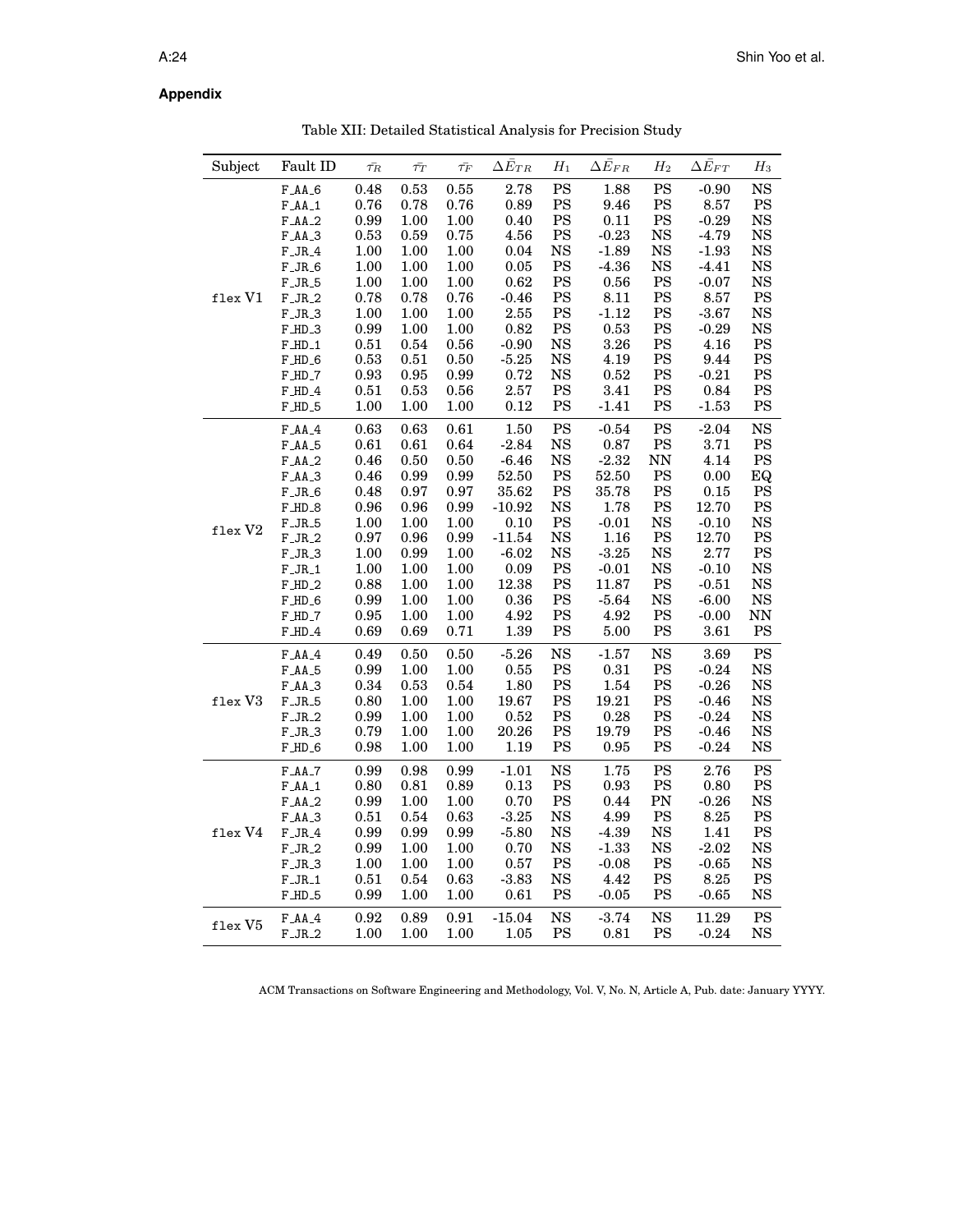| grep V1           | $F_KP_2$           | 1.00       | 1.00       | 1.00       | $-0.16$   | PS            | $-1.77$    | NS            | $-1.61$    | NS            |
|-------------------|--------------------|------------|------------|------------|-----------|---------------|------------|---------------|------------|---------------|
|                   | $F\_DG\_4$         | 0.77       | $0.80\,$   | 0.91       | 2.24      | PS            | 4.14       | PS            | 1.90       | PS            |
| grep V2           | $F\_DG\_1$         | 0.67       | 0.66       | 0.83       | 1.91      | $_{\rm PS}$   | 4.88       | PS            | 2.98       | PS            |
| grep V3           | $F_KP_7$           | 0.49       | 0.84       | 0.84       | 35.42     | PS            | 35.42      | <b>PS</b>     | 0.00       | EQ            |
|                   | $F_KP_3$           | 0.62       | 0.65       | 0.76       | $-1.31$   | $_{\rm PS}$   | 7.32       | $_{\rm PS}$   | 8.62       | <b>PS</b>     |
|                   | $F_DG_8$           | 0.42       | 0.60       | 0.70       | 2.00      | $_{\rm PS}$   | 0.67       | PS            | $-1.32$    | $_{\rm NS}$   |
|                   | $F\_DG\_2$         | 0.97       | 0.96       | 0.99       | $-4.04$   | $_{\rm NS}$   | 5.52       | $\mathbf{PS}$ | 9.56       | $\mathbf{PS}$ |
|                   | $F\_DG\_3$         | 0.73       | 0.75       | 0.85       | 1.99      | $_{\rm PS}$   | 4.29       | PS            | 2.30       | PN            |
| grep V4           | $F_KP_8$           | 0.93       | 1.00       | 1.00       | 6.79      | $\mathbf{PS}$ | 4.58       | PS            | $-2.20$    | <b>NS</b>     |
|                   | $F\_DG\_3$         | 0.89       | 0.62       | 0.62       | $-9.73$   | PS            | $-9.74$    | $_{\rm PS}$   | $-0.00$    | $_{\rm NS}$   |
|                   | $F_KP_6$           | 0.97       | 0.98       | 0.90       | $-0.26$   | PS            | $-1.84$    | <b>NS</b>     | $-1.58$    | <b>NS</b>     |
| gzip V1           | $F_KL_2$           | 0.47       | 0.81       | 0.82       | 10.51     | $\mathbf{PS}$ | 11.62      | <b>PS</b>     | 1.12       | $\mathbf{PS}$ |
|                   | $F_KL_6$           | 0.50       | 0.41       | 0.42       | 0.34      | $_{\rm NS}$   | 0.34       | <b>NS</b>     | 0.00       | EQ            |
|                   | $F_KP_10$          | $0.57\,$   | 0.99       | 0.99       | 40.25     | $\mathbf{PS}$ | 40.25      | PS            | 0.00       | EQ            |
|                   | $F_KP_11$          | 0.79       | 0.77       | 0.83       | $-3.06$   | <b>NS</b>     | $-3.35$    | <b>NS</b>     | $-0.29$    | <b>PS</b>     |
|                   | $F_KP_9$           | 0.79       | 1.00       | 1.00       | 20.07     | PS            | 19.54      | PS            | $-0.54$    | NN            |
|                   | $F_TW_3$           | $\rm 0.90$ | 1.00       | 1.00       | 10.68     | PS            | 10.43      | PS            | $-0.25$    | <b>NN</b>     |
|                   | $F_KP_1$           | 0.94       | 0.98       | 0.97       | 4.52      | $_{\rm PS}$   | $2.06\,$   | PS            | $-2.46$    | <b>NS</b>     |
| gzip V2           | $F_KL_1$           | 0.67       | 0.73       | 0.62       | $-0.43$   | $\mathbf{PS}$ | 0.34       | PS            | 0.77       | PS            |
|                   | F_KL_3             | $\rm 0.93$ | $\rm 0.87$ | 0.90       | 1.07      | $_{\rm PS}$   | 1.93       | PS            | 0.86       | <b>PS</b>     |
|                   | $F_KL_8$           | 0.58       | $0.66\,$   | $\,0.65\,$ | $0.17\,$  | $_{\rm PS}$   | $-0.03$    | PS            | $-0.20$    | $_{\rm NS}$   |
| gzip V4           | $F_KL_1$           | 0.50       | 0.99       | 0.99       | 46.53     | $\mathbf{PS}$ | 46.53      | <b>PS</b>     | $-0.00$    | <b>NS</b>     |
|                   | F_KL_8             | 0.90       | 0.96       | 0.94       | 6.88      | <b>PS</b>     | 6.53       | PS            | $-0.35$    | <b>NS</b>     |
|                   | $F_KP_3$           | 0.53       | 0.99       | 0.99       | 43.85     | $_{\rm PS}$   | 43.85      | PS            | 0.00       | EQ            |
| gzip V5           | $F_KL_1$           | 0.93       | 0.96       | $\rm 0.95$ | 5.75      | PS            | 5.42       | PS            | $-0.33$    | <b>NS</b>     |
|                   | $F_KL_2$           | 0.66       | 0.89       | 0.87       | 12.07     | PS            | 9.66       | PS            | $-2.40$    | <b>NS</b>     |
|                   | $F_KL_4$           | 0.50       | 0.91       | 0.91       | 34.90     | $_{\rm PS}$   | 34.90      | PS            | 0.00       | EQ            |
|                   | $F_KL_8$           | 0.69       | 0.95       | 0.95       | 25.75     | $_{\rm PS}$   | 25.75      | $_{\rm PS}$   | 0.00       | EQ            |
|                   | $\text{F\_TW\_1}$  | 0.67       | 0.74       | 0.86       | 1.36      | $_{\rm PS}$   | $-1.22$    | <b>NS</b>     | $-2.58$    | $_{\rm NS}$   |
| sed $\mathrm{V2}$ | $F_AG_2O$          | 0.62       | 0.64       | 0.63       | 0.71      | $\mathbf{PS}$ | 1.13       | PS            | 0.42       | PN            |
|                   | $\text{F\_AG\_17}$ | 0.34       | 0.38       | 0.41       | 2.81      | $_{\rm PS}$   | 2.99       | $\mathbf{PS}$ | 0.18       | PS            |
|                   | $F_AG_12$          | 0.94       | 0.96       | 0.97       | 0.49      | $_{\rm NS}$   | 1.85       | $\mathbf{PS}$ | 1.36       | <b>PS</b>     |
|                   | $F_AG_19$          | 0.88       | 0.92       | 0.85       | $-3.69$   | $_{\rm NS}$   | $-0.66$    | PS            | 3.03       | PS            |
|                   | $F_A G_2$          | 0.95       | 0.98       | 0.95       | 1.51      | $_{\rm PS}$   | 1.34       | <b>NS</b>     | $-0.17$    | $_{\rm NS}$   |
| sed V3            | $F_AG_15$          | 0.93       | 0.94       | 0.95       | 0.10      | $_{\rm NS}$   | 0.59       | PS            | 0.48       | $\mathbf{PS}$ |
|                   | $F_A G_5$          | 0.82       | 0.88       | 0.91       | 5.69      | <b>PS</b>     | 5.69       | <b>PS</b>     | 0.00       | PN            |
|                   | $F_AG_17$          | 0.99       | 0.99       | 0.98       | $-0.71$   | <b>NS</b>     | $-1.98$    | <b>NS</b>     | $-1.27$    | <b>NS</b>     |
|                   | $F_AG_G$           | 0.67       | 1.00       | 1.00       | 32.91     | <b>PS</b>     | 32.92      | <b>PS</b>     | 0.01       | PN            |
|                   | $F_AG_11$          | $\rm 0.95$ | 0.98       | 0.99       | 0.93      | $_{\rm NS}$   | $\rm 0.83$ | $_{\rm NS}$   | $-0.10$    | <b>PS</b>     |
|                   | $F_AG_18$          | $\rm 0.96$ | 0.97       | $\rm 0.97$ | $1.95\,$  | $\mathbf{PS}$ | 1.97       | PS            | $\rm 0.03$ | PS            |
| sed V4            | $F_KRM_2$          | 0.59       | 0.94       | $\rm 0.94$ | $35.28\,$ | $\mathbf{PS}$ | $35.28\,$  | PS            | 0.00       | EQ            |
| sed V5            | F_KRM_8            | 0.97       | 0.99       | 0.99       | 1.18      | $\mathbf{PS}$ | 1.06       | PS            | $-0.11$    | <b>NS</b>     |
|                   | F_KRM_1            | 0.92       | 0.94       | 0.94       | 1.48      | NS            | 0.92       | <b>NS</b>     | $-0.56$    | <b>PS</b>     |
|                   | $F_KRM_2$          | 0.97       | 1.00       | 1.00       | 3.38      | PS            | 3.47       | PS            | 0.09       | $\mathbf{PS}$ |
|                   | $F_KRM_10$         | 0.78       | 0.87       | 0.89       | $8.23\,$  | $_{\rm PS}$   | 8.23       | PS            | 0.00       | EQ            |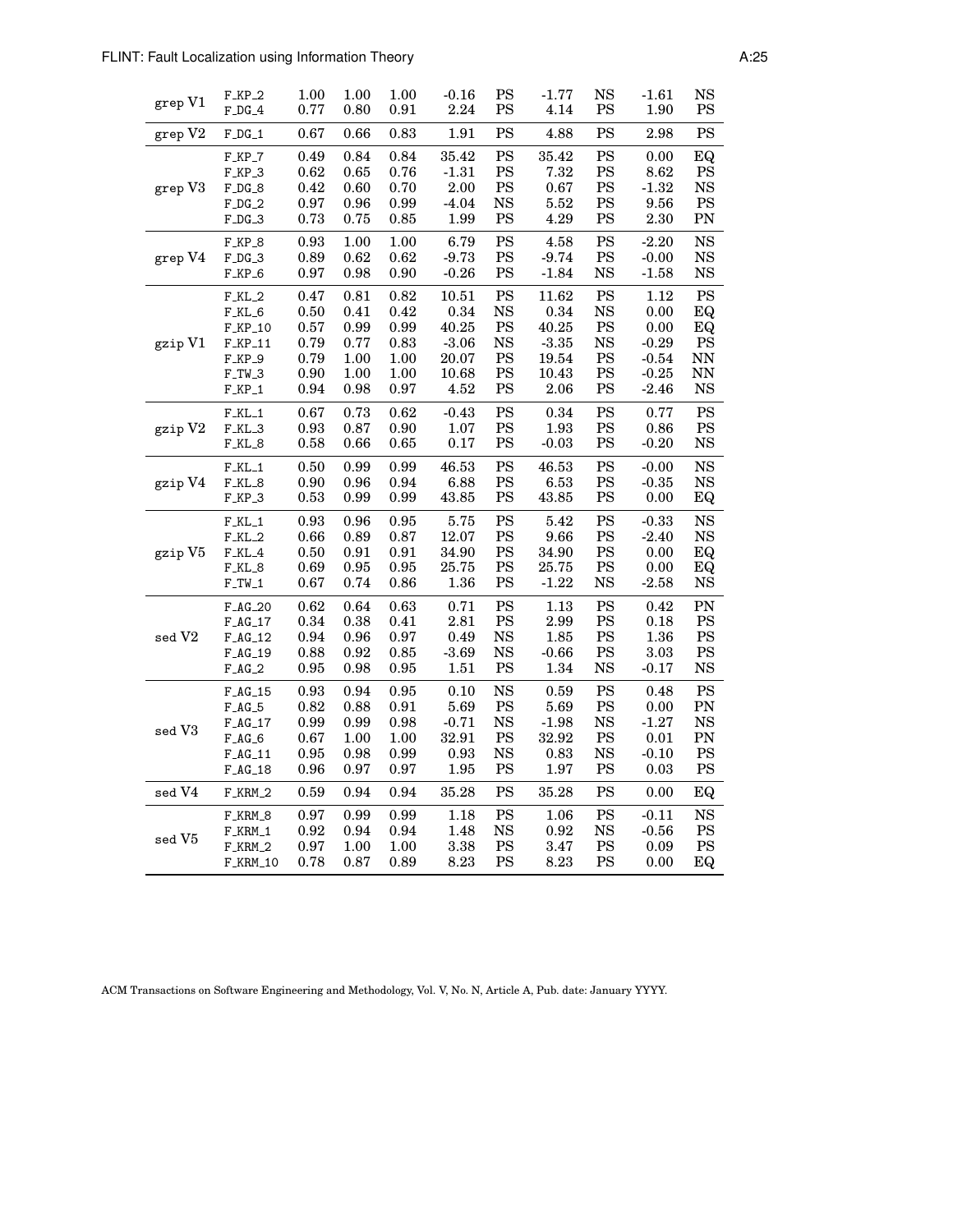| Subject | Fault ID                      | $\bar{\tau_R}$ | $\bar{\tau_T}$ | $\bar{\tau_F}$ | $\Delta\bar{E}_{TR}$ | $H_1$                    | $\Delta \bar{E}_{FR}$ | $H_2$                      | $\Delta\bar{E}_{FT}$                                                                                                                                                                                                                                                                                                                                          | $H_3$                  |
|---------|-------------------------------|----------------|----------------|----------------|----------------------|--------------------------|-----------------------|----------------------------|---------------------------------------------------------------------------------------------------------------------------------------------------------------------------------------------------------------------------------------------------------------------------------------------------------------------------------------------------------------|------------------------|
|         | $F\_AA\_4$                    | 0.63           | 0.63           | 0.61           | 1.64                 | <b>PS</b>                | 3.23                  | $\mathbf{PS}$              |                                                                                                                                                                                                                                                                                                                                                               | <b>PS</b>              |
|         | $F.AA_5$                      | 0.61           | 0.60           | 0.63           | $-2.69$              | <b>NS</b>                | $-0.29$               | $_{\rm PS}$                |                                                                                                                                                                                                                                                                                                                                                               | <b>PS</b>              |
|         | $F\_AA\_2$                    | 0.46           | 0.50           | 0.50           | $-6.49$              | NS                       | $-2.26$               | PS                         |                                                                                                                                                                                                                                                                                                                                                               | PS                     |
|         | $FAA-3$                       | 0.46           | 0.96           | 0.96           | 49.37                | <b>PS</b>                | 49.37                 | $\mathbf{PS}$              |                                                                                                                                                                                                                                                                                                                                                               | EQ                     |
|         | $F_JR_6$                      | 0.48           | 0.97           | 0.98           | 35.62                | PS                       | 35.79                 | PS                         |                                                                                                                                                                                                                                                                                                                                                               | <b>PS</b>              |
|         | $F$ _HD_8                     | 0.96           | 0.95           | 0.96           | $-11.36$             | <b>NS</b>                | $-7.48$               | <b>NS</b>                  |                                                                                                                                                                                                                                                                                                                                                               | <b>PS</b>              |
|         | $F_JR_5$                      | 1.00           | 1.00           | 1.00           | 0.10                 | PS                       | 0.03                  | <b>NS</b>                  |                                                                                                                                                                                                                                                                                                                                                               | <b>NS</b>              |
| flex V2 | $F_JR_2$                      | 0.97           | 0.95           | 0.96           | $-11.98$             | <b>NS</b>                | $-8.11$               | <b>NS</b>                  |                                                                                                                                                                                                                                                                                                                                                               | <b>PS</b>              |
|         | $F_JR_3$                      | 1.00           | 0.99           | 0.99           | $-6.35$              | <b>NS</b>                | $-5.96$               | <b>NS</b>                  |                                                                                                                                                                                                                                                                                                                                                               | <b>PS</b>              |
|         | $F_JR_1$                      | 1.00           | 1.00           | 1.00           | 0.09                 | <b>PS</b>                | 0.03                  | <b>NS</b>                  |                                                                                                                                                                                                                                                                                                                                                               | <b>NS</b>              |
|         | $F$ _HD_2                     | 0.88           | 1.00           | 1.00           | 12.37                | PS                       | 11.24                 | <b>PS</b>                  |                                                                                                                                                                                                                                                                                                                                                               | <b>NS</b>              |
|         | $F_$ HD_6                     | 0.99           | 1.00           | 1.00           | 0.39                 | PS                       | $-2.04$               | <b>NS</b>                  |                                                                                                                                                                                                                                                                                                                                                               | <b>NS</b>              |
|         | F_HD_7                        | 0.95           | 1.00           | 1.00           | 4.90                 | <b>PS</b>                | 4.92                  | <b>PS</b>                  |                                                                                                                                                                                                                                                                                                                                                               | PN                     |
|         | $F$ _HD_4                     | 0.69           | 0.69           | 0.71           | 1.44                 | PS                       | 4.87                  | PS                         |                                                                                                                                                                                                                                                                                                                                                               | <b>PS</b>              |
|         |                               |                |                |                |                      |                          |                       |                            |                                                                                                                                                                                                                                                                                                                                                               |                        |
|         | $FAA-4$                       | 0.49           | 0.50           | 0.50           | $-5.26$              | $_{\rm NS}$<br><b>PS</b> | $-1.58$               | <b>NS</b><br>$\mathbf{PS}$ |                                                                                                                                                                                                                                                                                                                                                               | <b>PS</b><br><b>NS</b> |
|         | F <sub>A</sub> A <sub>5</sub> | 0.99           | 1.00           | 1.00           | 0.55                 |                          | 0.31                  |                            |                                                                                                                                                                                                                                                                                                                                                               |                        |
|         | $F\_AA\_3$                    | 0.34           | 0.53           | 0.54           | 1.80                 | <b>PS</b>                | 1.54                  | <b>PS</b>                  |                                                                                                                                                                                                                                                                                                                                                               | <b>NS</b>              |
| flex V3 | $F_JR_5$                      | $0.80\,$       | 1.00           | 1.00           | 19.67                | PS                       | 19.23                 | PS                         |                                                                                                                                                                                                                                                                                                                                                               | <b>NS</b>              |
|         | $F_JR_2$                      | 0.99           | 1.00           | 1.00           | 0.52                 | PS                       | 0.28                  | $_{\rm PS}$                |                                                                                                                                                                                                                                                                                                                                                               | <b>NS</b>              |
|         | $F_JR_3$                      | 0.79           | 1.00           | 1.00           | 20.26                | PS                       | 19.82                 | PS                         |                                                                                                                                                                                                                                                                                                                                                               | <b>NS</b>              |
|         | $F$ _HD_6                     | 0.98           | 1.00           | 1.00           | 1.19                 | PS                       | 0.95                  | PS                         |                                                                                                                                                                                                                                                                                                                                                               | <b>NS</b>              |
|         | $F$ _AA_7                     | 0.99           | 0.98           | 0.99           | $-1.01$              | <b>NS</b>                | 1.75                  | <b>PS</b>                  | 2.76                                                                                                                                                                                                                                                                                                                                                          | <b>PS</b>              |
|         | $FAA-1$                       | 0.80           | 0.81           | 0.87           | 0.13                 | <b>PS</b>                | 0.82                  | PS                         | 0.69                                                                                                                                                                                                                                                                                                                                                          | <b>PS</b>              |
|         | $FAA-2$                       | 0.99           | 1.00           | 1.00           | 0.70                 | <b>PS</b>                | 0.45                  | PN                         |                                                                                                                                                                                                                                                                                                                                                               | <b>NS</b>              |
|         | $F\_AA\_3$                    | 0.51           | 0.54           | 0.63           | $-3.25$              | $_{\rm NS}$              | 4.94                  | <b>PS</b>                  | 8.19                                                                                                                                                                                                                                                                                                                                                          | <b>PS</b>              |
| flex V4 | $\text{F\_JR\_4}$             | 0.99           | 0.99           | 1.00           | $-5.80$              | <b>NS</b>                | $-2.75$               | $_{\rm NS}$                | 3.05                                                                                                                                                                                                                                                                                                                                                          | PS                     |
|         | $F_JR_2$                      | 0.99           | 1.00           | 1.00           | 0.70                 | <b>NS</b>                | $-1.60$               | $_{\rm NS}$                |                                                                                                                                                                                                                                                                                                                                                               | <b>NS</b>              |
|         | $F_JR_3$                      | 1.00           | 1.00           | 1.00           | 0.57                 | <b>PS</b>                | 0.20                  | <b>PS</b>                  | $-0.37$                                                                                                                                                                                                                                                                                                                                                       | <b>NS</b>              |
|         | $\text{F\_JR\_1}$             | 0.51           | 0.54           | 0.63           | $-3.83$              | <b>NS</b>                | 4.37                  | PS                         |                                                                                                                                                                                                                                                                                                                                                               | PS                     |
|         | $F_$ <sub>-HD</sub> $_5$      | 0.99           | 1.00           | 1.00           | 0.61                 | <b>PS</b>                | 0.24                  | PS                         | $-0.37$                                                                                                                                                                                                                                                                                                                                                       | <b>NS</b>              |
|         | $FAA-4$                       | 0.92           | 0.89           | 0.90           | $-15.04$             | <b>NS</b>                | $-3.77$               | <b>NS</b>                  |                                                                                                                                                                                                                                                                                                                                                               | <b>PS</b>              |
| flex V5 | $\text{F\_JR\_2}$             | 1.00           | 1.00           | 1.00           | 1.05                 | $\mathbf{PS}$            | $\rm 0.81$            | $\mathbf{PS}$              |                                                                                                                                                                                                                                                                                                                                                               | <b>NS</b>              |
| grep V2 | $F\_DG\_1$                    | 0.67           | 0.66           | 0.83           | $-3.35$              | <b>NS</b>                | 4.90                  | $_{\rm PS}$                |                                                                                                                                                                                                                                                                                                                                                               | <b>PS</b>              |
|         |                               |                |                |                |                      |                          |                       |                            |                                                                                                                                                                                                                                                                                                                                                               |                        |
|         | $F_KP_7$                      | 0.49           | 0.84           | 0.84           | 34.91                | PS                       | 34.91                 | $\mathbf{PS}$              |                                                                                                                                                                                                                                                                                                                                                               | EQ                     |
|         | $F_KP_3$                      | 0.62           | 0.65           | 0.76           | $-1.45$              | PS                       | 7.39                  | PS                         |                                                                                                                                                                                                                                                                                                                                                               | <b>PS</b>              |
| grep V3 | $F\_DG\_8$                    | 0.42           | 0.59           | 0.70           | 2.02                 | PS                       | 2.28                  | PS                         |                                                                                                                                                                                                                                                                                                                                                               | <b>PS</b>              |
|         | $F\_DG\_2$                    | 0.97           | 0.96           | 0.99           | $-4.11$              | <b>NS</b>                | 5.38                  | <b>PS</b>                  |                                                                                                                                                                                                                                                                                                                                                               | <b>PS</b>              |
|         | $\texttt{F\_DG\_3}$           | 0.73           | 0.75           | 0.86           | 2.06                 | <b>PS</b>                | 5.49                  | PS                         |                                                                                                                                                                                                                                                                                                                                                               | PS                     |
|         | $F_KP_8$                      | 0.93           | 1.00           | 1.00           | 6.79                 | <b>PS</b>                | 4.73                  | PS                         | $-2.06$                                                                                                                                                                                                                                                                                                                                                       | <b>NS</b>              |
| grep V4 | $F_DG_3$                      | 0.89           | 0.82           | 0.81           | $-0.90$              | PS                       | $-1.01$               | $\mathbf{N} \mathbf{N}$    |                                                                                                                                                                                                                                                                                                                                                               | <b>NS</b>              |
|         | F_KP_6                        | 0.97           | 0.98           | 0.90           | $-0.26$              | PS                       | $-1.84$               | <b>NS</b>                  |                                                                                                                                                                                                                                                                                                                                                               | <b>NS</b>              |
|         | $F_KL_1$                      | 0.67           | 0.73           | 0.59           | $-0.52$              | <b>PS</b>                | $-0.36$               | $_{\rm NS}$                | 0.16                                                                                                                                                                                                                                                                                                                                                          | <b>NS</b>              |
| gzip V2 | F_KL_3                        | 0.93           | $\rm 0.91$     | 0.95           | 2.92                 | PS                       | 3.50                  | <b>PS</b>                  | 0.59                                                                                                                                                                                                                                                                                                                                                          | <b>PS</b>              |
|         | F_KL_8                        | 0.58           | 0.66           | 0.55           | 0.04                 | PS                       | 0.11                  | PS                         | 1.58<br>2.39<br>4.24<br>0.00<br>0.17<br>3.87<br>$-0.06$<br>3.87<br>0.39<br>$-0.06$<br>$-1.13$<br>$-2.43$<br>0.02<br>3.44<br>3.68<br>$-0.24$<br>$-0.25$<br>$-0.44$<br>$-0.24$<br>$-0.44$<br>$-0.24$<br>$-0.25$<br>$-2.30$<br>8.19<br>11.26<br>$-0.24$<br>8.25<br>0.00<br>8.84<br>0.26<br>9.49<br>3.44<br>$-0.12$<br>$-1.58$<br>0.07<br>0.00<br>$-0.35$<br>0.00 | PN                     |
|         | $F_KL_1$                      | 0.50           | 0.99           | 0.99           | 46.53                | PS                       | 46.53                 | ${\rm PS}$                 |                                                                                                                                                                                                                                                                                                                                                               | EQ                     |
| gzip V4 | $F_KL_8$                      | 0.90           | 0.96           | 0.95           | 6.92                 | PS                       | 6.56                  | PS                         |                                                                                                                                                                                                                                                                                                                                                               | <b>NS</b>              |
|         | $F_KP_3$                      | 0.53           | 0.99           | 0.99           | 43.85                | PS                       | 43.85                 | PS                         |                                                                                                                                                                                                                                                                                                                                                               | EQ                     |

Table XIII: Detailed Statistical Analysis for Robustness Study

ACM Transactions on Software Engineering and Methodology, Vol. V, No. N, Article A, Pub. date: January YYYY.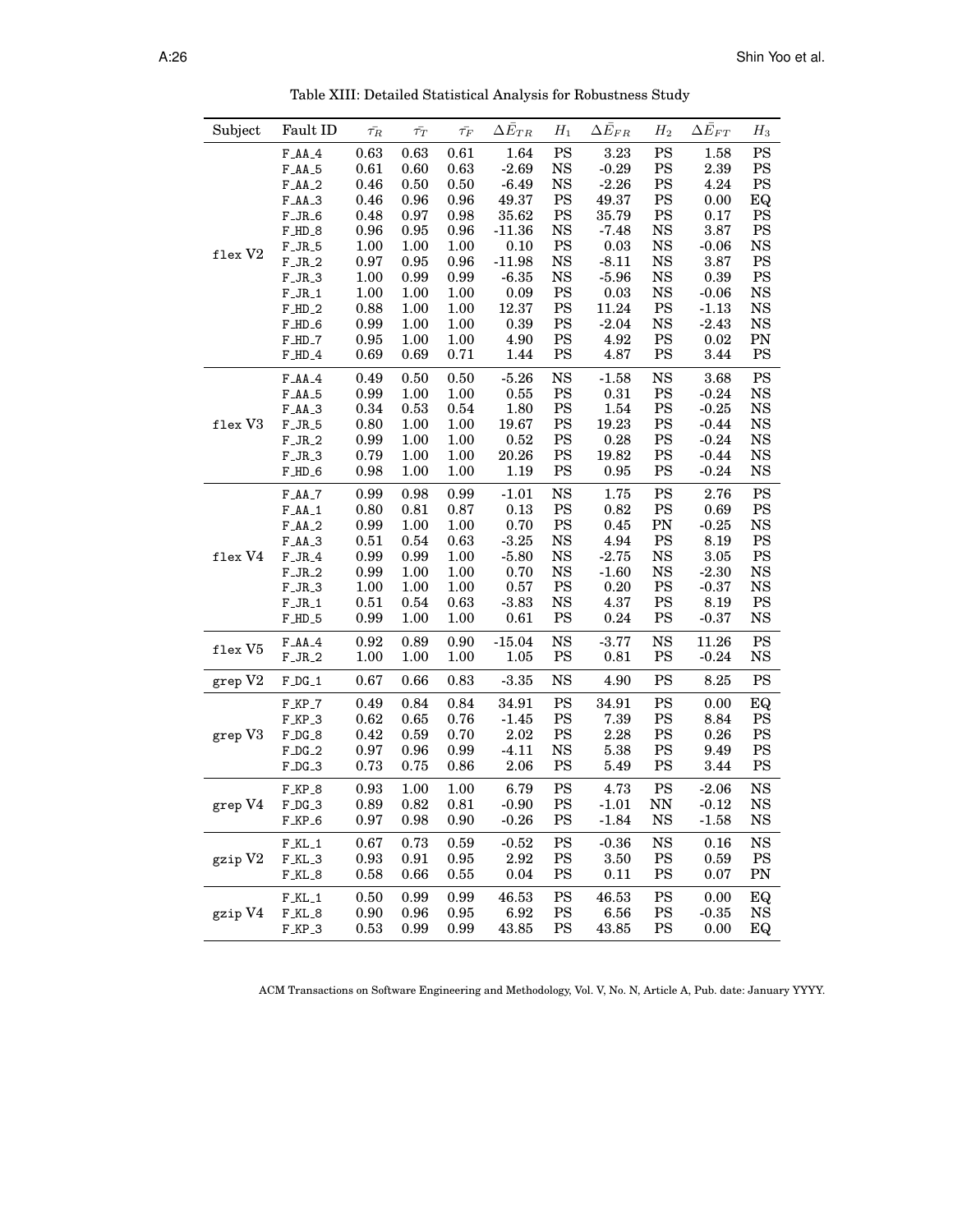| gzip V5 | $F_KL_1$  | 0.93 | 0.96 | 0.94 | 5.75    | <b>PS</b> | 5.41    | PS        | $-0.34$ | <b>NS</b> |
|---------|-----------|------|------|------|---------|-----------|---------|-----------|---------|-----------|
|         | $F_KL_2$  | 0.66 | 0.89 | 0.86 | 12.07   | PS        | 9.09    | PS        | $-2.98$ | <b>NS</b> |
|         | F_KL_4    | 0.50 | 0.93 | 0.93 | 35.96   | PS        | 35.96   | PS        | 0.00    | EQ        |
|         | F_KL_8    | 0.69 | 0.96 | 0.95 | 26.22   | PS        | 26.22   | PS        | 0.00    | EQ        |
|         | $F_TW_1$  | 0.67 | 0.72 | 0.63 | 1.62    | PS        | 1.21    | <b>PS</b> | $-0.41$ | <b>PS</b> |
| sed V2  | $F_AG_2O$ | 0.62 | 0.65 | 0.60 | 0.60    | <b>PS</b> | 0.11    | PN        | $-0.49$ | <b>NS</b> |
|         | $F_AG_17$ | 0.34 | 0.38 | 0.40 | 2.44    | <b>PS</b> | 2.61    | <b>PS</b> | 0.17    | <b>PS</b> |
|         | $F_AG_12$ | 0.94 | 0.95 | 0.98 | 0.45    | <b>NS</b> | 1.56    | <b>PS</b> | 1.10    | PS        |
|         | $F_AG_19$ | 0.88 | 0.92 | 0.94 | $-3.71$ | <b>NS</b> | $-1.69$ | NS        | 2.02    | PS        |
|         | $F_AG_2$  | 0.95 | 0.98 | 0.94 | 1.55    | PS        | 1.32    | <b>NS</b> | $-0.23$ | <b>NS</b> |
| sed V3  | $F_AG_15$ | 0.93 | 0.94 | 0.95 | $-0.21$ | <b>NS</b> | 0.05    | <b>NS</b> | 0.26    | PN        |
|         | $F_A G_5$ | 0.82 | 0.87 | 0.91 | 5.39    | PS        | 5.41    | <b>PS</b> | 0.01    | <b>PS</b> |
|         | $F_AG_17$ | 0.99 | 0.99 | 0.99 | $-0.39$ | <b>NS</b> | $-3.06$ | <b>NS</b> | $-2.67$ | <b>NS</b> |
|         | $F_A G_6$ | 0.67 | 1.00 | 1.00 | 32.78   | PS        | 32.99   | <b>PS</b> | 0.20    | <b>NS</b> |
|         | $F_AG_11$ | 0.95 | 0.97 | 0.98 | 0.88    | <b>NS</b> | 4.63    | PS        | 3.75    | PS        |
|         | $F_AG_18$ | 0.96 | 0.98 | 0.98 | 2.50    | PS        | 2.53    | PS        | 0.03    | PS        |

Table XIV: Detailed Statistical Analysis of Comparison to Similarity Sorting Approach

| Subject | Fault ID                      | $\bar{\tau_F}$ | $\bar{\tau_S}$ | $\Delta \bar{E}_{FR}$ | $\Delta \bar{E}_{SR}$ | H         |
|---------|-------------------------------|----------------|----------------|-----------------------|-----------------------|-----------|
|         | F <sub>A</sub> A <sub>6</sub> | 0.55           | 0.50           | 1.88                  | $-11.73$              | PS        |
|         | $F$ $AA$ <sub>-1</sub>        | 0.76           | 0.97           | 9.46                  | 24.34                 | <b>NS</b> |
|         | $FAA-2$                       | 1.00           | 1.00           | 0.11                  | 0.25                  | NS        |
|         | $FAA-3$                       | 0.75           | 0.50           | $-0.23$               | $-11.58$              | <b>PS</b> |
|         | $F_JR_4$                      | 1.00           | 1.00           | $-1.89$               | $-1.91$               | PN        |
|         | $F_JR_6$                      | 1.00           | 1.00           | $-4.36$               | $-2.13$               | <b>PS</b> |
|         | $F_JR_5$                      | 1.00           | 1.00           | 0.56                  | 0.49                  | <b>PS</b> |
| flex V1 | $F_JR_2$                      | 0.76           | 0.97           | 8.11                  | 22.98                 | NS        |
|         | $F_JR_3$                      | 1.00           | 1.00           | $-1.12$               | $-20.14$              | <b>PS</b> |
|         | $F$ _HD_3                     | 1.00           | 1.00           | 0.53                  | 0.67                  | NS        |
|         | $F$ _HD_1                     | 0.56           | 0.50           | 3.26                  | $-8.81$               | <b>PS</b> |
|         | $F$ _HD_6                     | 0.50           | 0.98           | 4.19                  | 43.32                 | <b>NS</b> |
|         | $F$ _HD_7                     | 0.99           | 0.94           | 0.52                  | $-0.01$               | <b>PS</b> |
|         | $F$ _HD_4                     | 0.56           | 0.50           | 3.41                  | $-12.89$              | PS        |
|         | $F$ _HD_5                     | 1.00           | 1.00           | $-1.41$               | $-0.23$               | PS        |
|         | $FAA-4$                       | 0.61           | 0.77           | $-0.54$               | 34.09                 | <b>NS</b> |
|         | $F$ $AA$ <sub>5</sub>         | 0.64           | 0.52           | 0.87                  | 17.12                 | <b>NS</b> |
|         | $FAA-2$                       | 0.50           | 0.50           | $-2.32$               | $-16.40$              | PS        |
|         | $FAA-3$                       | 0.99           | 0.99           | 52.50                 | 52.50                 | EQ        |
|         | $F_JR_6$                      | 0.97           | 0.97           | 35.78                 | 35.84                 | <b>PS</b> |
|         | $F$ _HD_8                     | 0.99           | 0.54           | 1.78                  | $-28.51$              | PS        |
| flex V2 | $F_JR_5$                      | 1.00           | 1.00           | $-0.01$               | 0.04                  | PS        |
|         | $F_JR_2$                      | 0.99           | 0.54           | 1.16                  | $-29.13$              | PS        |
|         | $F_JR_3$                      | 1.00           | 0.97           | $-3.25$               | $-12.48$              | <b>PS</b> |
|         | $F_JR_1$                      | 1.00           | 1.00           | $-0.01$               | 0.04                  | PS        |
|         | $F$ _HD_2                     | 1.00           | 1.00           | 11.87                 | 12.08                 | PS        |
|         | $F$ _HD_6                     | 1.00           | 1.00           | $-5.64$               | 0.08                  | NS        |
|         | $F$ _HD_7                     | 1.00           | 1.00           | 4.92                  | 4.88                  | PN        |
|         | $F$ _HD_4                     | 0.71           | 0.52           | 5.00                  | 1.46                  | PS        |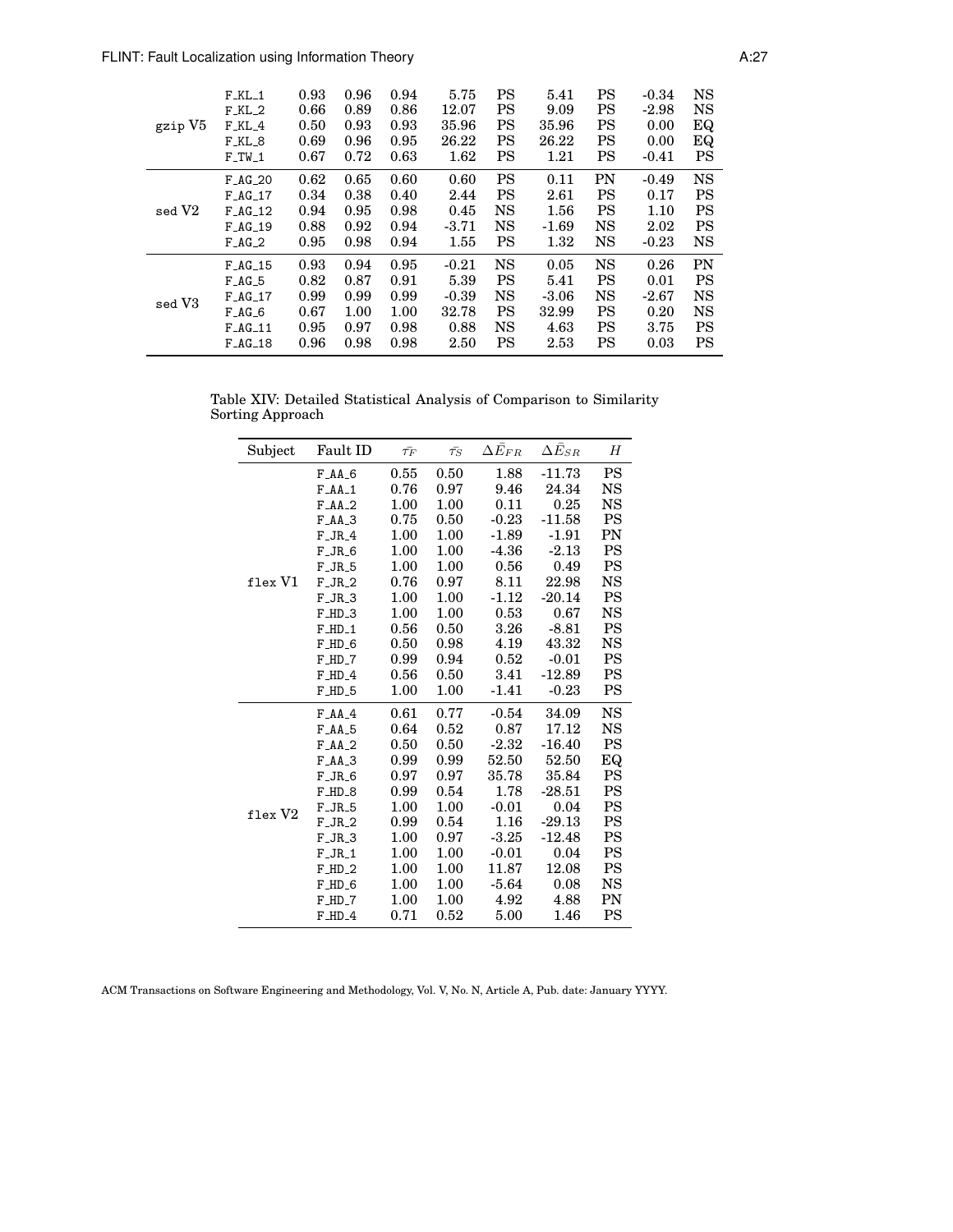|                            | $F\_AA\_4$                    | 0.50     | 0.50 | $-1.57$ | $-0.67$   | NS        |
|----------------------------|-------------------------------|----------|------|---------|-----------|-----------|
|                            | F <sub>A</sub> A <sub>5</sub> | 1.00     | 1.00 | 0.31    | 0.44      | NS        |
|                            | $F\_AA\_3$                    | 0.54     | 0.50 | 1.54    | $-10.20$  | PS        |
| $f$ lex $V3$               | $F_JR_5$                      | $1.00\,$ | 1.00 | 19.21   | 19.53     | NN        |
|                            | $F_JR_2$                      | 1.00     | 1.00 | 0.28    | 0.41      | <b>NS</b> |
|                            | $F_JR_3$                      | 1.00     | 1.00 | 19.79   | $20.12\,$ | NN        |
|                            | $F$ _HD_6                     | 1.00     | 1.00 | 0.95    | 1.07      | NS        |
|                            | $F\_AA_-7$                    | 0.99     | 1.00 | 1.75    | 1.96      | NN        |
|                            | $F\_AA\_1$                    | 0.89     | 0.81 | 0.93    | $-0.49$   | PS        |
|                            | F <sub>A</sub> A <sub>2</sub> | 1.00     | 1.00 | 0.44    | 0.42      | <b>PS</b> |
|                            | $F\_AA\_3$                    | 0.63     | 0.50 | 4.99    | $-7.88$   | PS        |
| $f$ lex $V4$               | $F_JR_4$                      | 0.99     | 0.97 | $-4.39$ | $-11.69$  | PS        |
|                            | $F_JR_2$                      | 1.00     | 1.00 | $-1.33$ | 0.73      | NS        |
|                            | $F_JR_3$                      | 1.00     | 1.00 | $-0.08$ | 0.64      | NS        |
|                            | $F_JR_1$                      | 0.63     | 0.50 | 4.42    | $-8.45$   | PS        |
|                            | $F$ _HD_5                     | $1.00\,$ | 1.00 | $-0.05$ | 0.68      | <b>NS</b> |
| $_{\rm flex}$ V $_{\rm 5}$ | $F\_AA\_4$                    | 0.91     | 0.52 | $-3.74$ | $-27.66$  | PS        |
|                            | $F_JR_2$                      | 1.00     | 1.00 | 0.81    | $-18.53$  | PS        |
|                            | $F_KP_2$                      | 1.00     | 1.00 | $-1.77$ | $-8.26$   | PS        |
| grep V1                    | $F\_DG\_4$                    | 0.91     | 0.76 | 4.14    | 0.76      | PS        |
| grep V2                    | $F\_DG\_1$                    | 0.83     | 0.55 | 4.88    | $-0.89$   | PS        |
|                            | $F_KP_7$                      | 0.84     | 0.84 | 35.42   | 35.42     | ΕQ        |
|                            | $F_KP_3$                      | 0.76     | 0.51 | 7.32    | $-8.77$   | PS        |
| grep V3                    | $F\_DG\_8$                    | 0.70     | 0.51 | 0.67    | $-0.34$   | PS        |
|                            | $F\_DG\_2$                    | 0.99     | 0.70 | 5.52    | $-11.96$  | PS        |
|                            | $F\_DG\_3$                    | 0.85     | 0.56 | 4.29    | $-6.07$   | PS        |
|                            | $F_KP_8$                      | 1.00     | 1.00 | 4.58    | 6.17      | NN        |
| grep V4                    | $F\_DG\_3$                    | 0.62     | 0.61 | $-9.74$ | $-9.93$   | PS        |
|                            | $F_KP_6$                      | 0.90     | 0.88 | $-1.84$ | $-2.21$   | PS        |
|                            | $F_KL_2$                      | 0.82     | 0.81 | 11.62   | 11.10     | PS        |
|                            | $F_KL_6$                      | 0.42     | 0.42 | 0.34    | 0.34      | EQ        |
|                            | $F_KP_10$                     | 0.99     | 0.99 | 40.25   | 40.25     | EQ        |
| gzip V1                    | F_KP_11                       | 0.83     | 0.84 | $-3.35$ | $-4.22$   | PS        |
|                            | $F_KP_9$                      | 1.00     | 1.00 | 19.54   | 20.33     | NN        |
|                            | $F_TW_3$                      | 1.00     | 1.00 | 10.43   | 10.39     | PN        |
|                            | $F_KP_1$                      | 0.97     | 0.98 | 2.06    | 2.86      | NS        |
|                            | $F_KL_1$                      | 0.62     | 0.56 | 0.34    | 0.44      | NS        |
| gzip V2                    | $F_KL_3$                      | 0.90     | 0.87 | 1.93    | 0.27      | PS        |
|                            | F_KL_8                        | 0.65     | 0.62 | $-0.03$ | $-0.18$   | PS        |
|                            | $F_KL_1$                      | 0.99     | 0.99 | 46.53   | 46.53     | EQ        |
| gzip V4                    | F_KL_8                        | 0.94     | 0.94 | 6.53    | 6.62      | NN        |
|                            | F_KP_3                        | 0.99     | 0.99 | 43.85   | 43.85     | EQ        |
|                            | $F_KL_1$                      | 0.95     | 0.94 | 5.42    | 5.50      | NN        |
|                            | $F_KL_2$                      | 0.87     | 0.85 | 9.66    | 7.42      | PS        |
| gzip V5                    | $F_KL_4$                      | 0.91     | 0.91 | 34.90   | 34.90     | EQ        |
|                            | F_KL_8                        | 0.95     | 0.95 | 25.75   | 25.75     | ΕQ        |
|                            | $F_TW_1$                      | 0.86     | 0.53 | $-1.22$ | $-5.90$   | PS        |